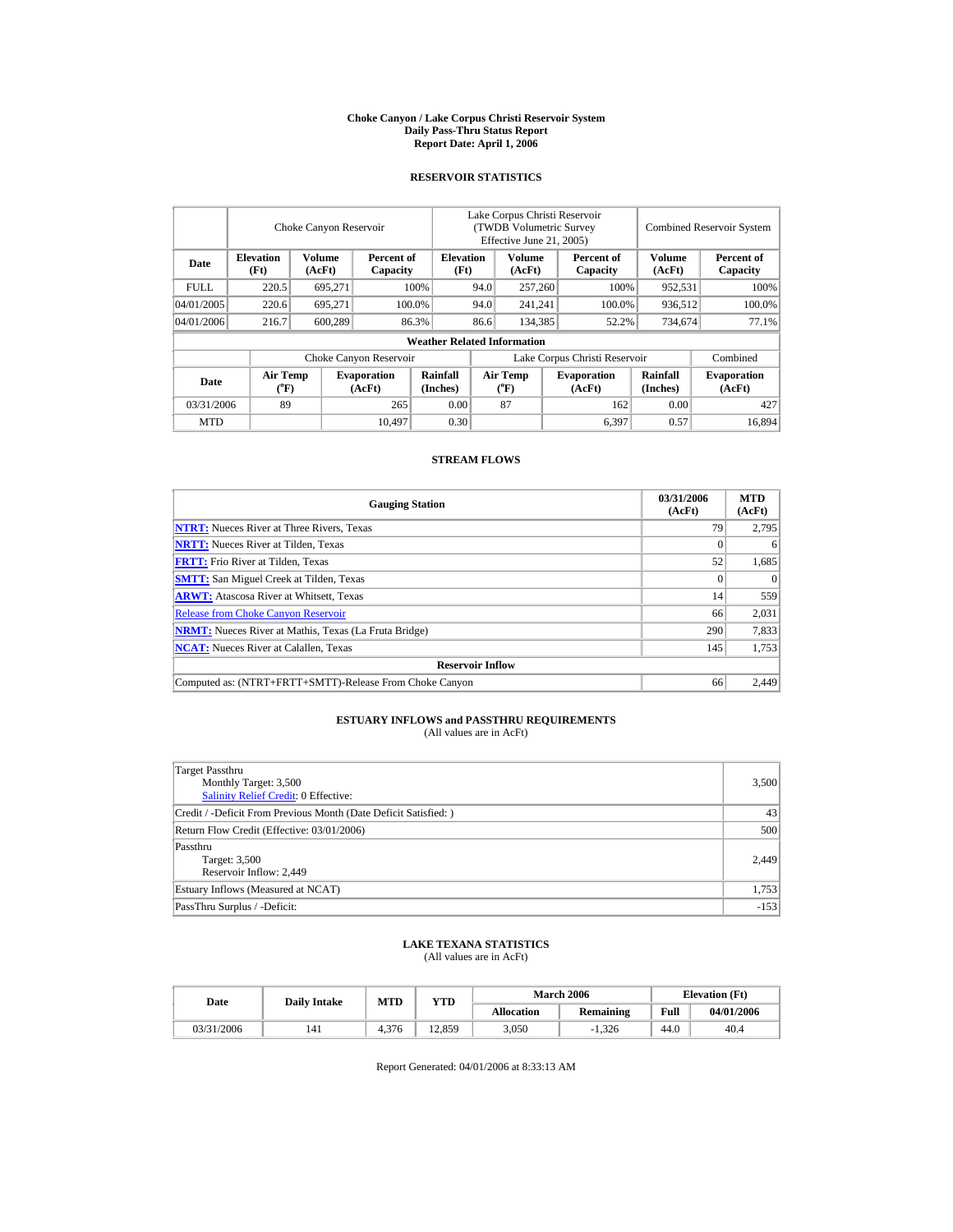#### **Choke Canyon / Lake Corpus Christi Reservoir System Daily Pass-Thru Status Report Report Date: April 2, 2006**

## **RESERVOIR STATISTICS**

|            |                                                                                                                                                                       | Choke Canyon Reservoir |                        |                                    | Lake Corpus Christi Reservoir<br>(TWDB Volumetric Survey)<br>Effective June 21, 2005) |                         |         |                        | <b>Combined Reservoir System</b> |                        |
|------------|-----------------------------------------------------------------------------------------------------------------------------------------------------------------------|------------------------|------------------------|------------------------------------|---------------------------------------------------------------------------------------|-------------------------|---------|------------------------|----------------------------------|------------------------|
| Date       | <b>Elevation</b><br>(Ft)                                                                                                                                              | Volume<br>(AcFt)       | Percent of<br>Capacity | <b>Elevation</b><br>(Ft)           |                                                                                       | <b>Volume</b><br>(AcFt) |         | Percent of<br>Capacity | <b>Volume</b><br>(AcFt)          | Percent of<br>Capacity |
| FULL.      | 220.5                                                                                                                                                                 | 695.271                |                        | 100%                               | 94.0                                                                                  | 257,260                 |         | 100%                   | 952.531                          | 100%                   |
| 04/02/2005 | 220.5                                                                                                                                                                 | 695.271                |                        | 100.0%                             | 94.0                                                                                  |                         | 241.241 | 100.0%                 | 936.512                          | 100.0%                 |
| 04/02/2006 | 216.7                                                                                                                                                                 | 599.812                |                        | 86.3%                              | 86.6                                                                                  | 134.385                 |         | 52.2%                  | 734,197                          | 77.1%                  |
|            |                                                                                                                                                                       |                        |                        | <b>Weather Related Information</b> |                                                                                       |                         |         |                        |                                  |                        |
|            |                                                                                                                                                                       |                        | Choke Canyon Reservoir |                                    | Lake Corpus Christi Reservoir                                                         |                         |         |                        |                                  | Combined               |
| Date       | Rainfall<br><b>Air Temp</b><br>Air Temp<br><b>Evaporation</b><br><b>Evaporation</b><br>$({}^{\circ}\mathrm{F})$<br>$({}^o\mathrm{F})$<br>(AcFt)<br>(AcFt)<br>(Inches) |                        |                        | Rainfall<br>(Inches)               | <b>Evaporation</b><br>(AcFt)                                                          |                         |         |                        |                                  |                        |
| 04/01/2006 | 90                                                                                                                                                                    |                        | 391                    | 0.00                               |                                                                                       | 87                      |         | 251                    | 0.00                             | 642                    |
| <b>MTD</b> |                                                                                                                                                                       |                        | 391                    | 0.00                               |                                                                                       |                         |         | 251                    | 0.00                             | 642                    |

### **STREAM FLOWS**

| <b>Gauging Station</b>                                       | 04/01/2006<br>(AcFt) | <b>MTD</b><br>(AcFt) |
|--------------------------------------------------------------|----------------------|----------------------|
| <b>NTRT:</b> Nueces River at Three Rivers, Texas             | 77                   | 77                   |
| <b>NRTT:</b> Nueces River at Tilden, Texas                   |                      | $\Omega$             |
| <b>FRTT:</b> Frio River at Tilden, Texas                     | 52                   | 52                   |
| <b>SMTT:</b> San Miguel Creek at Tilden, Texas               |                      | $\Omega$             |
| <b>ARWT:</b> Atascosa River at Whitsett, Texas               | 14                   | 14                   |
| <b>Release from Choke Canyon Reservoir</b>                   | 66                   | 66                   |
| <b>NRMT:</b> Nueces River at Mathis, Texas (La Fruta Bridge) | 210                  | 210                  |
| <b>NCAT:</b> Nueces River at Calallen, Texas                 | 145                  | 145                  |
| <b>Reservoir Inflow</b>                                      |                      |                      |
| Computed as: (NTRT+FRTT+SMTT)-Release From Choke Canyon      | 64                   | 64                   |

# **ESTUARY INFLOWS and PASSTHRU REQUIREMENTS**<br>(All values are in AcFt)

| Target Passthru<br>Monthly Target: 3,500<br>Salinity Relief Credit: 0 Effective: | 3,500     |
|----------------------------------------------------------------------------------|-----------|
| Credit / -Deficit From Previous Month (Date Deficit Satisfied: )                 | $-153$    |
| Return Flow Credit (Effective: )                                                 | $\vert$ 0 |
| Passthru<br>Target: 3,500<br>Reservoir Inflow: 64                                | 64        |
| Estuary Inflows (Measured at NCAT)                                               | 145       |
| PassThru Surplus / -Deficit:                                                     | $-72$     |

## **LAKE TEXANA STATISTICS** (All values are in AcFt)

| Date       | <b>Daily Intake</b> | <b>YTD</b><br><b>MTD</b> |        |                   | <b>April 2006</b> | <b>Elevation</b> (Ft) |            |
|------------|---------------------|--------------------------|--------|-------------------|-------------------|-----------------------|------------|
|            |                     |                          |        | <b>Allocation</b> | Remaining         | Full                  | 04/02/2006 |
| 04/01/2006 | 141                 | 141                      | 13.000 | 3.050             | 2.909             | 44.0                  | 40.4       |

Report Generated: 04/02/2006 at 8:27:49 AM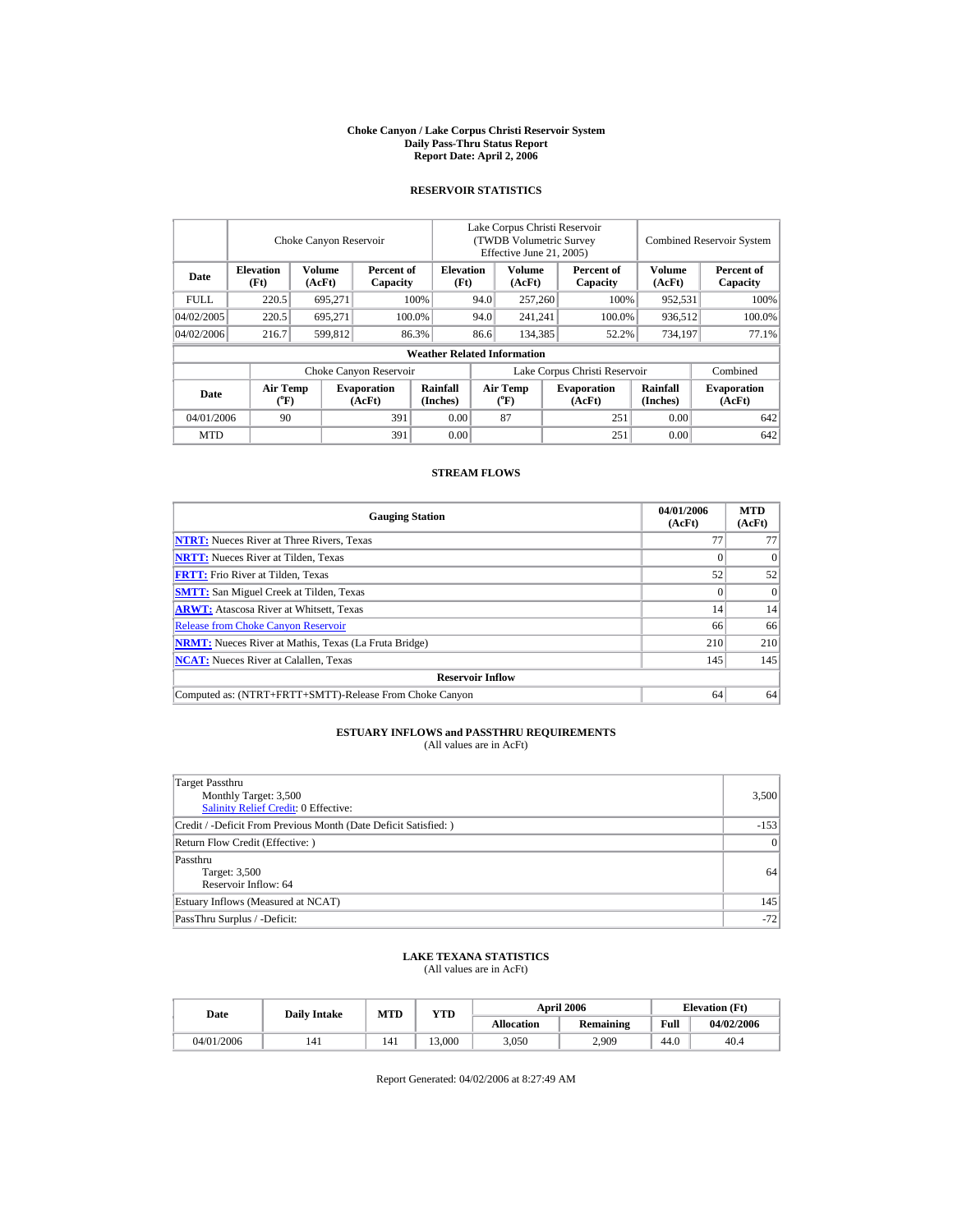#### **Choke Canyon / Lake Corpus Christi Reservoir System Daily Pass-Thru Status Report Report Date: April 3, 2006**

### **RESERVOIR STATISTICS**

|            | Choke Canyon Reservoir                                                                                                                  |                  |                        |                                    | Lake Corpus Christi Reservoir<br>(TWDB Volumetric Survey<br>Effective June 21, 2005) |                                            |                              |                  | <b>Combined Reservoir System</b> |          |  |
|------------|-----------------------------------------------------------------------------------------------------------------------------------------|------------------|------------------------|------------------------------------|--------------------------------------------------------------------------------------|--------------------------------------------|------------------------------|------------------|----------------------------------|----------|--|
| Date       | <b>Elevation</b><br>(Ft)                                                                                                                | Volume<br>(AcFt) | Percent of<br>Capacity | <b>Elevation</b><br>(Ft)           |                                                                                      | Volume<br>Percent of<br>(AcFt)<br>Capacity |                              | Volume<br>(AcFt) | Percent of<br>Capacity           |          |  |
| FULL.      | 220.5                                                                                                                                   | 695,271          |                        | 100%                               | 94.0                                                                                 | 257,260                                    |                              | 100%             | 952,531                          | 100%     |  |
| 04/03/2005 | 220.5                                                                                                                                   | 695.271          |                        | 100.0%                             | 94.0                                                                                 | 241,241                                    |                              | 100.0%           | 936,512                          | 100.0%   |  |
| 04/03/2006 | 216.7                                                                                                                                   | 599.573<br>86.2% |                        |                                    | 86.6                                                                                 | 134.385                                    |                              | 52.2%            | 733,958                          | 77.1%    |  |
|            |                                                                                                                                         |                  |                        | <b>Weather Related Information</b> |                                                                                      |                                            |                              |                  |                                  |          |  |
|            |                                                                                                                                         |                  | Choke Canyon Reservoir |                                    | Lake Corpus Christi Reservoir                                                        |                                            |                              |                  |                                  | Combined |  |
| Date       | Rainfall<br><b>Air Temp</b><br><b>Air Temp</b><br><b>Evaporation</b><br>$({}^{\circ}\mathrm{F})$<br>(AcFt)<br>(Inches)<br>$(^{\circ}F)$ |                  |                        |                                    | <b>Evaporation</b><br>(AcFt)                                                         | <b>Rainfall</b><br>(Inches)                | <b>Evaporation</b><br>(AcFt) |                  |                                  |          |  |
| 04/02/2006 | 93                                                                                                                                      |                  | 488                    | 0.00                               |                                                                                      | 88                                         |                              | 242              | 0.00                             | 730      |  |
| <b>MTD</b> |                                                                                                                                         |                  | 879                    | 0.00                               |                                                                                      |                                            |                              | 493              | 0.00                             | 1.372    |  |

### **STREAM FLOWS**

| <b>Gauging Station</b>                                       | 04/02/2006<br>(AcFt) | <b>MTD</b><br>(AcFt) |
|--------------------------------------------------------------|----------------------|----------------------|
| <b>NTRT:</b> Nueces River at Three Rivers, Texas             | 75                   | 153                  |
| <b>NRTT:</b> Nueces River at Tilden, Texas                   |                      | $\Omega$             |
| <b>FRTT:</b> Frio River at Tilden, Texas                     | 52                   | 103                  |
| <b>SMTT:</b> San Miguel Creek at Tilden, Texas               |                      | $\Omega$             |
| <b>ARWT:</b> Atascosa River at Whitsett, Texas               | 15                   | 29                   |
| <b>Release from Choke Canyon Reservoir</b>                   | 66                   | 131                  |
| <b>NRMT:</b> Nueces River at Mathis, Texas (La Fruta Bridge) | 143                  | 353                  |
| <b>NCAT:</b> Nueces River at Calallen, Texas                 | 115                  | 260                  |
| <b>Reservoir Inflow</b>                                      |                      |                      |
| Computed as: (NTRT+FRTT+SMTT)-Release From Choke Canyon      | 62                   | 125                  |

# **ESTUARY INFLOWS and PASSTHRU REQUIREMENTS**<br>(All values are in AcFt)

| Target Passthru<br>Monthly Target: 3,500<br><b>Salinity Relief Credit: 0 Effective:</b> | 3,500     |
|-----------------------------------------------------------------------------------------|-----------|
| Credit / -Deficit From Previous Month (Date Deficit Satisfied:)                         | $-153$    |
| Return Flow Credit (Effective: )                                                        | $\vert$ 0 |
| Passthru<br>Target: 3,500<br>Reservoir Inflow: 125                                      | 125       |
| Estuary Inflows (Measured at NCAT)                                                      | 260       |
| PassThru Surplus / -Deficit:                                                            | $-18$     |

## **LAKE TEXANA STATISTICS**

(All values are in AcFt)

| Date       | <b>Daily Intake</b> | MTD | YTD    |                   | <b>April 2006</b> | <b>Elevation</b> (Ft) |            |
|------------|---------------------|-----|--------|-------------------|-------------------|-----------------------|------------|
|            |                     |     |        | <b>Allocation</b> | Remaining         | Full                  | 04/03/2006 |
| 04/02/2006 | 141                 | 281 | 13.140 | 3.050             | 2.769             | 44.0                  | 40.4       |

Report Generated: 04/03/2006 at 8:18:10 AM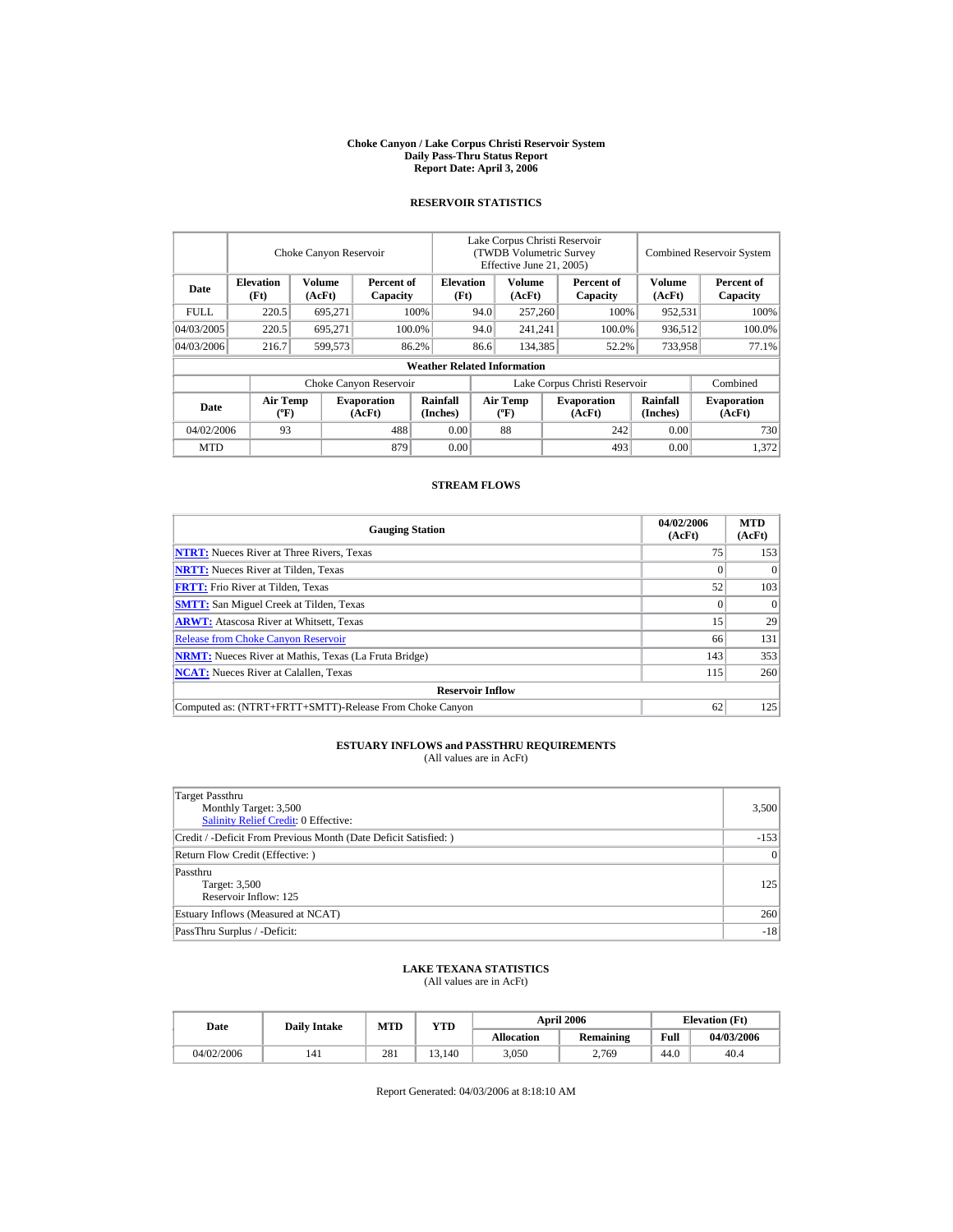#### **Choke Canyon / Lake Corpus Christi Reservoir System Daily Pass-Thru Status Report Report Date: April 4, 2006**

### **RESERVOIR STATISTICS**

|            |                                             | Choke Canyon Reservoir |                              |                                    | Lake Corpus Christi Reservoir<br>(TWDB Volumetric Survey<br>Effective June 21, 2005) |                                  |  |                              |                             | <b>Combined Reservoir System</b> |
|------------|---------------------------------------------|------------------------|------------------------------|------------------------------------|--------------------------------------------------------------------------------------|----------------------------------|--|------------------------------|-----------------------------|----------------------------------|
| Date       | <b>Elevation</b><br>(Ft)                    | Volume<br>(AcFt)       | Percent of<br>Capacity       | <b>Elevation</b><br>(Ft)           |                                                                                      | Volume<br>(AcFt)                 |  | Percent of<br>Capacity       | Volume<br>(AcFt)            | Percent of<br>Capacity           |
| FULL.      | 220.5                                       | 695,271                |                              | 100%                               | 94.0                                                                                 | 257,260                          |  | 100%                         | 952,531                     | 100%                             |
| 04/04/2005 | 220.5                                       | 695.271                |                              | 100.0%                             | 94.0                                                                                 | 241,241                          |  | 100.0%                       | 936,512                     | 100.0%                           |
| 04/04/2006 | 216.7                                       | 599,335                |                              | 86.2%                              | 86.6                                                                                 | 134,246                          |  | 52.2%                        | 733,581                     | 77.0%                            |
|            |                                             |                        |                              | <b>Weather Related Information</b> |                                                                                      |                                  |  |                              |                             |                                  |
|            |                                             |                        | Choke Canyon Reservoir       |                                    | Lake Corpus Christi Reservoir                                                        |                                  |  |                              |                             | Combined                         |
| Date       | <b>Air Temp</b><br>$({}^{\circ}\mathrm{F})$ |                        | <b>Evaporation</b><br>(AcFt) | Rainfall<br>(Inches)               |                                                                                      | <b>Air Temp</b><br>$(^{\circ}F)$ |  | <b>Evaporation</b><br>(AcFt) | <b>Rainfall</b><br>(Inches) | <b>Evaporation</b><br>(AcFt)     |
| 04/03/2006 | 95                                          |                        | 446                          | 0.00                               |                                                                                      | 89                               |  | 242                          | 0.00                        | 688                              |
| <b>MTD</b> |                                             |                        | 1,325                        | 0.00                               |                                                                                      |                                  |  | 735                          | 0.00                        | 2.060                            |

### **STREAM FLOWS**

| <b>Gauging Station</b>                                       | 04/03/2006<br>(AcFt) | <b>MTD</b><br>(AcFt) |
|--------------------------------------------------------------|----------------------|----------------------|
| <b>NTRT:</b> Nueces River at Three Rivers, Texas             | 77                   | 230                  |
| <b>NRTT:</b> Nueces River at Tilden, Texas                   |                      |                      |
| <b>FRTT:</b> Frio River at Tilden, Texas                     | 50                   | 153                  |
| <b>SMTT:</b> San Miguel Creek at Tilden, Texas               |                      | $\Omega$             |
| <b>ARWT:</b> Atascosa River at Whitsett, Texas               | 15                   | 44                   |
| <b>Release from Choke Canyon Reservoir</b>                   | 66                   | 197                  |
| <b>NRMT:</b> Nueces River at Mathis, Texas (La Fruta Bridge) | 173                  | 526                  |
| <b>NCAT:</b> Nueces River at Calallen, Texas                 | 24                   | 284                  |
| <b>Reservoir Inflow</b>                                      |                      |                      |
| Computed as: (NTRT+FRTT+SMTT)-Release From Choke Canyon      | 62                   | 187                  |

# **ESTUARY INFLOWS and PASSTHRU REQUIREMENTS**<br>(All values are in AcFt)

| Target Passthru<br>Monthly Target: 3,500<br><b>Salinity Relief Credit: 0 Effective:</b> | 3,500  |
|-----------------------------------------------------------------------------------------|--------|
| Credit / -Deficit From Previous Month (Date Deficit Satisfied: 04/03/2006)              | $-153$ |
| Return Flow Credit (Effective: 04/04/2006)                                              | 500    |
| Passthru<br>Target: 3,500<br>Reservoir Inflow: 187                                      | 187    |
| Estuary Inflows (Measured at NCAT)                                                      | 284    |
| PassThru Surplus / -Deficit:                                                            | 0      |

## **LAKE TEXANA STATISTICS**

(All values are in AcFt)

| Date       | <b>Daily Intake</b> | <b>MTD</b> | YTD    |                   | <b>April 2006</b> | <b>Elevation</b> (Ft) |            |
|------------|---------------------|------------|--------|-------------------|-------------------|-----------------------|------------|
|            |                     |            |        | <b>Allocation</b> | <b>Remaining</b>  | Full                  | 04/04/2006 |
| 04/03/2006 | 140                 | 421        | 13.281 | 3.050             | 2.629             | 44.0                  | 40.4       |

Report Generated: 04/04/2006 at 8:41:59 AM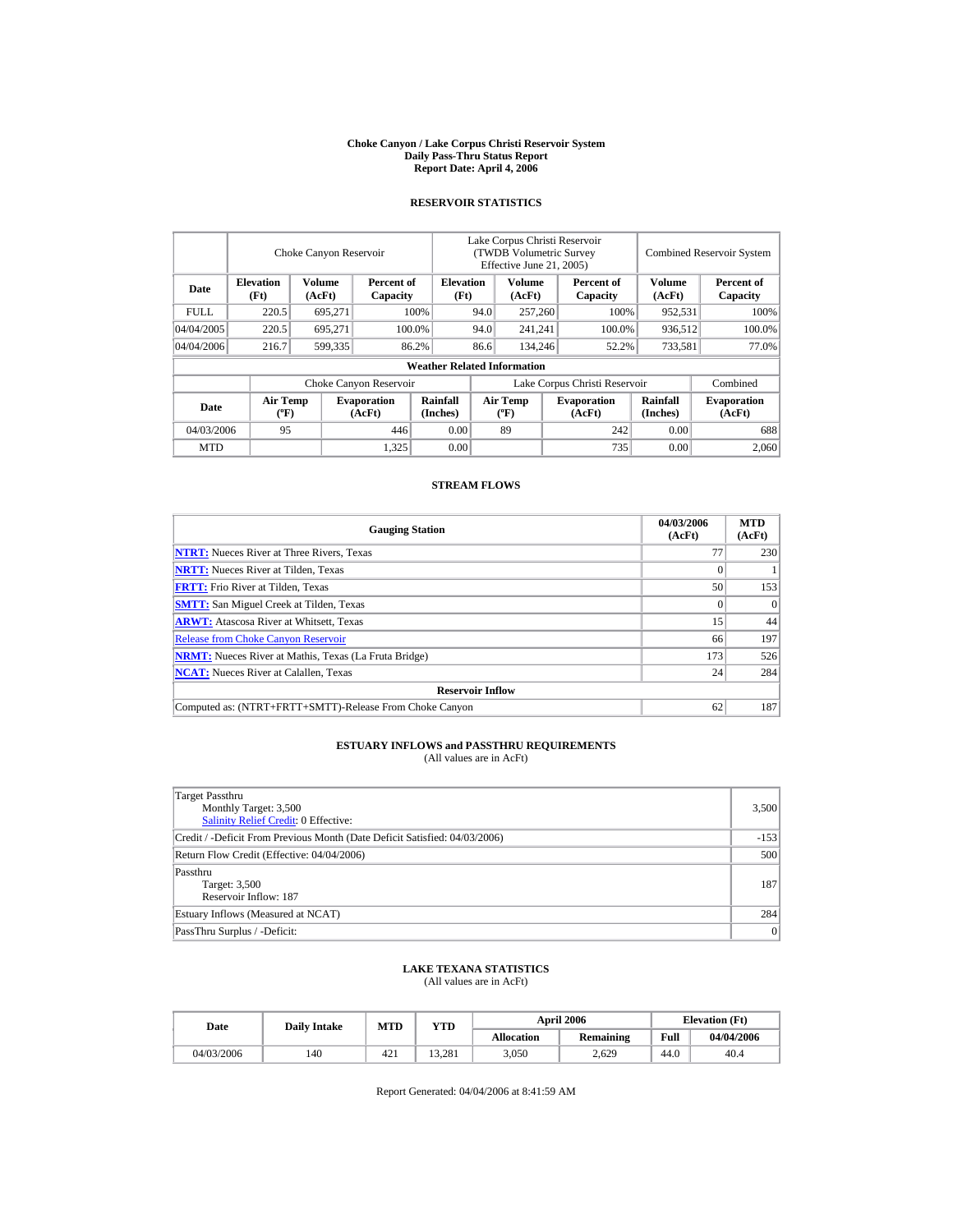#### **Choke Canyon / Lake Corpus Christi Reservoir System Daily Pass-Thru Status Report Report Date: April 5, 2006**

### **RESERVOIR STATISTICS**

|            |                                             | Choke Canyon Reservoir |                              |                                    | Lake Corpus Christi Reservoir<br>(TWDB Volumetric Survey<br>Effective June 21, 2005) |                                  |  |                              |                             | <b>Combined Reservoir System</b> |
|------------|---------------------------------------------|------------------------|------------------------------|------------------------------------|--------------------------------------------------------------------------------------|----------------------------------|--|------------------------------|-----------------------------|----------------------------------|
| Date       | <b>Elevation</b><br>(Ft)                    | Volume<br>(AcFt)       | Percent of<br>Capacity       | <b>Elevation</b><br>(Ft)           |                                                                                      | Volume<br>(AcFt)                 |  | Percent of<br>Capacity       | Volume<br>(AcFt)            | Percent of<br>Capacity           |
| FULL.      | 220.5                                       | 695,271                |                              | 100%                               | 94.0                                                                                 | 257,260                          |  | 100%                         | 952,531                     | 100%                             |
| 04/05/2005 | 220.5                                       | 695.271                |                              | 100.0%                             | 94.0                                                                                 | 241,241                          |  | 100.0%                       | 936,512                     | 100.0%                           |
| 04/05/2006 | 216.7                                       | 599,335                |                              | 86.2%                              | 86.5                                                                                 | 133,416                          |  | 51.9%                        | 732.751                     | 76.9%                            |
|            |                                             |                        |                              | <b>Weather Related Information</b> |                                                                                      |                                  |  |                              |                             |                                  |
|            |                                             |                        | Choke Canyon Reservoir       |                                    | Lake Corpus Christi Reservoir                                                        |                                  |  |                              |                             | Combined                         |
| Date       | <b>Air Temp</b><br>$({}^{\circ}\mathrm{F})$ |                        | <b>Evaporation</b><br>(AcFt) | Rainfall<br>(Inches)               |                                                                                      | <b>Air Temp</b><br>$(^{\circ}F)$ |  | <b>Evaporation</b><br>(AcFt) | <b>Rainfall</b><br>(Inches) | <b>Evaporation</b><br>(AcFt)     |
| 04/04/2006 | 92                                          |                        | 488                          | 0.00                               |                                                                                      | 88                               |  | 225                          | 0.00                        | 713                              |
| <b>MTD</b> |                                             |                        | 1.813                        | 0.00                               |                                                                                      |                                  |  | 960                          | 0.00                        | 2.773                            |

### **STREAM FLOWS**

| <b>Gauging Station</b>                                       | 04/04/2006<br>(AcFt) | <b>MTD</b><br>(AcFt) |
|--------------------------------------------------------------|----------------------|----------------------|
| <b>NTRT:</b> Nueces River at Three Rivers, Texas             | 79                   | 310                  |
| <b>NRTT:</b> Nueces River at Tilden, Texas                   |                      |                      |
| <b>FRTT:</b> Frio River at Tilden, Texas                     | 50                   | 202                  |
| <b>SMTT:</b> San Miguel Creek at Tilden, Texas               | $\Omega$             | $\Omega$             |
| <b>ARWT:</b> Atascosa River at Whitsett, Texas               | 13                   | 57                   |
| <b>Release from Choke Canyon Reservoir</b>                   | 66                   | 262                  |
| <b>NRMT:</b> Nueces River at Mathis, Texas (La Fruta Bridge) | 230                  | 756                  |
| <b>NCAT:</b> Nueces River at Calallen, Texas                 | 0                    | 284                  |
| <b>Reservoir Inflow</b>                                      |                      |                      |
| Computed as: (NTRT+FRTT+SMTT)-Release From Choke Canyon      | 64                   | 250                  |

# **ESTUARY INFLOWS and PASSTHRU REQUIREMENTS**<br>(All values are in AcFt)

| Target Passthru<br>Monthly Target: 3,500<br>Salinity Relief Credit: 0 Effective: | 3,500  |
|----------------------------------------------------------------------------------|--------|
| Credit / -Deficit From Previous Month (Date Deficit Satisfied: 04/03/2006)       | $-153$ |
| Return Flow Credit (Effective: 04/04/2006)                                       | 500    |
| Passthru<br>Target: 3,500<br>Reservoir Inflow: 250                               | 250    |
| Estuary Inflows (Measured at NCAT)                                               | 284    |
| PassThru Surplus / -Deficit:                                                     | 0      |

## **LAKE TEXANA STATISTICS**

(All values are in AcFt)

| Date       | <b>Daily Intake</b> | MTD | YTD    |                   | <b>April 2006</b> | <b>Elevation</b> (Ft) |            |
|------------|---------------------|-----|--------|-------------------|-------------------|-----------------------|------------|
|            |                     |     |        | <b>Allocation</b> | Remaining         | Full                  | 04/05/2006 |
| 04/04/2006 | 140                 | 562 | 13.421 | 3.050             | 2.488             | 44.0                  | 40.3       |

Report Generated: 04/05/2006 at 8:12:22 AM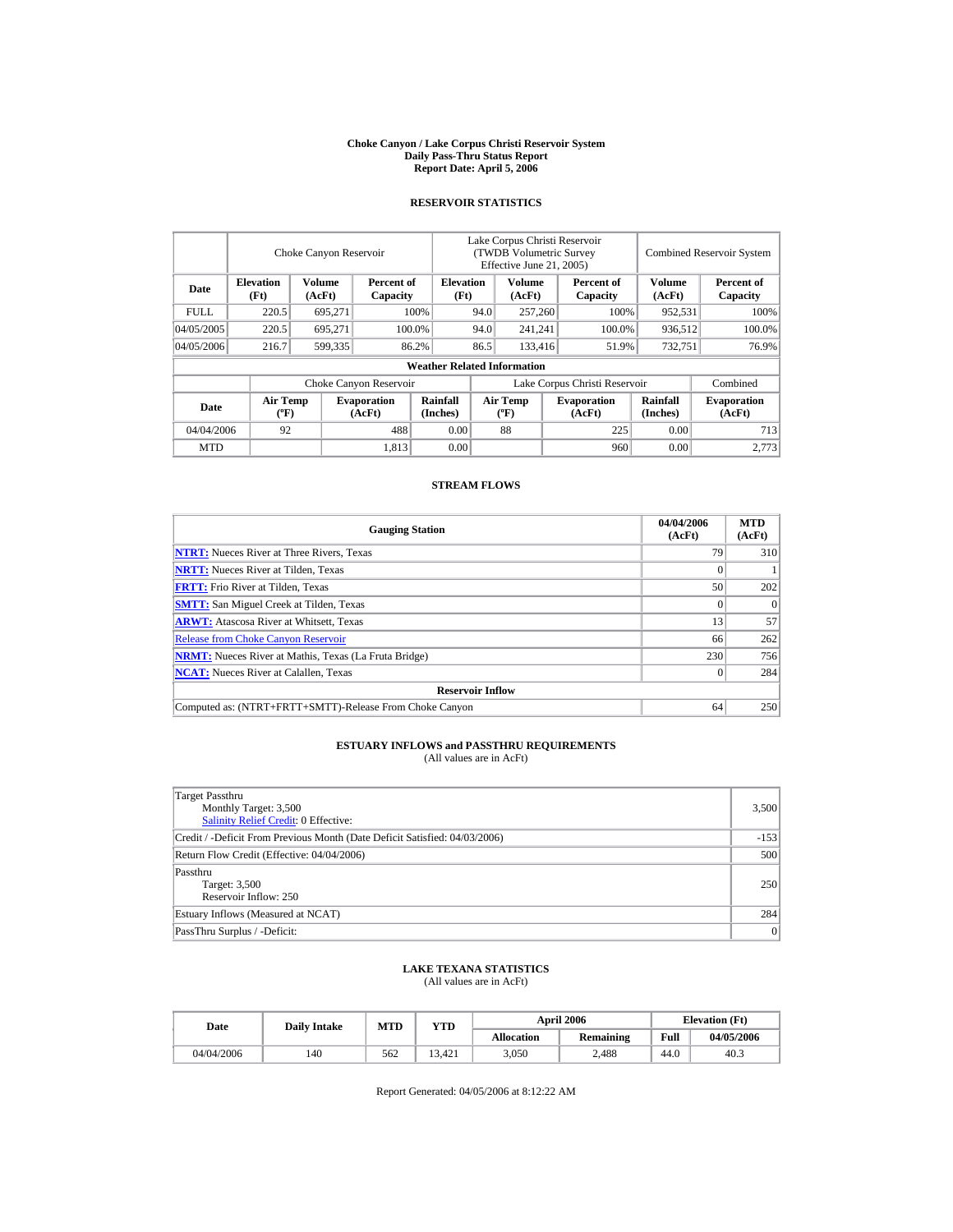#### **Choke Canyon / Lake Corpus Christi Reservoir System Daily Pass-Thru Status Report Report Date: April 6, 2006**

### **RESERVOIR STATISTICS**

|            |                                             | Choke Canyon Reservoir |                              |                                    | Lake Corpus Christi Reservoir<br>(TWDB Volumetric Survey<br>Effective June 21, 2005) |                                  |  |                              |                             | <b>Combined Reservoir System</b> |
|------------|---------------------------------------------|------------------------|------------------------------|------------------------------------|--------------------------------------------------------------------------------------|----------------------------------|--|------------------------------|-----------------------------|----------------------------------|
| Date       | <b>Elevation</b><br>(Ft)                    | Volume<br>(AcFt)       | Percent of<br>Capacity       | <b>Elevation</b><br>(Ft)           |                                                                                      | Volume<br>(AcFt)                 |  | Percent of<br>Capacity       | Volume<br>(AcFt)            | Percent of<br>Capacity           |
| FULL.      | 220.5                                       | 695,271                |                              | 100%                               | 94.0                                                                                 | 257,260                          |  | 100%                         | 952,531                     | 100%                             |
| 04/06/2005 | 220.5                                       | 695,271                |                              | 100.0%                             | 94.0                                                                                 | 241,241                          |  | 100.0%                       | 936,512                     | 100.0%                           |
| 04/06/2006 | 216.6                                       | 598,380                |                              | 86.1%                              | 86.5                                                                                 | 133,278                          |  | 51.8%                        | 731,658                     | 76.8%                            |
|            |                                             |                        |                              | <b>Weather Related Information</b> |                                                                                      |                                  |  |                              |                             |                                  |
|            |                                             |                        | Choke Canyon Reservoir       |                                    | Lake Corpus Christi Reservoir                                                        |                                  |  |                              |                             | Combined                         |
| Date       | <b>Air Temp</b><br>$({}^{\circ}\mathrm{F})$ |                        | <b>Evaporation</b><br>(AcFt) | Rainfall<br>(Inches)               |                                                                                      | <b>Air Temp</b><br>$(^{\circ}F)$ |  | <b>Evaporation</b><br>(AcFt) | <b>Rainfall</b><br>(Inches) | <b>Evaporation</b><br>(AcFt)     |
| 04/05/2006 | 91                                          |                        | 543                          | 0.00                               |                                                                                      | 88                               |  | 273                          | 0.00                        | 816                              |
| <b>MTD</b> |                                             |                        | 2,356                        | 0.00                               |                                                                                      |                                  |  | 1,233                        | 0.00                        | 3,589                            |

### **STREAM FLOWS**

| <b>Gauging Station</b>                                       | 04/05/2006<br>(AcFt) | <b>MTD</b><br>(AcFt) |
|--------------------------------------------------------------|----------------------|----------------------|
| <b>NTRT:</b> Nueces River at Three Rivers, Texas             | 7 <sub>1</sub>       | 387                  |
| <b>NRTT:</b> Nueces River at Tilden, Texas                   |                      |                      |
| <b>FRTT:</b> Frio River at Tilden, Texas                     | 48                   | 250                  |
| <b>SMTT:</b> San Miguel Creek at Tilden, Texas               | $^{(1)}$             | $\Omega$             |
| <b>ARWT:</b> Atascosa River at Whitsett, Texas               | 12                   | 69                   |
| <b>Release from Choke Canyon Reservoir</b>                   | 66                   | 328                  |
| <b>NRMT:</b> Nueces River at Mathis, Texas (La Fruta Bridge) | 248                  | 1,004                |
| <b>NCAT:</b> Nueces River at Calallen, Texas                 |                      | 285                  |
| <b>Reservoir Inflow</b>                                      |                      |                      |
| Computed as: (NTRT+FRTT+SMTT)-Release From Choke Canyon      | 60                   | 310                  |

# **ESTUARY INFLOWS and PASSTHRU REQUIREMENTS**<br>(All values are in AcFt)

| Target Passthru<br>Monthly Target: 3,500<br>Salinity Relief Credit: 0 Effective: | 3,500  |
|----------------------------------------------------------------------------------|--------|
| Credit / -Deficit From Previous Month (Date Deficit Satisfied: 04/03/2006)       | $-153$ |
| Return Flow Credit (Effective: 04/04/2006)                                       | 500    |
| Passthru<br>Target: 3,500<br>Reservoir Inflow: 310                               | 310    |
| Estuary Inflows (Measured at NCAT)                                               | 285    |
| PassThru Surplus / -Deficit:                                                     | 0      |

## **LAKE TEXANA STATISTICS**

(All values are in AcFt)

| Date       | <b>Daily Intake</b> | <b>MTD</b> | YTD    |                   | <b>April 2006</b> | <b>Elevation</b> (Ft) |            |
|------------|---------------------|------------|--------|-------------------|-------------------|-----------------------|------------|
|            |                     |            |        | <b>Allocation</b> | Remaining         | Full                  | 04/06/2006 |
| 04/05/2006 | 140                 | 702        | 13.561 | 3.050             | 2.348             | 44.0                  | 40.3       |

Report Generated: 04/06/2006 at 8:20:30 AM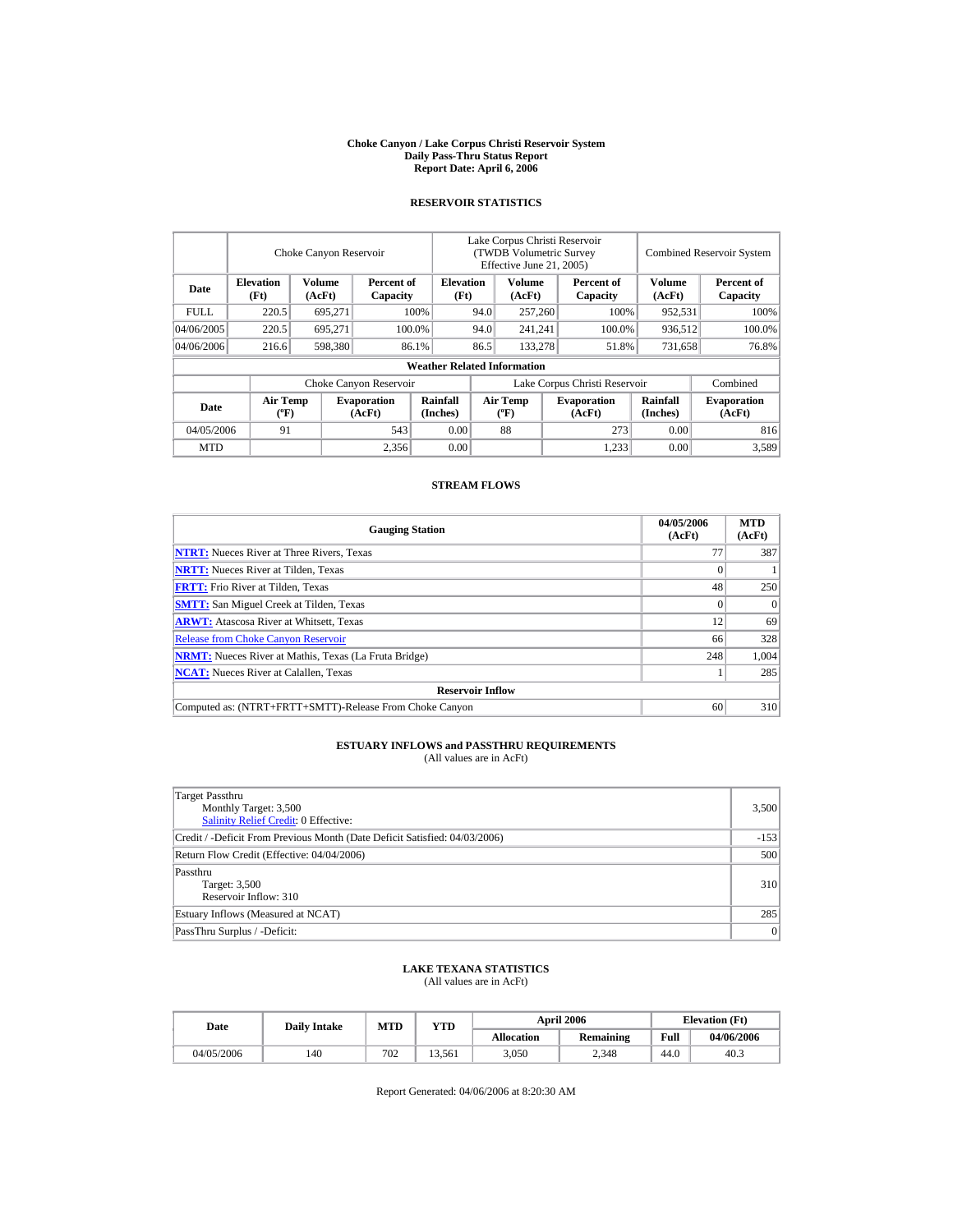#### **Choke Canyon / Lake Corpus Christi Reservoir System Daily Pass-Thru Status Report Report Date: April 7, 2006**

### **RESERVOIR STATISTICS**

|             |                                      | Choke Canyon Reservoir |                              | Lake Corpus Christi Reservoir<br>(TWDB Volumetric Survey<br>Effective June 21, 2005) |                               |                                          |                                            | <b>Combined Reservoir System</b> |                             |                              |
|-------------|--------------------------------------|------------------------|------------------------------|--------------------------------------------------------------------------------------|-------------------------------|------------------------------------------|--------------------------------------------|----------------------------------|-----------------------------|------------------------------|
| Date        | <b>Elevation</b><br>(Ft)             | Volume<br>(AcFt)       | Percent of<br>Capacity       | <b>Elevation</b><br>(Ft)                                                             |                               |                                          | Volume<br>Percent of<br>(AcFt)<br>Capacity |                                  | <b>Volume</b><br>(AcFt)     | Percent of<br>Capacity       |
| <b>FULL</b> | 220.5                                | 695,271                |                              | 100%                                                                                 | 94.0                          | 257,260                                  |                                            | 100%                             | 952,531                     | 100%                         |
| 04/07/2005  | 220.5                                | 695,271                |                              | 100.0%                                                                               | 94.0                          | 241.241                                  |                                            | 100.0%                           | 936,512                     | 100.0%                       |
| 04/07/2006  | 216.6                                | 598,857                |                              | 86.1%                                                                                | 86.5                          | 133,278                                  |                                            | 51.8%                            | 732,135                     | 76.9%                        |
|             |                                      |                        |                              | <b>Weather Related Information</b>                                                   |                               |                                          |                                            |                                  |                             |                              |
|             |                                      |                        | Choke Canyon Reservoir       |                                                                                      | Lake Corpus Christi Reservoir |                                          |                                            |                                  |                             | Combined                     |
| Date        | Air Temp<br>$({}^{\circ}\mathrm{F})$ |                        | <b>Evaporation</b><br>(AcFt) | <b>Rainfall</b><br>(Inches)                                                          |                               | <b>Air Temp</b><br>$({}^{\circ}{\rm F})$ |                                            | <b>Evaporation</b><br>(AcFt)     | <b>Rainfall</b><br>(Inches) | <b>Evaporation</b><br>(AcFt) |
| 04/06/2006  | 95                                   |                        | 418                          | 0.00                                                                                 |                               | 97                                       |                                            | 257                              | 0.00                        | 675                          |
| <b>MTD</b>  |                                      |                        | 2.774                        | 0.00                                                                                 |                               |                                          |                                            | 1,490                            | 0.00                        | 4.264                        |

### **STREAM FLOWS**

| <b>Gauging Station</b>                                       | 04/06/2006<br>(AcFt) | <b>MTD</b><br>(AcFt) |
|--------------------------------------------------------------|----------------------|----------------------|
| <b>NTRT:</b> Nueces River at Three Rivers, Texas             | 75                   | 463                  |
| <b>NRTT:</b> Nueces River at Tilden, Texas                   |                      |                      |
| <b>FRTT:</b> Frio River at Tilden, Texas                     | 48                   | 298                  |
| <b>SMTT:</b> San Miguel Creek at Tilden, Texas               |                      | $\Omega$             |
| <b>ARWT:</b> Atascosa River at Whitsett, Texas               | 11                   | 80                   |
| <b>Release from Choke Canyon Reservoir</b>                   | 66                   | 393                  |
| <b>NRMT:</b> Nueces River at Mathis, Texas (La Fruta Bridge) | 250                  | 1,255                |
| <b>NCAT:</b> Nueces River at Calallen, Texas                 | h                    | 291                  |
| <b>Reservoir Inflow</b>                                      |                      |                      |
| Computed as: (NTRT+FRTT+SMTT)-Release From Choke Canyon      | 58                   | 367                  |

# **ESTUARY INFLOWS and PASSTHRU REQUIREMENTS**<br>(All values are in AcFt)

| Target Passthru<br>Monthly Target: 3,500<br><b>Salinity Relief Credit: 0 Effective:</b> | 3,500  |
|-----------------------------------------------------------------------------------------|--------|
| Credit / -Deficit From Previous Month (Date Deficit Satisfied: 04/03/2006)              | $-153$ |
| Return Flow Credit (Effective: 04/04/2006)                                              | 500    |
| Passthru<br>Target: 3,500<br>Reservoir Inflow: 367                                      | 367    |
| Estuary Inflows (Measured at NCAT)                                                      | 291    |
| PassThru Surplus / -Deficit:                                                            | 0      |

## **LAKE TEXANA STATISTICS**

(All values are in AcFt)

| Date       | <b>Daily Intake</b> | <b>MTD</b> | <b>VTD</b> |            | <b>April 2006</b> | <b>Elevation</b> (Ft) |            |
|------------|---------------------|------------|------------|------------|-------------------|-----------------------|------------|
|            |                     |            |            | Allocation | <b>Remaining</b>  | Full                  | 04/07/2006 |
| 04/06/2006 | 140                 | 842        | 13.701     | 3,050      | 2.208             | 44.0                  | 40.2       |

Report Generated: 04/07/2006 at 8:03:45 AM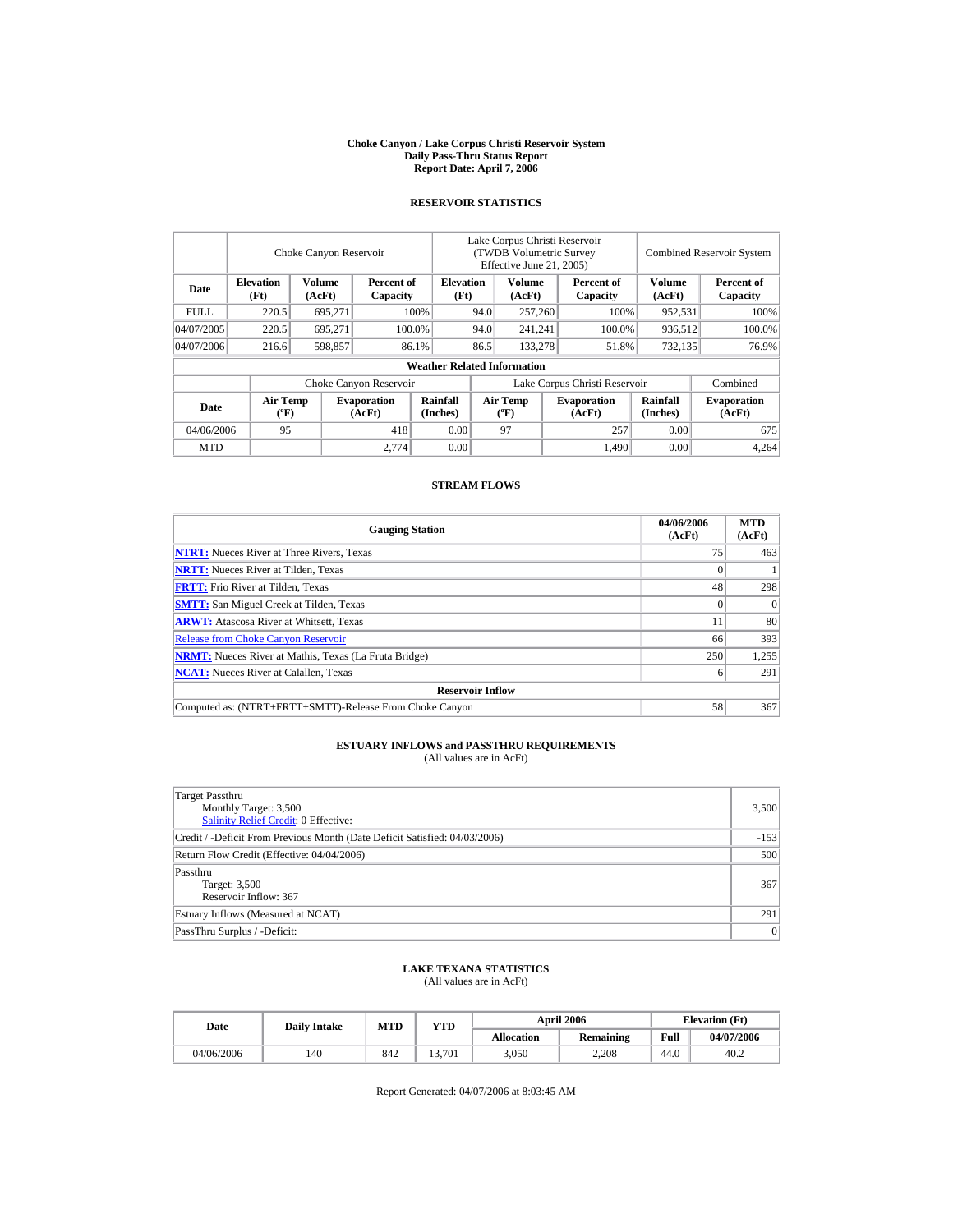#### **Choke Canyon / Lake Corpus Christi Reservoir System Daily Pass-Thru Status Report Report Date: April 8, 2006**

### **RESERVOIR STATISTICS**

|            | Choke Canyon Reservoir                      |                  |                              |                                    | Lake Corpus Christi Reservoir<br>(TWDB Volumetric Survey<br>Effective June 21, 2005) |                                  |                              |                        | <b>Combined Reservoir System</b> |                              |
|------------|---------------------------------------------|------------------|------------------------------|------------------------------------|--------------------------------------------------------------------------------------|----------------------------------|------------------------------|------------------------|----------------------------------|------------------------------|
| Date       | <b>Elevation</b><br>(Ft)                    | Volume<br>(AcFt) | Percent of<br>Capacity       | <b>Elevation</b><br>(Ft)           |                                                                                      | Volume<br>(AcFt)                 |                              | Percent of<br>Capacity | Volume<br>(AcFt)                 | Percent of<br>Capacity       |
| FULL.      | 220.5                                       | 695,271          |                              | 100%                               | 94.0                                                                                 | 257,260                          |                              | 100%                   | 952,531                          | 100%                         |
| 04/08/2005 | 220.5                                       | 695.271          |                              | 100.0%                             | 94.0                                                                                 | 241,241                          |                              | 100.0%                 | 936,512                          | 100.0%                       |
| 04/08/2006 | 216.6                                       | 598,618          |                              | 86.1%                              | 86.5                                                                                 | 132,864                          |                              | 51.6%                  | 731,482                          | 76.8%                        |
|            |                                             |                  |                              | <b>Weather Related Information</b> |                                                                                      |                                  |                              |                        |                                  |                              |
|            |                                             |                  | Choke Canyon Reservoir       |                                    | Lake Corpus Christi Reservoir                                                        |                                  |                              |                        |                                  | Combined                     |
| Date       | <b>Air Temp</b><br>$({}^{\circ}\mathrm{F})$ |                  | <b>Evaporation</b><br>(AcFt) | Rainfall<br>(Inches)               |                                                                                      | <b>Air Temp</b><br>$(^{\circ}F)$ | <b>Evaporation</b><br>(AcFt) |                        | <b>Rainfall</b><br>(Inches)      | <b>Evaporation</b><br>(AcFt) |
| 04/07/2006 | 97                                          |                  | 585                          | 0.00                               |                                                                                      | 95                               |                              | 217                    | 0.00                             | 802                          |
| <b>MTD</b> |                                             |                  | 3,359                        | 0.00                               |                                                                                      |                                  |                              | 1,707                  | 0.00                             | 5.066                        |

### **STREAM FLOWS**

| <b>Gauging Station</b>                                       | 04/07/2006<br>(AcFt) | <b>MTD</b><br>(AcFt) |
|--------------------------------------------------------------|----------------------|----------------------|
| <b>NTRT:</b> Nueces River at Three Rivers, Texas             | 75                   | 538                  |
| <b>NRTT:</b> Nueces River at Tilden, Texas                   |                      |                      |
| <b>FRTT:</b> Frio River at Tilden, Texas                     | 48                   | 345                  |
| <b>SMTT:</b> San Miguel Creek at Tilden, Texas               | $\Omega$             | $\Omega$             |
| <b>ARWT:</b> Atascosa River at Whitsett, Texas               | Q                    | 89                   |
| <b>Release from Choke Canyon Reservoir</b>                   | 66                   | 459                  |
| <b>NRMT:</b> Nueces River at Mathis, Texas (La Fruta Bridge) | 250                  | 1,505                |
| <b>NCAT:</b> Nueces River at Calallen, Texas                 | 44                   | 334                  |
| <b>Reservoir Inflow</b>                                      |                      |                      |
| Computed as: (NTRT+FRTT+SMTT)-Release From Choke Canyon      | 58                   | 425                  |

# **ESTUARY INFLOWS and PASSTHRU REQUIREMENTS**<br>(All values are in AcFt)

| Target Passthru<br>Monthly Target: 3,500<br>Salinity Relief Credit: 0 Effective: | 3,500  |
|----------------------------------------------------------------------------------|--------|
| Credit / -Deficit From Previous Month (Date Deficit Satisfied: 04/03/2006)       | $-153$ |
| Return Flow Credit (Effective: 04/04/2006)                                       | 500    |
| Passthru<br>Target: 3,500<br>Reservoir Inflow: 425                               | 425    |
| Estuary Inflows (Measured at NCAT)                                               | 334    |
| PassThru Surplus / -Deficit:                                                     | 0      |

## **LAKE TEXANA STATISTICS**

(All values are in AcFt)

| Date       | <b>Daily Intake</b> | <b>MTD</b> | YTD    |                   | <b>April 2006</b> | <b>Elevation</b> (Ft) |            |
|------------|---------------------|------------|--------|-------------------|-------------------|-----------------------|------------|
|            |                     |            |        | <b>Allocation</b> | Remaining         | Full                  | 04/08/2006 |
| 04/07/2006 | 140                 | 983        | 13.842 | 3.050             | 2.067             | 44.0                  | 40.2       |

Report Generated: 04/08/2006 at 8:11:28 AM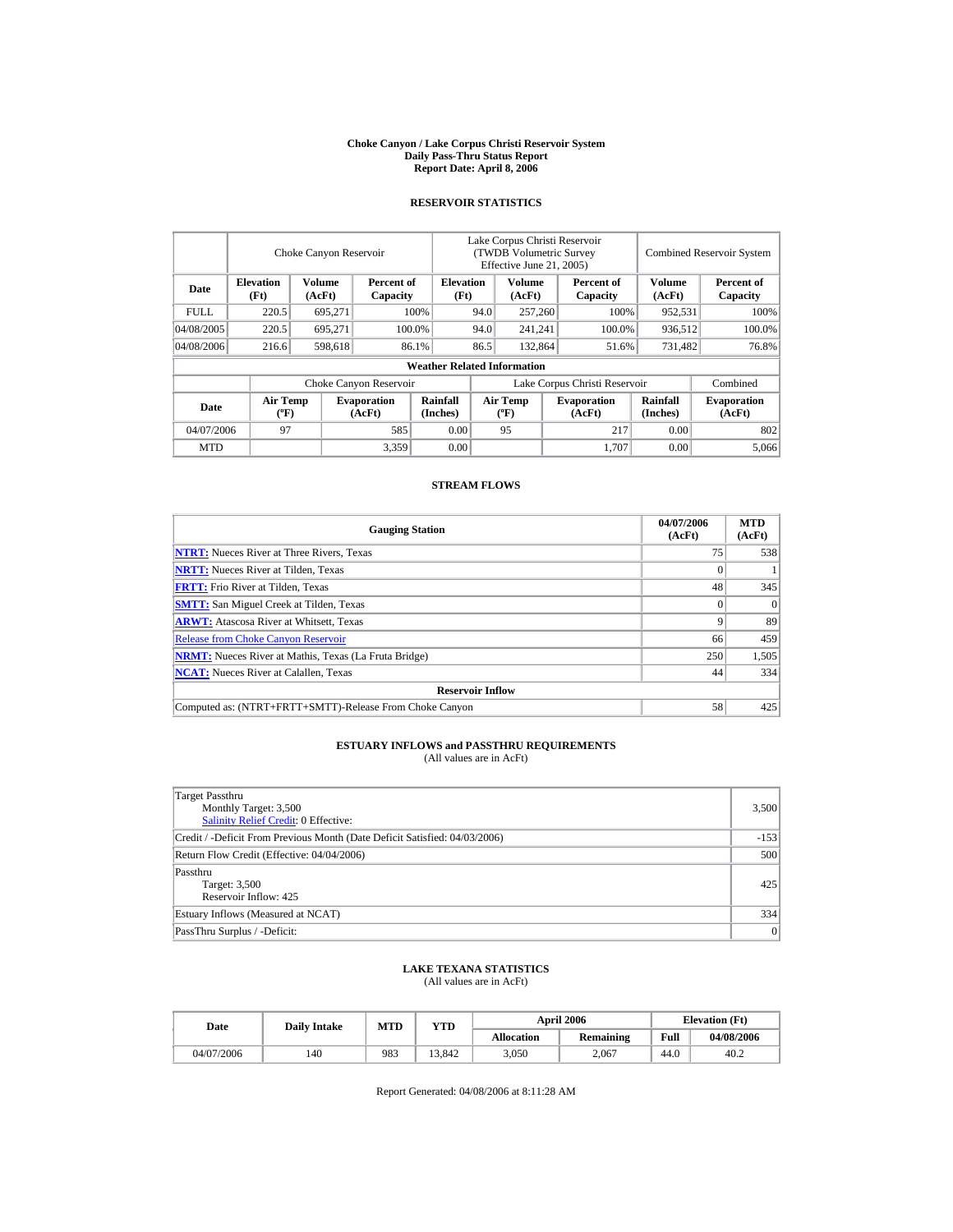#### **Choke Canyon / Lake Corpus Christi Reservoir System Daily Pass-Thru Status Report Report Date: April 9, 2006**

### **RESERVOIR STATISTICS**

|            | Choke Canyon Reservoir                      |                  |                              |                                    | Lake Corpus Christi Reservoir<br>(TWDB Volumetric Survey<br>Effective June 21, 2005) |                                  |                        |                              |                             | <b>Combined Reservoir System</b> |  |  |
|------------|---------------------------------------------|------------------|------------------------------|------------------------------------|--------------------------------------------------------------------------------------|----------------------------------|------------------------|------------------------------|-----------------------------|----------------------------------|--|--|
| Date       | <b>Elevation</b><br>(Ft)                    | Volume<br>(AcFt) | Percent of<br>Capacity       | <b>Elevation</b><br>(Ft)           |                                                                                      | Volume<br>(AcFt)                 | Percent of<br>Capacity |                              | Volume<br>(AcFt)            | Percent of<br>Capacity           |  |  |
| FULL.      | 220.5                                       | 695,271          |                              | 100%                               | 94.0                                                                                 | 257,260                          |                        | 100%                         | 952,531                     | 100%                             |  |  |
| 04/09/2005 | 220.5                                       | 695,271          |                              | 100.0%                             | 94.0                                                                                 | 241,241                          |                        | 100.0%                       | 936,512                     | 100.0%                           |  |  |
| 04/09/2006 | 216.6                                       | 598,141          |                              | 86.0%                              | 86.4                                                                                 | 132,039                          |                        | 51.3%                        | 730,180                     | 76.7%                            |  |  |
|            |                                             |                  |                              | <b>Weather Related Information</b> |                                                                                      |                                  |                        |                              |                             |                                  |  |  |
|            |                                             |                  | Choke Canyon Reservoir       |                                    | Lake Corpus Christi Reservoir                                                        |                                  |                        |                              |                             | Combined                         |  |  |
| Date       | <b>Air Temp</b><br>$({}^{\circ}\mathrm{F})$ |                  | <b>Evaporation</b><br>(AcFt) | Rainfall<br>(Inches)               |                                                                                      | <b>Air Temp</b><br>$(^{\circ}F)$ |                        | <b>Evaporation</b><br>(AcFt) | <b>Rainfall</b><br>(Inches) | <b>Evaporation</b><br>(AcFt)     |  |  |
| 04/08/2006 | 81                                          |                  | 515                          | 0.00                               |                                                                                      | 85                               |                        | 288                          | 0.00                        | 803                              |  |  |
| <b>MTD</b> |                                             |                  | 3,874                        | 0.00                               |                                                                                      |                                  |                        | 1,995                        | 0.00                        | 5,869                            |  |  |

### **STREAM FLOWS**

| <b>Gauging Station</b>                                       | 04/08/2006<br>(AcFt) | <b>MTD</b><br>(AcFt) |
|--------------------------------------------------------------|----------------------|----------------------|
| <b>NTRT:</b> Nueces River at Three Rivers, Texas             | 97                   | 635                  |
| <b>NRTT:</b> Nueces River at Tilden, Texas                   |                      |                      |
| <b>FRTT:</b> Frio River at Tilden, Texas                     | 48                   | 393                  |
| <b>SMTT:</b> San Miguel Creek at Tilden, Texas               |                      | $\Omega$             |
| <b>ARWT:</b> Atascosa River at Whitsett, Texas               | Q                    | 97                   |
| <b>Release from Choke Canyon Reservoir</b>                   | 66                   | 524                  |
| <b>NRMT:</b> Nueces River at Mathis, Texas (La Fruta Bridge) | 250                  | 1,755                |
| <b>NCAT:</b> Nueces River at Calallen, Texas                 | 56                   | 390                  |
| <b>Reservoir Inflow</b>                                      |                      |                      |
| Computed as: (NTRT+FRTT+SMTT)-Release From Choke Canyon      | 79                   | 504                  |

# **ESTUARY INFLOWS and PASSTHRU REQUIREMENTS**<br>(All values are in AcFt)

| Target Passthru<br>Monthly Target: 3,500<br>Salinity Relief Credit: 0 Effective: | 3,500  |
|----------------------------------------------------------------------------------|--------|
| Credit / -Deficit From Previous Month (Date Deficit Satisfied: 04/03/2006)       | $-153$ |
| Return Flow Credit (Effective: 04/04/2006)                                       | 500    |
| Passthru<br>Target: 3,500<br>Reservoir Inflow: 504                               | 504    |
| Estuary Inflows (Measured at NCAT)                                               | 390    |
| PassThru Surplus / -Deficit:                                                     | 233    |

## **LAKE TEXANA STATISTICS**

(All values are in AcFt)

| Date       | <b>Daily Intake</b> | MTD            | YTD    |                   | <b>April 2006</b> | <b>Elevation</b> (Ft) |            |
|------------|---------------------|----------------|--------|-------------------|-------------------|-----------------------|------------|
|            |                     |                |        | <b>Allocation</b> | <b>Remaining</b>  | Full                  | 04/09/2006 |
| 04/08/2006 | 140                 | 122<br>ل ش∡لید | 13.982 | 3.050             | .927              | 44.0                  | 40.2       |

Report Generated: 04/09/2006 at 7:56:27 AM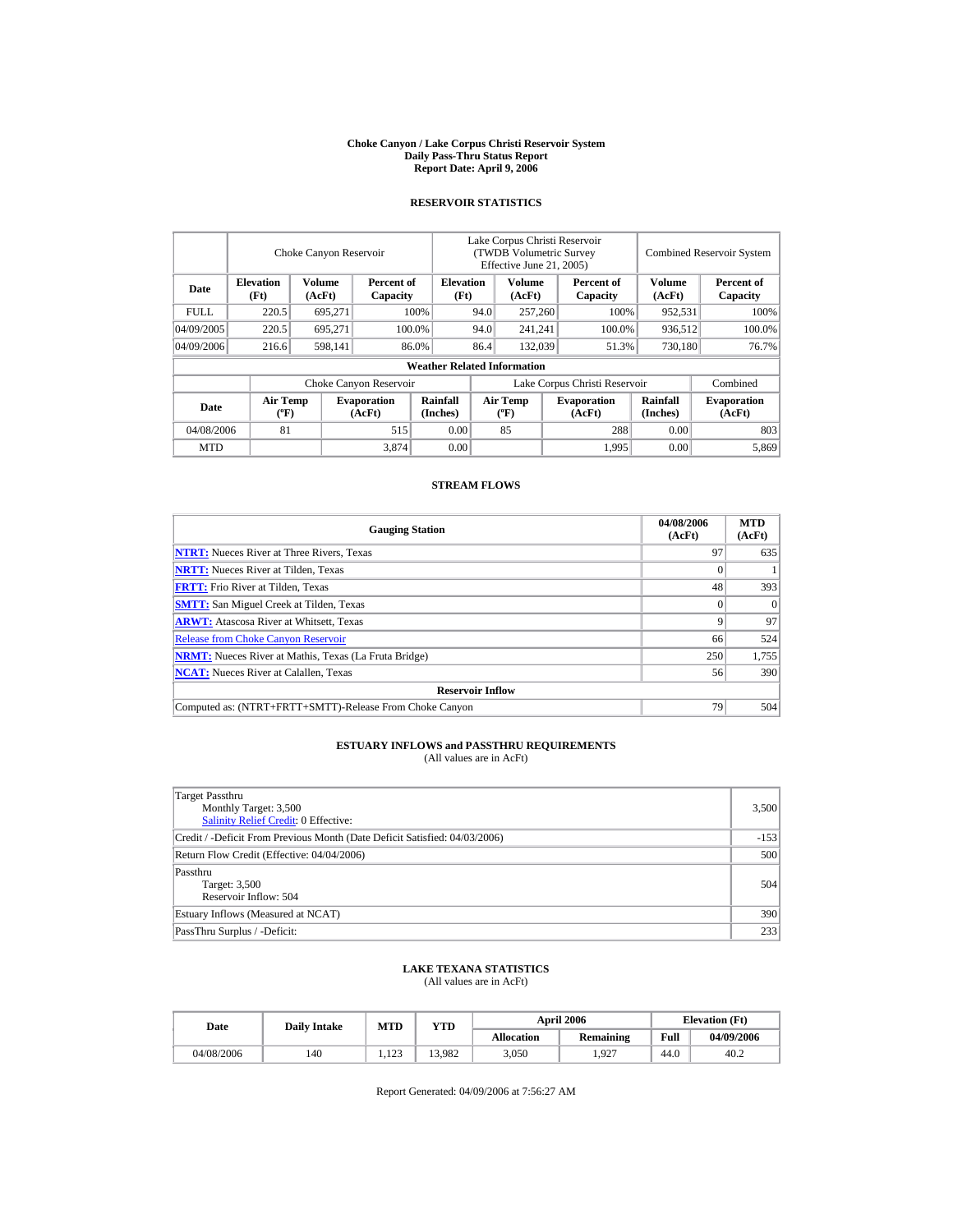#### **Choke Canyon / Lake Corpus Christi Reservoir System Daily Pass-Thru Status Report Report Date: April 10, 2006**

### **RESERVOIR STATISTICS**

|             |                                             | Choke Canyon Reservoir |                              |                                    | Lake Corpus Christi Reservoir<br><b>(TWDB Volumetric Survey)</b><br>Effective June 21, 2005) |                           |  |                              |                             | <b>Combined Reservoir System</b> |
|-------------|---------------------------------------------|------------------------|------------------------------|------------------------------------|----------------------------------------------------------------------------------------------|---------------------------|--|------------------------------|-----------------------------|----------------------------------|
| Date        | <b>Elevation</b><br>(Ft)                    | Volume<br>(AcFt)       | Percent of<br>Capacity       | <b>Elevation</b><br>(Ft)           |                                                                                              | Volume<br>(AcFt)          |  | Percent of<br>Capacity       | <b>Volume</b><br>(AcFt)     | Percent of<br>Capacity           |
| <b>FULL</b> | 220.5                                       | 695,271                |                              | 100%                               | 94.0                                                                                         | 257,260                   |  | 100%                         | 952,531                     | 100%                             |
| 04/10/2005  | 220.5                                       | 695.271                |                              | 100.0%                             | 94.0                                                                                         | 241,241                   |  | 100.0%                       | 936,512                     | 100.0%                           |
| 04/10/2006  | 216.6                                       | 597,663                |                              | 86.0%                              | 86.4                                                                                         | 131,490                   |  | 51.1%                        | 729,153                     | 76.5%                            |
|             |                                             |                        |                              | <b>Weather Related Information</b> |                                                                                              |                           |  |                              |                             |                                  |
|             |                                             |                        | Choke Canyon Reservoir       |                                    | Lake Corpus Christi Reservoir                                                                |                           |  |                              | Combined                    |                                  |
| Date        | <b>Air Temp</b><br>$({}^{\circ}\mathrm{F})$ |                        | <b>Evaporation</b><br>(AcFt) | Rainfall<br>(Inches)               |                                                                                              | Air Temp<br>$(^{\circ}F)$ |  | <b>Evaporation</b><br>(AcFt) | <b>Rainfall</b><br>(Inches) | <b>Evaporation</b><br>(AcFt)     |
| 04/09/2006  | 86                                          |                        | 487                          | 0.00                               |                                                                                              | 85                        |  | 263                          | 0.00                        | 750                              |
| <b>MTD</b>  |                                             |                        | 4,361                        | 0.00                               |                                                                                              |                           |  | 2.258                        | 0.00                        | 6.619                            |

### **STREAM FLOWS**

| <b>Gauging Station</b>                                       | 04/09/2006<br>(AcFt) | <b>MTD</b><br>(AcFt) |
|--------------------------------------------------------------|----------------------|----------------------|
| <b>NTRT:</b> Nueces River at Three Rivers, Texas             | 97                   | 732                  |
| <b>NRTT:</b> Nueces River at Tilden, Texas                   |                      |                      |
| <b>FRTT:</b> Frio River at Tilden, Texas                     | 44                   | 437                  |
| <b>SMTT:</b> San Miguel Creek at Tilden, Texas               |                      | $\Omega$             |
| <b>ARWT:</b> Atascosa River at Whitsett, Texas               | 8                    | 105                  |
| <b>Release from Choke Canyon Reservoir</b>                   | 66                   | 590                  |
| <b>NRMT:</b> Nueces River at Mathis, Texas (La Fruta Bridge) | 250                  | 2,005                |
| <b>NCAT:</b> Nueces River at Calallen, Texas                 | 52                   | 441                  |
| <b>Reservoir Inflow</b>                                      |                      |                      |
| Computed as: (NTRT+FRTT+SMTT)-Release From Choke Canyon      | 75                   | 580                  |

# **ESTUARY INFLOWS and PASSTHRU REQUIREMENTS**<br>(All values are in AcFt)

| Target Passthru<br>Monthly Target: 3,500<br><b>Salinity Relief Credit: 0 Effective:</b> | 3,500  |
|-----------------------------------------------------------------------------------------|--------|
| Credit / -Deficit From Previous Month (Date Deficit Satisfied: 04/03/2006)              | $-153$ |
| Return Flow Credit (Effective: 04/04/2006)                                              | 500    |
| Passthru<br>Target: 3,500<br>Reservoir Inflow: 580                                      | 580    |
| Estuary Inflows (Measured at NCAT)                                                      | 441    |
| PassThru Surplus / -Deficit:                                                            | 209    |

## **LAKE TEXANA STATISTICS**

(All values are in AcFt)

| Date       | <b>Daily Intake</b> | MTD   | YTD    |                   | <b>April 2006</b> | <b>Elevation</b> (Ft) |            |
|------------|---------------------|-------|--------|-------------------|-------------------|-----------------------|------------|
|            |                     |       |        | <b>Allocation</b> | Remaining         | Full                  | 04/10/2006 |
| 04/09/2006 | 140                 | 1.263 | 14.122 | 3.050             | 1.787             | 44.0                  | 40.2       |

Report Generated: 04/10/2006 at 8:14:35 AM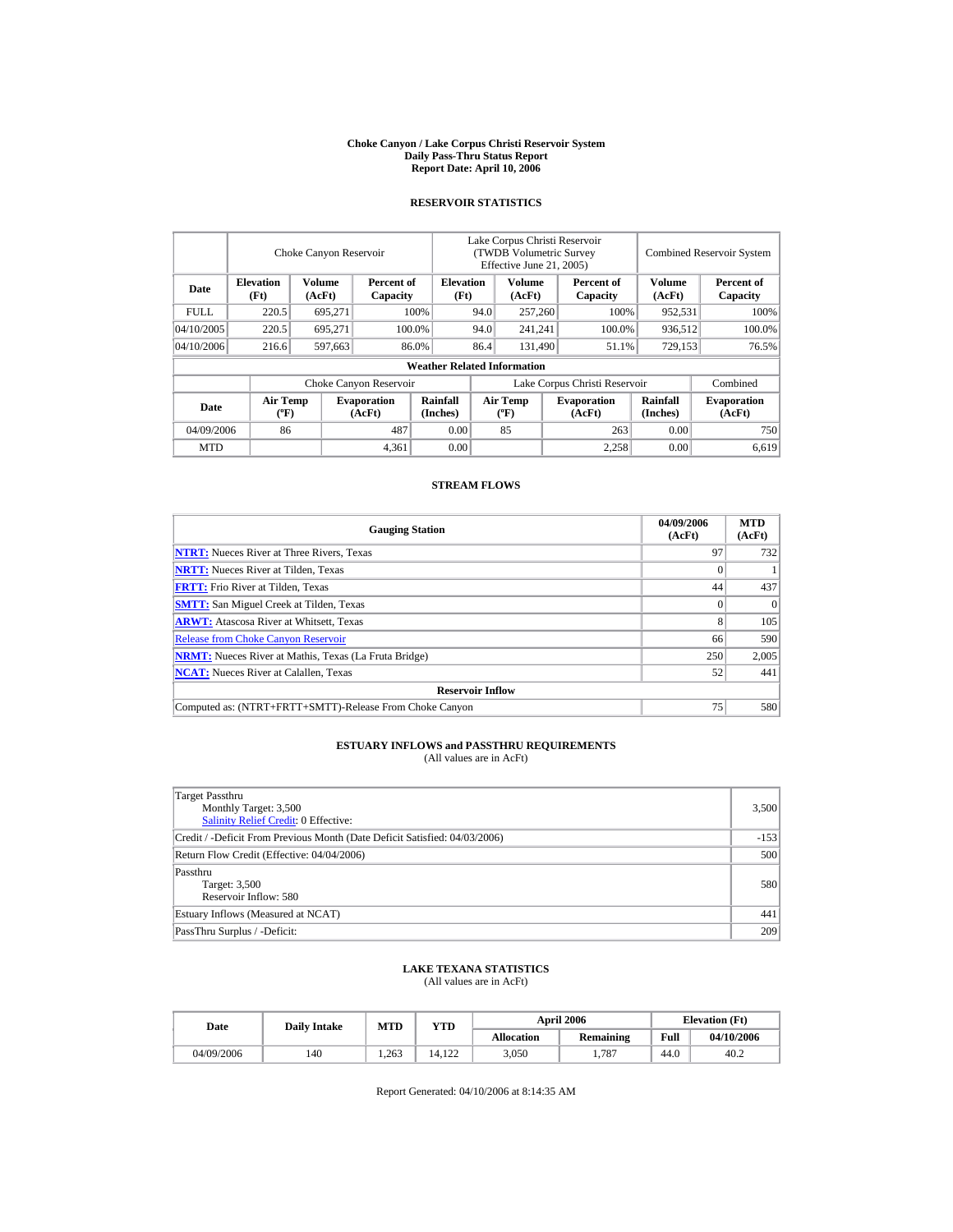#### **Choke Canyon / Lake Corpus Christi Reservoir System Daily Pass-Thru Status Report Report Date: April 11, 2006**

## **RESERVOIR STATISTICS**

|            |                                    | Choke Canyon Reservoir |                              |                                    | Lake Corpus Christi Reservoir<br>(TWDB Volumetric Survey<br>Effective June 21, 2005) |                                    |  |                              | <b>Combined Reservoir System</b> |                              |
|------------|------------------------------------|------------------------|------------------------------|------------------------------------|--------------------------------------------------------------------------------------|------------------------------------|--|------------------------------|----------------------------------|------------------------------|
| Date       | <b>Elevation</b><br>(Ft)           | Volume<br>(AcFt)       | Percent of<br>Capacity       | <b>Elevation</b><br>(Ft)           |                                                                                      | <b>Volume</b><br>(AcFt)            |  | Percent of<br>Capacity       | Volume<br>(AcFt)                 | Percent of<br>Capacity       |
| FULL.      | 220.5                              | 695.271                |                              | 100%                               | 94.0                                                                                 | 257,260                            |  | 100%                         | 952,531                          | 100%                         |
| 04/11/2005 | 220.6                              | 695.271                |                              | 100.0%                             | 94.0                                                                                 | 241.241                            |  | 100.0%                       | 936.512                          | 100.0%                       |
| 04/11/2006 | 216.6                              | 597.663                |                              | 86.0%                              | 86.3                                                                                 | 130,670                            |  | 50.8%                        | 728,333                          | 76.5%                        |
|            |                                    |                        |                              | <b>Weather Related Information</b> |                                                                                      |                                    |  |                              |                                  |                              |
|            |                                    |                        | Choke Canyon Reservoir       |                                    | Lake Corpus Christi Reservoir                                                        |                                    |  |                              |                                  | Combined                     |
| Date       | <b>Air Temp</b><br>$({}^{\circ}F)$ |                        | <b>Evaporation</b><br>(AcFt) | Rainfall<br>(Inches)               |                                                                                      | Air Temp<br>$({}^{\circ}\text{F})$ |  | <b>Evaporation</b><br>(AcFt) | Rainfall<br>(Inches)             | <b>Evaporation</b><br>(AcFt) |
| 04/10/2006 | 86                                 |                        | 501                          | 0.00                               |                                                                                      | 84                                 |  | 318                          | 0.00                             | 819                          |
| <b>MTD</b> |                                    |                        | 4,862                        | 0.00                               |                                                                                      |                                    |  | 2,576                        | 0.00                             | 7,438                        |

### **STREAM FLOWS**

| <b>Gauging Station</b>                                       | 04/10/2006<br>(AcFt) | <b>MTD</b><br>(AcFt) |
|--------------------------------------------------------------|----------------------|----------------------|
| <b>NTRT:</b> Nueces River at Three Rivers, Texas             | 91                   | 824                  |
| <b>NRTT:</b> Nueces River at Tilden, Texas                   |                      |                      |
| <b>FRTT:</b> Frio River at Tilden, Texas                     | 42                   | 478                  |
| <b>SMTT:</b> San Miguel Creek at Tilden, Texas               |                      | $\theta$             |
| <b>ARWT:</b> Atascosa River at Whitsett, Texas               | 8                    | 113                  |
| <b>Release from Choke Canyon Reservoir</b>                   | 66                   | 655                  |
| <b>NRMT:</b> Nueces River at Mathis, Texas (La Fruta Bridge) | 234                  | 2,239                |
| <b>NCAT:</b> Nueces River at Calallen. Texas                 | 10                   | 451                  |
| <b>Reservoir Inflow</b>                                      |                      |                      |
| Computed as: (NTRT+FRTT+SMTT)-Release From Choke Canyon      | 67                   | 647                  |

## **ESTUARY INFLOWS and PASSTHRU REQUIREMENTS**<br>(All values are in AcFt)

| Target Passthru<br>Monthly Target: 3,500<br>Salinity Relief Credit: 0 Effective: | 3,500  |
|----------------------------------------------------------------------------------|--------|
| Credit / -Deficit From Previous Month (Date Deficit Satisfied: 04/03/2006)       | $-153$ |
| Return Flow Credit (Effective: 04/04/2006)                                       | 500    |
| Passthru<br>Target: 3,500<br>Reservoir Inflow: 647                               | 647    |
| Estuary Inflows (Measured at NCAT)                                               | 451    |
| PassThru Surplus / -Deficit:                                                     | 151    |

#### **LAKE TEXANA STATISTICS** (All values are in AcFt)

| Date       | <b>Daily Intake</b> | MTD         | YTD    |                   | <b>April 2006</b> | <b>Elevation</b> (Ft) |            |
|------------|---------------------|-------------|--------|-------------------|-------------------|-----------------------|------------|
|            |                     |             |        | <b>Allocation</b> | <b>Remaining</b>  | Full                  | 04/11/2006 |
| 04/10/2006 | 141                 | <b>4.04</b> | 14.263 | 3.050             | .646              | 44.0                  | 40.1       |

Report Generated: 04/11/2006 at 8:40:04 AM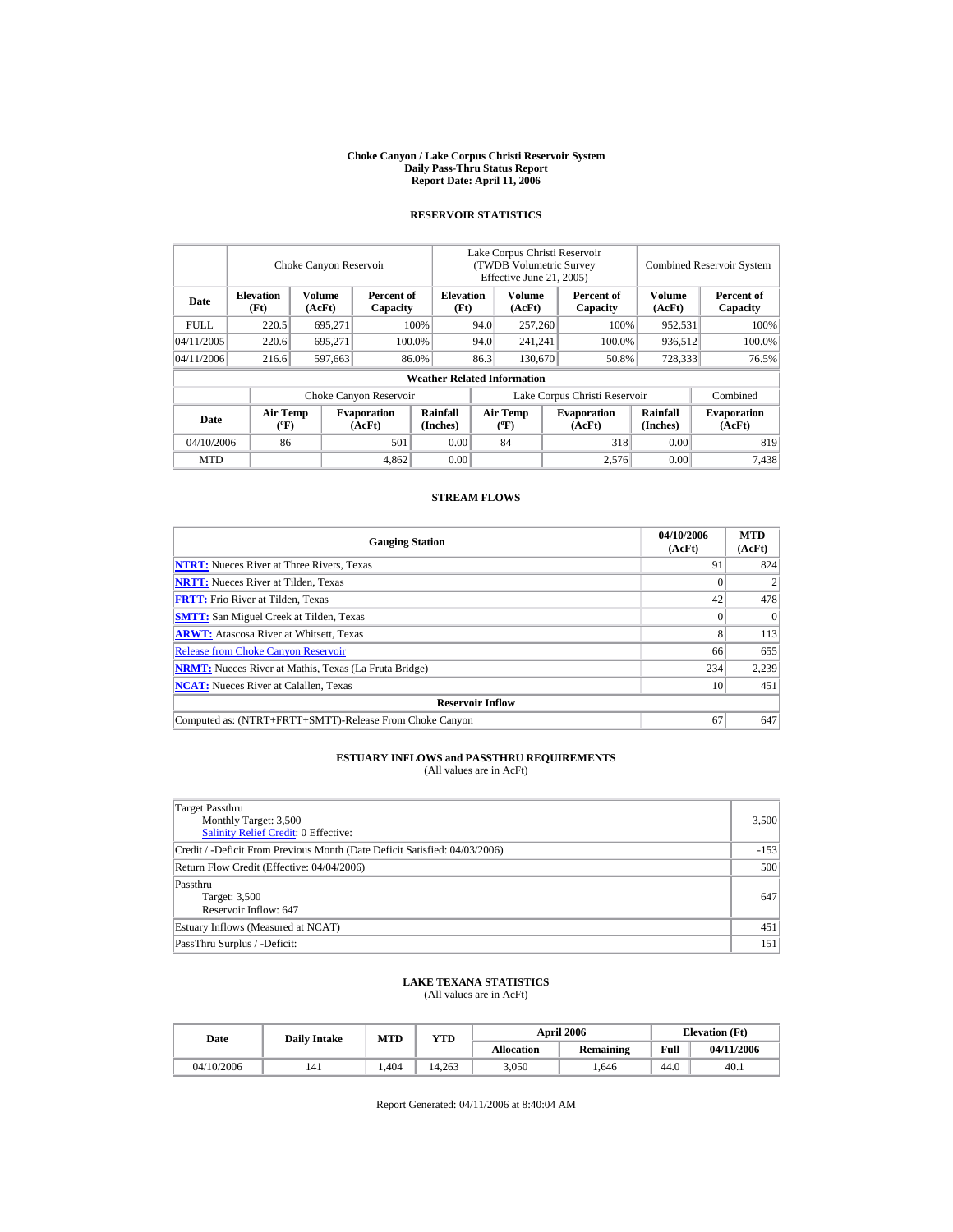#### **Choke Canyon / Lake Corpus Christi Reservoir System Daily Pass-Thru Status Report Report Date: April 12, 2006**

### **RESERVOIR STATISTICS**

|             |                                             | Choke Canyon Reservoir |                              |                                    | Lake Corpus Christi Reservoir<br><b>(TWDB Volumetric Survey)</b><br>Effective June 21, 2005) |                                      |  |                              |                             | <b>Combined Reservoir System</b> |
|-------------|---------------------------------------------|------------------------|------------------------------|------------------------------------|----------------------------------------------------------------------------------------------|--------------------------------------|--|------------------------------|-----------------------------|----------------------------------|
| Date        | <b>Elevation</b><br>(Ft)                    | Volume<br>(AcFt)       | Percent of<br>Capacity       | <b>Elevation</b><br>(Ft)           |                                                                                              | Volume<br>(AcFt)                     |  | Percent of<br>Capacity       | <b>Volume</b><br>(AcFt)     | Percent of<br>Capacity           |
| <b>FULL</b> | 220.5                                       | 695,271                |                              | 100%                               | 94.0                                                                                         | 257,260                              |  | 100%                         | 952,531                     | 100%                             |
| 04/12/2005  | 220.5                                       | 695.271                |                              | 100.0%                             | 94.0                                                                                         | 241,241                              |  | 100.0%                       | 936,512                     | 100.0%                           |
| 04/12/2006  | 216.6                                       | 597,186                |                              | 85.9%                              | 86.3                                                                                         | 130,670                              |  | 50.8%                        | 727,856                     | 76.4%                            |
|             |                                             |                        |                              | <b>Weather Related Information</b> |                                                                                              |                                      |  |                              |                             |                                  |
|             |                                             |                        | Choke Canyon Reservoir       |                                    | Lake Corpus Christi Reservoir                                                                |                                      |  |                              |                             | Combined                         |
| Date        | <b>Air Temp</b><br>$({}^{\circ}\mathrm{F})$ |                        | <b>Evaporation</b><br>(AcFt) | Rainfall<br>(Inches)               |                                                                                              | Air Temp<br>$({}^{\circ}\mathbf{F})$ |  | <b>Evaporation</b><br>(AcFt) | <b>Rainfall</b><br>(Inches) | <b>Evaporation</b><br>(AcFt)     |
| 04/11/2006  | 87                                          |                        | 418                          | 0.00                               |                                                                                              | 85                                   |  | 246                          | 0.00                        | 664                              |
| <b>MTD</b>  |                                             |                        | 5,280                        | 0.00                               |                                                                                              |                                      |  | 2.822                        | 0.00                        | 8,102                            |

#### **STREAM FLOWS**

| <b>Gauging Station</b>                                       | 04/11/2006<br>(AcFt) | <b>MTD</b><br>(AcFt) |
|--------------------------------------------------------------|----------------------|----------------------|
| <b>NTRT:</b> Nueces River at Three Rivers, Texas             | 93                   | 917                  |
| <b>NRTT:</b> Nueces River at Tilden, Texas                   |                      |                      |
| <b>FRTT:</b> Frio River at Tilden, Texas                     | 40                   | 518                  |
| <b>SMTT:</b> San Miguel Creek at Tilden, Texas               |                      | $\Omega$             |
| <b>ARWT:</b> Atascosa River at Whitsett, Texas               | 8                    | 121                  |
| <b>Release from Choke Canyon Reservoir</b>                   | 66                   | 721                  |
| <b>NRMT:</b> Nueces River at Mathis, Texas (La Fruta Bridge) | 218                  | 2,457                |
| <b>NCAT:</b> Nueces River at Calallen, Texas                 | 10                   | 461                  |
| <b>Reservoir Inflow</b>                                      |                      |                      |
| Computed as: (NTRT+FRTT+SMTT)-Release From Choke Canyon      | 67                   | 715                  |

# **ESTUARY INFLOWS and PASSTHRU REQUIREMENTS**<br>(All values are in AcFt)

| Target Passthru<br>Monthly Target: 3,500<br><b>Salinity Relief Credit: 0 Effective:</b> | 3,500  |
|-----------------------------------------------------------------------------------------|--------|
| Credit / -Deficit From Previous Month (Date Deficit Satisfied: 04/03/2006)              | $-153$ |
| Return Flow Credit (Effective: 04/04/2006)                                              | 500    |
| Passthru<br>Target: 3,500<br>Reservoir Inflow: 715                                      | 715    |
| Estuary Inflows (Measured at NCAT)                                                      | 461    |
| PassThru Surplus / -Deficit:                                                            | 94     |

## **LAKE TEXANA STATISTICS**

(All values are in AcFt)

| Date       | <b>Daily Intake</b> | <b>MTD</b> | YTD    |                   | <b>April 2006</b> | <b>Elevation</b> (Ft) |            |
|------------|---------------------|------------|--------|-------------------|-------------------|-----------------------|------------|
|            |                     |            |        | <b>Allocation</b> | Remaining         | Full                  | 04/12/2006 |
| 04/11/2006 | 140                 | 1.544      | 14.403 | 3.050             | .506              | 44.0                  | 40.0       |

Report Generated: 04/12/2006 at 8:22:26 AM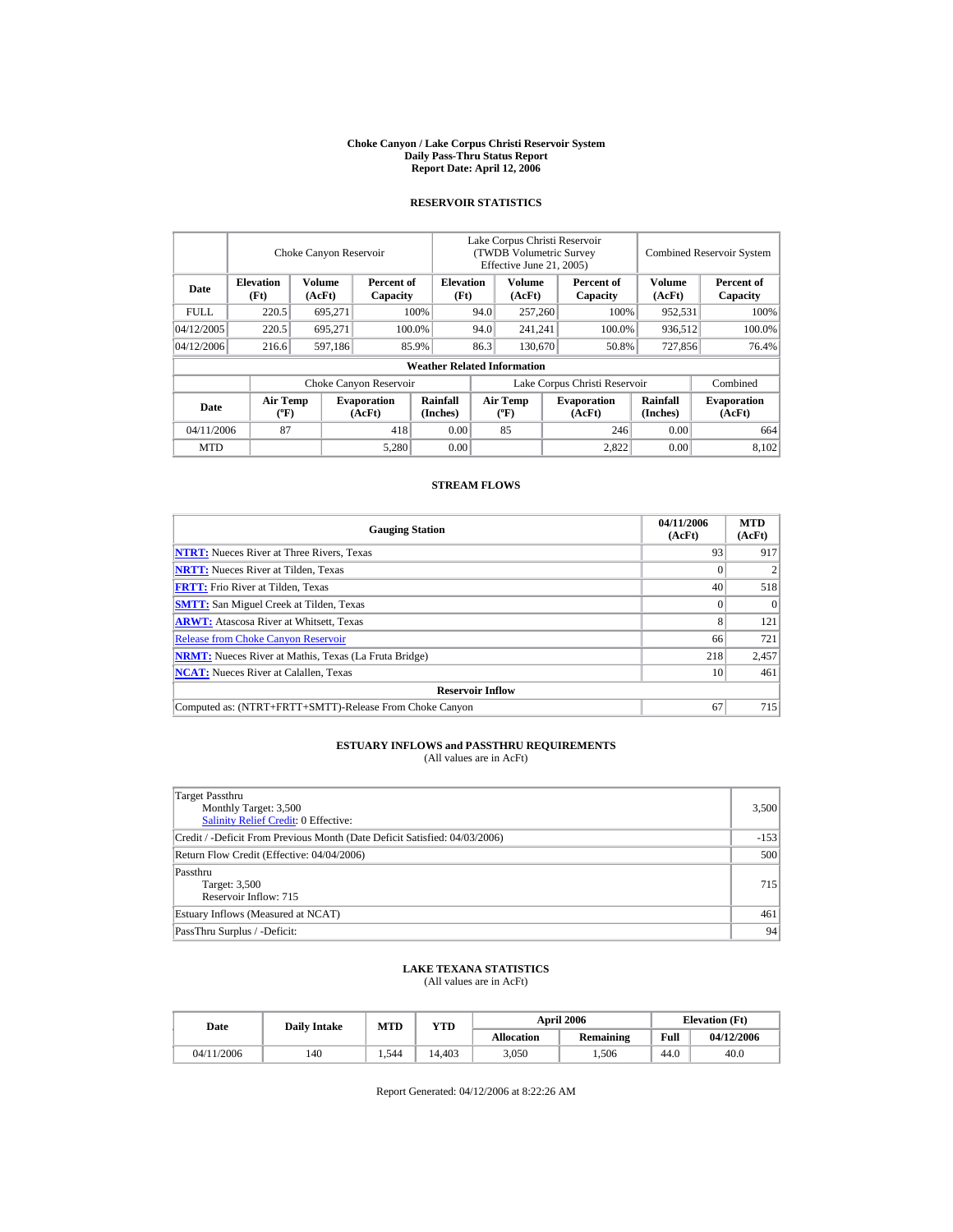#### **Choke Canyon / Lake Corpus Christi Reservoir System Daily Pass-Thru Status Report Report Date: April 13, 2006**

### **RESERVOIR STATISTICS**

|             |                                             | Choke Canyon Reservoir |                              |                                    | Lake Corpus Christi Reservoir<br><b>(TWDB Volumetric Survey)</b><br>Effective June 21, 2005) |                                      |                        |                              | <b>Combined Reservoir System</b> |                              |
|-------------|---------------------------------------------|------------------------|------------------------------|------------------------------------|----------------------------------------------------------------------------------------------|--------------------------------------|------------------------|------------------------------|----------------------------------|------------------------------|
| Date        | <b>Elevation</b><br>(Ft)                    | Volume<br>(AcFt)       | Percent of<br>Capacity       | <b>Elevation</b><br>(Ft)           |                                                                                              | Volume<br>(AcFt)                     | Percent of<br>Capacity |                              | <b>Volume</b><br>(AcFt)          | Percent of<br>Capacity       |
| <b>FULL</b> | 220.5                                       | 695,271                |                              | 100%                               | 94.0                                                                                         | 257,260                              |                        | 100%                         | 952,531                          | 100%                         |
| 04/13/2005  | 220.5                                       | 695.271                |                              | 100.0%                             | 94.0                                                                                         | 241,241                              |                        | 100.0%                       | 936,512                          | 100.0%                       |
| 04/13/2006  | 216.6                                       | 597,186                |                              | 85.9%                              | 86.3<br>130,533                                                                              |                                      |                        | 50.7%                        | 727,719                          | 76.4%                        |
|             |                                             |                        |                              | <b>Weather Related Information</b> |                                                                                              |                                      |                        |                              |                                  |                              |
|             |                                             |                        | Choke Canyon Reservoir       |                                    | Lake Corpus Christi Reservoir                                                                |                                      |                        |                              |                                  | Combined                     |
| Date        | <b>Air Temp</b><br>$({}^{\circ}\mathrm{F})$ |                        | <b>Evaporation</b><br>(AcFt) | Rainfall<br>(Inches)               |                                                                                              | Air Temp<br>$({}^{\circ}\mathbf{F})$ |                        | <b>Evaporation</b><br>(AcFt) | <b>Rainfall</b><br>(Inches)      | <b>Evaporation</b><br>(AcFt) |
| 04/12/2006  | 87                                          |                        | 251                          | 0.00                               |                                                                                              | 86                                   |                        | 254                          | 0.00                             | 505                          |
| <b>MTD</b>  |                                             |                        | 5,531                        | 0.00                               |                                                                                              |                                      |                        | 3,076                        | 0.00                             | 8.607                        |

### **STREAM FLOWS**

| <b>Gauging Station</b>                                       | 04/12/2006<br>(AcFt) | <b>MTD</b><br>(AcFt) |
|--------------------------------------------------------------|----------------------|----------------------|
| <b>NTRT:</b> Nueces River at Three Rivers, Texas             | 87                   | 1.004                |
| <b>NRTT:</b> Nueces River at Tilden, Texas                   |                      |                      |
| <b>FRTT:</b> Frio River at Tilden, Texas                     | 36                   | 554                  |
| <b>SMTT:</b> San Miguel Creek at Tilden, Texas               |                      | $\Omega$             |
| <b>ARWT:</b> Atascosa River at Whitsett, Texas               | 8                    | 129                  |
| <b>Release from Choke Canyon Reservoir</b>                   | 66                   | 786                  |
| <b>NRMT:</b> Nueces River at Mathis, Texas (La Fruta Bridge) | 218                  | 2,676                |
| <b>NCAT:</b> Nueces River at Calallen, Texas                 | 20                   | 481                  |
| <b>Reservoir Inflow</b>                                      |                      |                      |
| Computed as: (NTRT+FRTT+SMTT)-Release From Choke Canyon      | 58                   | 772                  |

# **ESTUARY INFLOWS and PASSTHRU REQUIREMENTS**<br>(All values are in AcFt)

| Target Passthru<br>Monthly Target: 3,500<br><b>Salinity Relief Credit: 0 Effective:</b> | 3,500  |
|-----------------------------------------------------------------------------------------|--------|
| Credit / -Deficit From Previous Month (Date Deficit Satisfied: 04/03/2006)              | $-153$ |
| Return Flow Credit (Effective: 04/04/2006)                                              | 500    |
| Passthru<br>Target: 3,500<br>Reservoir Inflow: 772                                      | 772    |
| Estuary Inflows (Measured at NCAT)                                                      | 481    |
| PassThru Surplus / -Deficit:                                                            | 56     |

## **LAKE TEXANA STATISTICS**

(All values are in AcFt)

| Date       | <b>Daily Intake</b> | <b>MTD</b> | YTD    |                   | <b>April 2006</b> | <b>Elevation</b> (Ft) |            |
|------------|---------------------|------------|--------|-------------------|-------------------|-----------------------|------------|
|            |                     |            |        | <b>Allocation</b> | Remaining         | Full                  | 04/13/2006 |
| 04/12/2006 | 140                 | . 684      | 14.543 | 3.050             | .366              | 44.0                  | 40.0       |

Report Generated: 04/13/2006 at 7:49:39 AM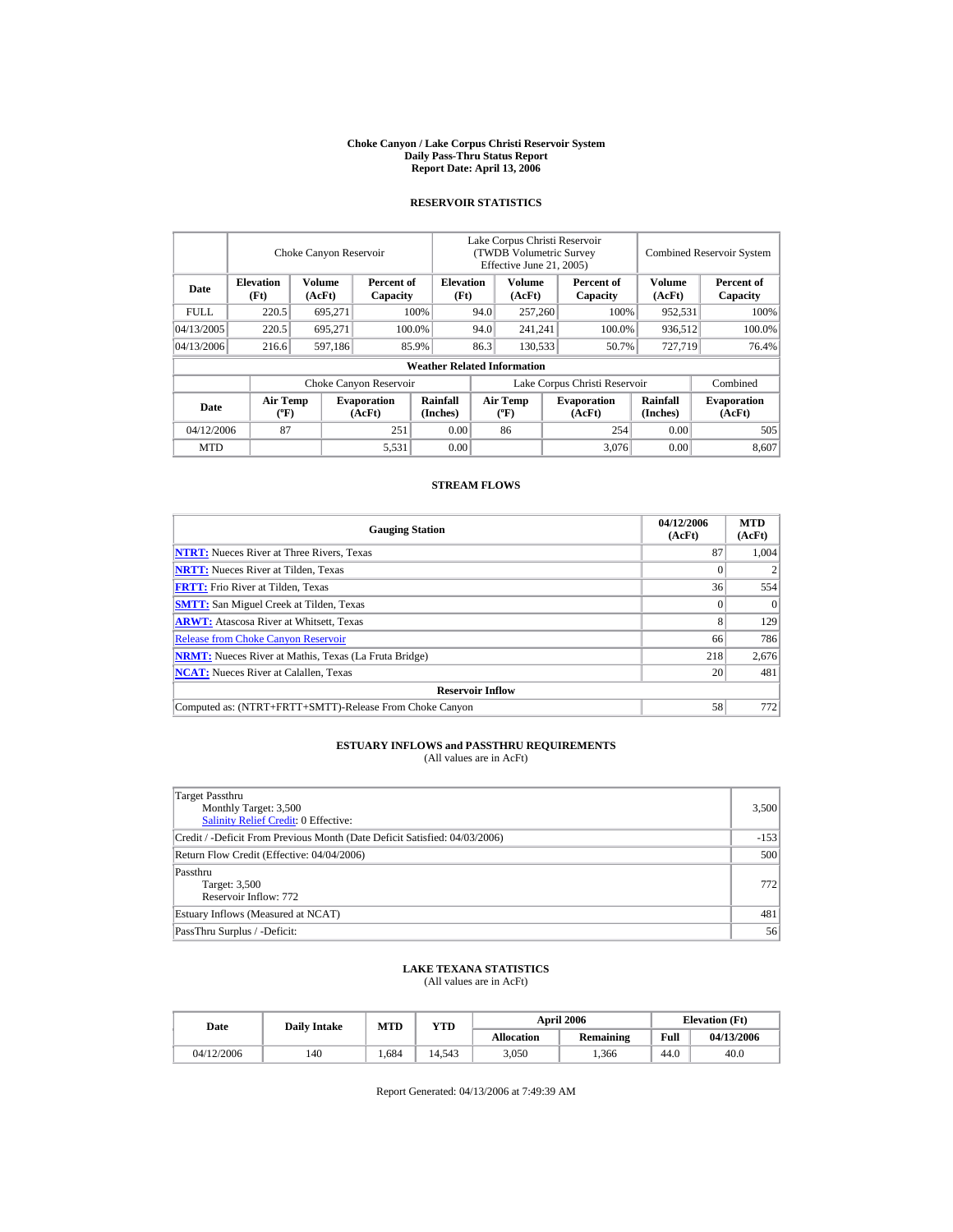#### **Choke Canyon / Lake Corpus Christi Reservoir System Daily Pass-Thru Status Report Report Date: April 14, 2006**

### **RESERVOIR STATISTICS**

|             |                                             | Choke Canyon Reservoir |                              |                                    | Lake Corpus Christi Reservoir<br><b>(TWDB Volumetric Survey)</b><br>Effective June 21, 2005) |                                      |         |                              | <b>Combined Reservoir System</b> |                              |  |
|-------------|---------------------------------------------|------------------------|------------------------------|------------------------------------|----------------------------------------------------------------------------------------------|--------------------------------------|---------|------------------------------|----------------------------------|------------------------------|--|
| Date        | <b>Elevation</b><br>(Ft)                    | Volume<br>(AcFt)       | Percent of<br>Capacity       | <b>Elevation</b><br>(Ft)           |                                                                                              | Volume<br>(AcFt)                     |         | Percent of<br>Capacity       | <b>Volume</b><br>(AcFt)          | Percent of<br>Capacity       |  |
| <b>FULL</b> | 220.5                                       | 695,271                |                              | 100%                               | 94.0                                                                                         | 257,260                              |         | 100%                         | 952,531                          | 100%                         |  |
| 04/14/2005  | 220.5                                       | 695.271                |                              | 100.0%                             | 94.0                                                                                         |                                      | 241,241 | 100.0%                       | 936,512                          | 100.0%                       |  |
| 04/14/2006  | 216.5                                       | 596,708                |                              | 85.8%                              | 86.3                                                                                         | 129,988                              |         | 50.5%                        | 726,696                          | 76.3%                        |  |
|             |                                             |                        |                              | <b>Weather Related Information</b> |                                                                                              |                                      |         |                              |                                  |                              |  |
|             |                                             |                        | Choke Canyon Reservoir       |                                    | Lake Corpus Christi Reservoir                                                                |                                      |         |                              |                                  | Combined                     |  |
| Date        | <b>Air Temp</b><br>$({}^{\circ}\mathrm{F})$ |                        | <b>Evaporation</b><br>(AcFt) | Rainfall<br>(Inches)               |                                                                                              | Air Temp<br>$({}^{\circ}\mathbf{F})$ |         | <b>Evaporation</b><br>(AcFt) | <b>Rainfall</b><br>(Inches)      | <b>Evaporation</b><br>(AcFt) |  |
| 04/13/2006  | 88                                          |                        | 501                          | 0.00                               |                                                                                              | 86                                   |         | 285                          | 0.00                             | 786                          |  |
| <b>MTD</b>  |                                             |                        | 6,032                        | 0.00                               |                                                                                              |                                      |         | 3,361                        | 0.00                             | 9,393                        |  |

#### **STREAM FLOWS**

| <b>Gauging Station</b>                                       | 04/13/2006<br>(AcFt) | <b>MTD</b><br>(AcFt) |
|--------------------------------------------------------------|----------------------|----------------------|
| <b>NTRT:</b> Nueces River at Three Rivers, Texas             | 83                   | 1.088                |
| <b>NRTT:</b> Nueces River at Tilden, Texas                   |                      |                      |
| <b>FRTT:</b> Frio River at Tilden, Texas                     | 34                   | 588                  |
| <b>SMTT:</b> San Miguel Creek at Tilden, Texas               |                      | $\Omega$             |
| <b>ARWT:</b> Atascosa River at Whitsett, Texas               | 8                    | 138                  |
| <b>Release from Choke Canyon Reservoir</b>                   | 66                   | 852                  |
| <b>NRMT:</b> Nueces River at Mathis, Texas (La Fruta Bridge) | 218                  | 2,894                |
| <b>NCAT:</b> Nueces River at Calallen, Texas                 | 10                   | 491                  |
| <b>Reservoir Inflow</b>                                      |                      |                      |
| Computed as: (NTRT+FRTT+SMTT)-Release From Choke Canyon      | 52                   | 824                  |

# **ESTUARY INFLOWS and PASSTHRU REQUIREMENTS**<br>(All values are in AcFt)

| Target Passthru<br>Monthly Target: 3,500<br><b>Salinity Relief Credit: 0 Effective:</b> | 3,500  |
|-----------------------------------------------------------------------------------------|--------|
| Credit / -Deficit From Previous Month (Date Deficit Satisfied: 04/03/2006)              | $-153$ |
| Return Flow Credit (Effective: 04/04/2006)                                              | 500    |
| Passthru<br>Target: 3,500<br>Reservoir Inflow: 824                                      | 824    |
| Estuary Inflows (Measured at NCAT)                                                      | 491    |
| PassThru Surplus / -Deficit:                                                            | 14     |

## **LAKE TEXANA STATISTICS**

(All values are in AcFt)

| Date       | <b>Daily Intake</b> | <b>MTD</b> | YTD    |                   | <b>April 2006</b> | <b>Elevation</b> (Ft) |            |
|------------|---------------------|------------|--------|-------------------|-------------------|-----------------------|------------|
|            |                     |            |        | <b>Allocation</b> | Remaining         | Full                  | 04/14/2006 |
| 04/13/2006 | 139                 | 1.824      | 14.683 | 3.050             | .226              | 44.0                  | 40.0       |

Report Generated: 04/14/2006 at 8:17:21 AM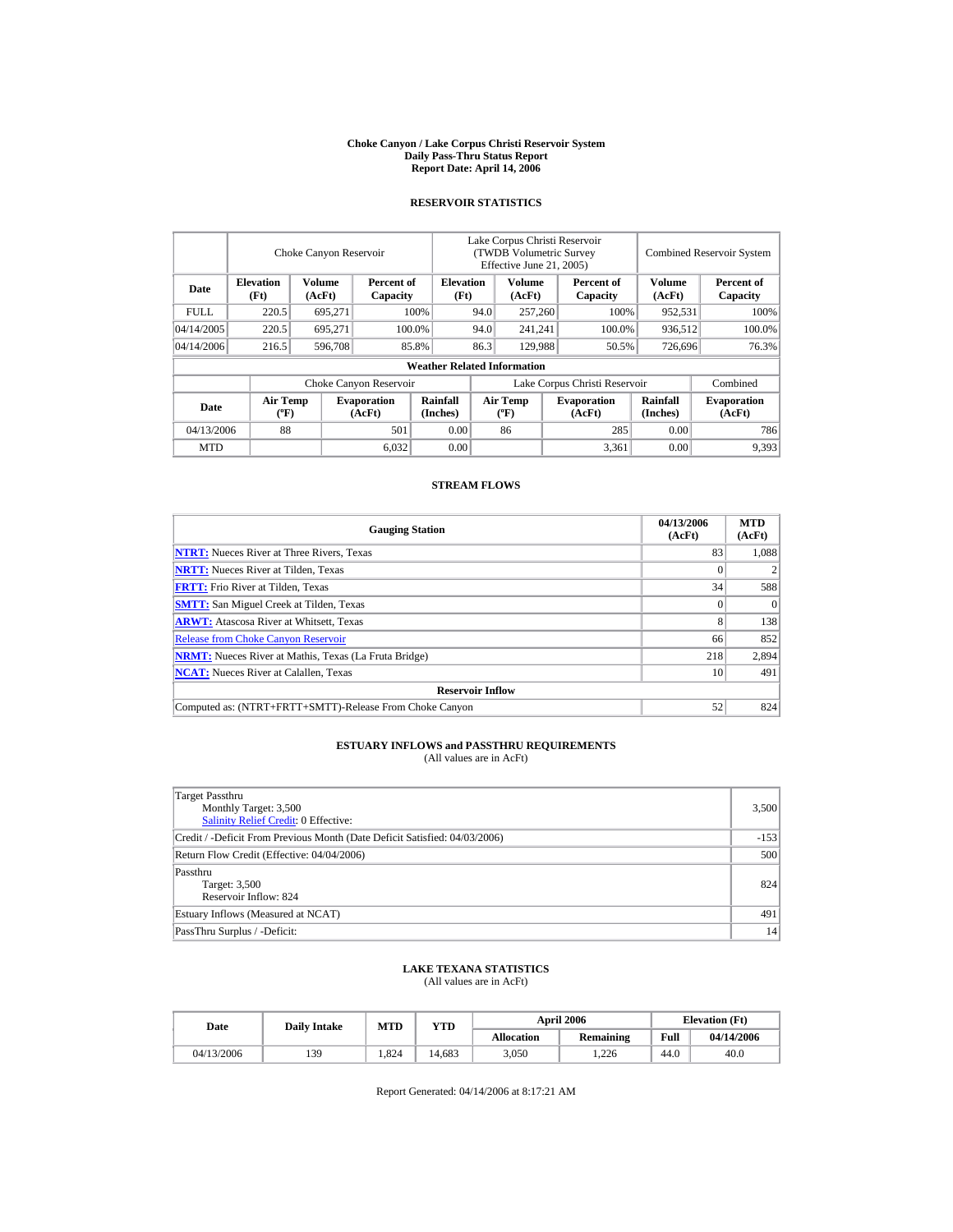#### **Choke Canyon / Lake Corpus Christi Reservoir System Daily Pass-Thru Status Report Report Date: April 15, 2006**

### **RESERVOIR STATISTICS**

|             |                                             | Choke Canyon Reservoir |                              |                                    |                               | Lake Corpus Christi Reservoir<br><b>(TWDB Volumetric Survey)</b><br>Effective June 21, 2005) |         |                              |                             | <b>Combined Reservoir System</b> |  |
|-------------|---------------------------------------------|------------------------|------------------------------|------------------------------------|-------------------------------|----------------------------------------------------------------------------------------------|---------|------------------------------|-----------------------------|----------------------------------|--|
| Date        | <b>Elevation</b><br>(Ft)                    | Volume<br>(AcFt)       | Percent of<br>Capacity       | <b>Elevation</b><br>(Ft)           |                               | Volume<br>(AcFt)                                                                             |         | Percent of<br>Capacity       | <b>Volume</b><br>(AcFt)     | Percent of<br>Capacity           |  |
| <b>FULL</b> | 220.5                                       | 695,271                |                              | 100%                               | 94.0                          | 257,260                                                                                      |         | 100%                         | 952,531                     | 100%                             |  |
| 04/15/2005  | 220.5                                       | 695.271                |                              | 100.0%                             | 94.0                          |                                                                                              | 241,241 | 100.0%                       | 936,512                     | 100.0%                           |  |
| 04/15/2006  | 216.5                                       | 595,753                |                              | 85.7%                              | 86.2                          | 129,309                                                                                      |         | 50.3%                        | 725,062                     | 76.1%                            |  |
|             |                                             |                        |                              | <b>Weather Related Information</b> |                               |                                                                                              |         |                              |                             |                                  |  |
|             |                                             |                        | Choke Canyon Reservoir       |                                    | Lake Corpus Christi Reservoir |                                                                                              |         |                              |                             | Combined                         |  |
| Date        | <b>Air Temp</b><br>$({}^{\circ}\mathrm{F})$ |                        | <b>Evaporation</b><br>(AcFt) | Rainfall<br>(Inches)               |                               | Air Temp<br>$({}^{\circ}\mathbf{F})$                                                         |         | <b>Evaporation</b><br>(AcFt) | <b>Rainfall</b><br>(Inches) | <b>Evaporation</b><br>(AcFt)     |  |
| 04/14/2006  | 92                                          |                        | 486                          | 0.00                               |                               | 88                                                                                           |         | 253                          | 0.00                        | 739                              |  |
| <b>MTD</b>  |                                             |                        | 6,518                        | 0.00                               |                               |                                                                                              |         | 3,614                        | 0.00                        | 10.132                           |  |

#### **STREAM FLOWS**

| <b>Gauging Station</b>                                       | 04/14/2006<br>(AcFt) | <b>MTD</b><br>(AcFt) |
|--------------------------------------------------------------|----------------------|----------------------|
| <b>NTRT:</b> Nueces River at Three Rivers, Texas             | 93                   | 1,181                |
| <b>NRTT:</b> Nueces River at Tilden, Texas                   |                      |                      |
| <b>FRTT:</b> Frio River at Tilden, Texas                     | 32                   | 619                  |
| <b>SMTT:</b> San Miguel Creek at Tilden, Texas               |                      | $\Omega$             |
| <b>ARWT:</b> Atascosa River at Whitsett, Texas               | 8                    | 146                  |
| <b>Release from Choke Canyon Reservoir</b>                   | 66                   | 917                  |
| <b>NRMT:</b> Nueces River at Mathis, Texas (La Fruta Bridge) | 218                  | 3,112                |
| <b>NCAT:</b> Nueces River at Calallen, Texas                 | 15                   | 506                  |
| <b>Reservoir Inflow</b>                                      |                      |                      |
| Computed as: (NTRT+FRTT+SMTT)-Release From Choke Canyon      | 60                   | 883                  |

# **ESTUARY INFLOWS and PASSTHRU REQUIREMENTS**<br>(All values are in AcFt)

| Target Passthru<br>Monthly Target: 3,500<br><b>Salinity Relief Credit: 0 Effective:</b> | 3,500  |
|-----------------------------------------------------------------------------------------|--------|
| Credit / -Deficit From Previous Month (Date Deficit Satisfied: 04/03/2006)              | $-153$ |
| Return Flow Credit (Effective: 04/04/2006)                                              | 500    |
| Passthru<br>Target: 3,500<br>Reservoir Inflow: 883                                      | 883    |
| Estuary Inflows (Measured at NCAT)                                                      | 506    |
| PassThru Surplus / -Deficit:                                                            | $-31$  |

## **LAKE TEXANA STATISTICS**

(All values are in AcFt)

| Date       | <b>Daily Intake</b> | <b>MTD</b> | YTD    |                   | <b>April 2006</b> | <b>Elevation</b> (Ft) |            |
|------------|---------------------|------------|--------|-------------------|-------------------|-----------------------|------------|
|            |                     |            |        | <b>Allocation</b> | <b>Remaining</b>  | Full                  | 04/15/2006 |
| 04/14/2006 | 140                 | 1.963      | 14.822 | 3.050             | .087              | 44.0                  | 40.0       |

Report Generated: 04/15/2006 at 8:13:52 AM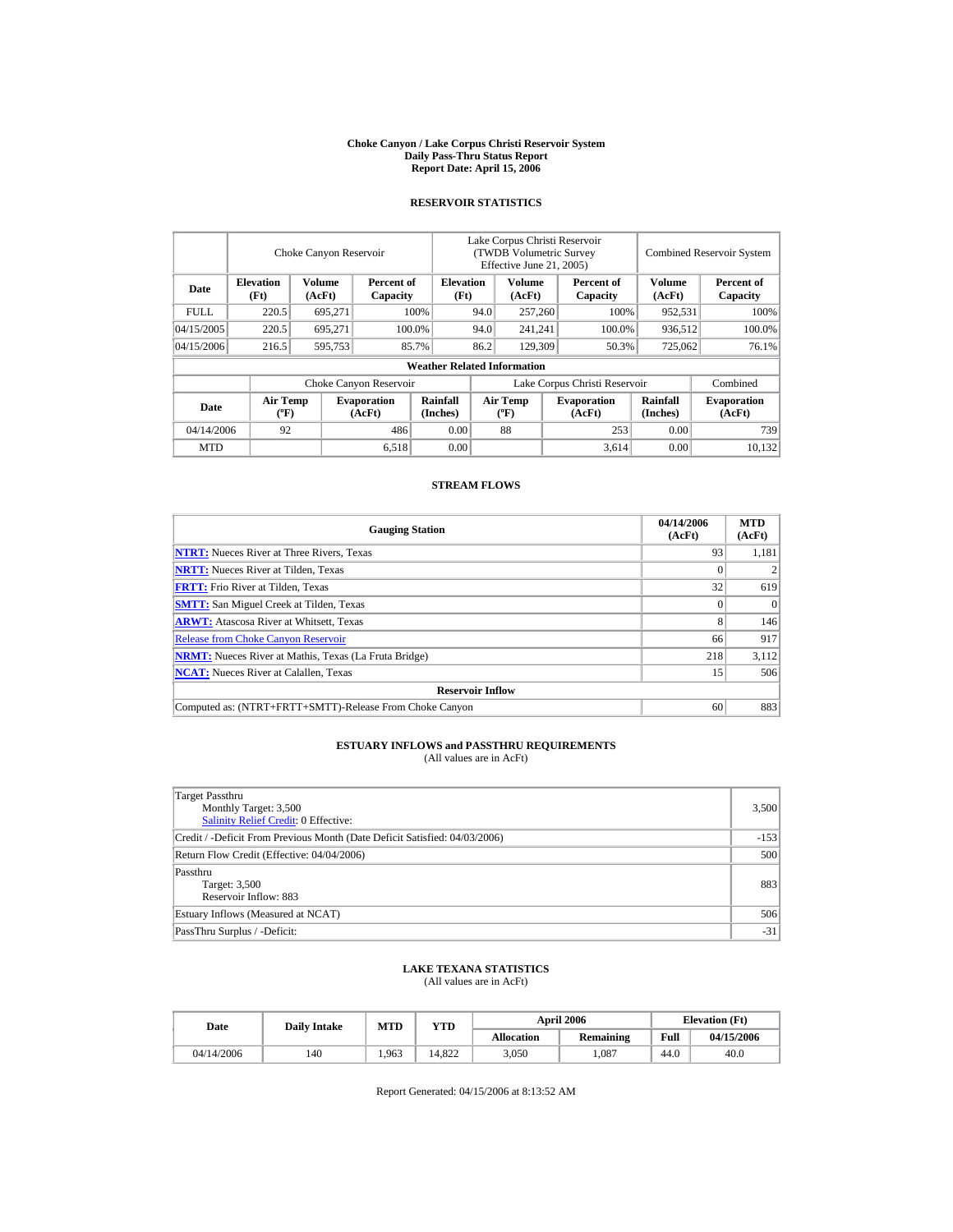#### **Choke Canyon / Lake Corpus Christi Reservoir System Daily Pass-Thru Status Report Report Date: April 16, 2006**

### **RESERVOIR STATISTICS**

|             |                                             | Choke Canyon Reservoir |                              |                                    | Lake Corpus Christi Reservoir<br><b>(TWDB Volumetric Survey)</b><br>Effective June 21, 2005) |                                      |         |                              |                             | <b>Combined Reservoir System</b> |
|-------------|---------------------------------------------|------------------------|------------------------------|------------------------------------|----------------------------------------------------------------------------------------------|--------------------------------------|---------|------------------------------|-----------------------------|----------------------------------|
| Date        | <b>Elevation</b><br>(Ft)                    | Volume<br>(AcFt)       | Percent of<br>Capacity       | <b>Elevation</b><br>(Ft)           |                                                                                              | Volume<br>(AcFt)                     |         | Percent of<br>Capacity       | <b>Volume</b><br>(AcFt)     | Percent of<br>Capacity           |
| <b>FULL</b> | 220.5                                       | 695,271                |                              | 100%                               |                                                                                              | 257,260<br>94.0                      |         | 100%                         | 952,531                     | 100%                             |
| 04/16/2005  | 220.5                                       | 695.271                |                              | 100.0%                             | 94.0                                                                                         | 241,241                              |         | 100.0%                       | 936,512                     | 100.0%                           |
| 04/16/2006  | 216.5                                       | 595,276                |                              | 85.6%                              | 86.2                                                                                         |                                      | 128,631 | 50.0%                        | 723,907                     | 76.0%                            |
|             |                                             |                        |                              | <b>Weather Related Information</b> |                                                                                              |                                      |         |                              |                             |                                  |
|             |                                             |                        | Choke Canyon Reservoir       |                                    | Lake Corpus Christi Reservoir                                                                |                                      |         |                              |                             | Combined                         |
| Date        | <b>Air Temp</b><br>$({}^{\circ}\mathrm{F})$ |                        | <b>Evaporation</b><br>(AcFt) | Rainfall<br>(Inches)               |                                                                                              | Air Temp<br>$({}^{\circ}\mathbf{F})$ |         | <b>Evaporation</b><br>(AcFt) | <b>Rainfall</b><br>(Inches) | <b>Evaporation</b><br>(AcFt)     |
| 04/15/2006  | 97                                          |                        | 555                          | 0.00                               |                                                                                              | 93                                   |         | 315                          | 0.00                        | 870                              |
| <b>MTD</b>  |                                             |                        | 7,073                        | 0.00                               |                                                                                              |                                      |         | 3,929                        | 0.00                        | 11.002                           |

### **STREAM FLOWS**

| <b>Gauging Station</b>                                       | 04/15/2006<br>(AcFt) | <b>MTD</b><br>(AcFt) |
|--------------------------------------------------------------|----------------------|----------------------|
| <b>NTRT:</b> Nueces River at Three Rivers, Texas             | 89                   | 1.270                |
| <b>NRTT:</b> Nueces River at Tilden, Texas                   |                      |                      |
| <b>FRTT:</b> Frio River at Tilden, Texas                     | 30                   | 649                  |
| <b>SMTT:</b> San Miguel Creek at Tilden, Texas               |                      | $\Omega$             |
| <b>ARWT:</b> Atascosa River at Whitsett, Texas               | 8                    | 154                  |
| <b>Release from Choke Canyon Reservoir</b>                   | 66                   | 983                  |
| <b>NRMT:</b> Nueces River at Mathis, Texas (La Fruta Bridge) | 218                  | 3,331                |
| <b>NCAT:</b> Nueces River at Calallen, Texas                 | 42                   | 547                  |
| <b>Reservoir Inflow</b>                                      |                      |                      |
| Computed as: (NTRT+FRTT+SMTT)-Release From Choke Canyon      | 54                   | 937                  |

# **ESTUARY INFLOWS and PASSTHRU REQUIREMENTS**<br>(All values are in AcFt)

| Target Passthru<br>Monthly Target: 3,500<br>Salinity Relief Credit: 0 Effective: | 3,500  |
|----------------------------------------------------------------------------------|--------|
| Credit / -Deficit From Previous Month (Date Deficit Satisfied: 04/03/2006)       | $-153$ |
| Return Flow Credit (Effective: 04/04/2006)                                       | 500    |
| Passthru<br>Target: 3,500<br>Reservoir Inflow: 937                               | 937    |
| Estuary Inflows (Measured at NCAT)                                               | 547    |
| PassThru Surplus / -Deficit:                                                     | $-43$  |

## **LAKE TEXANA STATISTICS**

(All values are in AcFt)

| Date       | <b>Daily Intake</b> | <b>MTD</b> | YTD    |                   | <b>April 2006</b> | <b>Elevation</b> (Ft) |            |
|------------|---------------------|------------|--------|-------------------|-------------------|-----------------------|------------|
|            |                     |            |        | <b>Allocation</b> | <b>Remaining</b>  | Full                  | 04/16/2006 |
| 04/15/2006 | 139                 | 2.102      | 14.962 | 3.050             | 948               | 44.0                  | 40.0       |

Report Generated: 04/16/2006 at 8:09:07 AM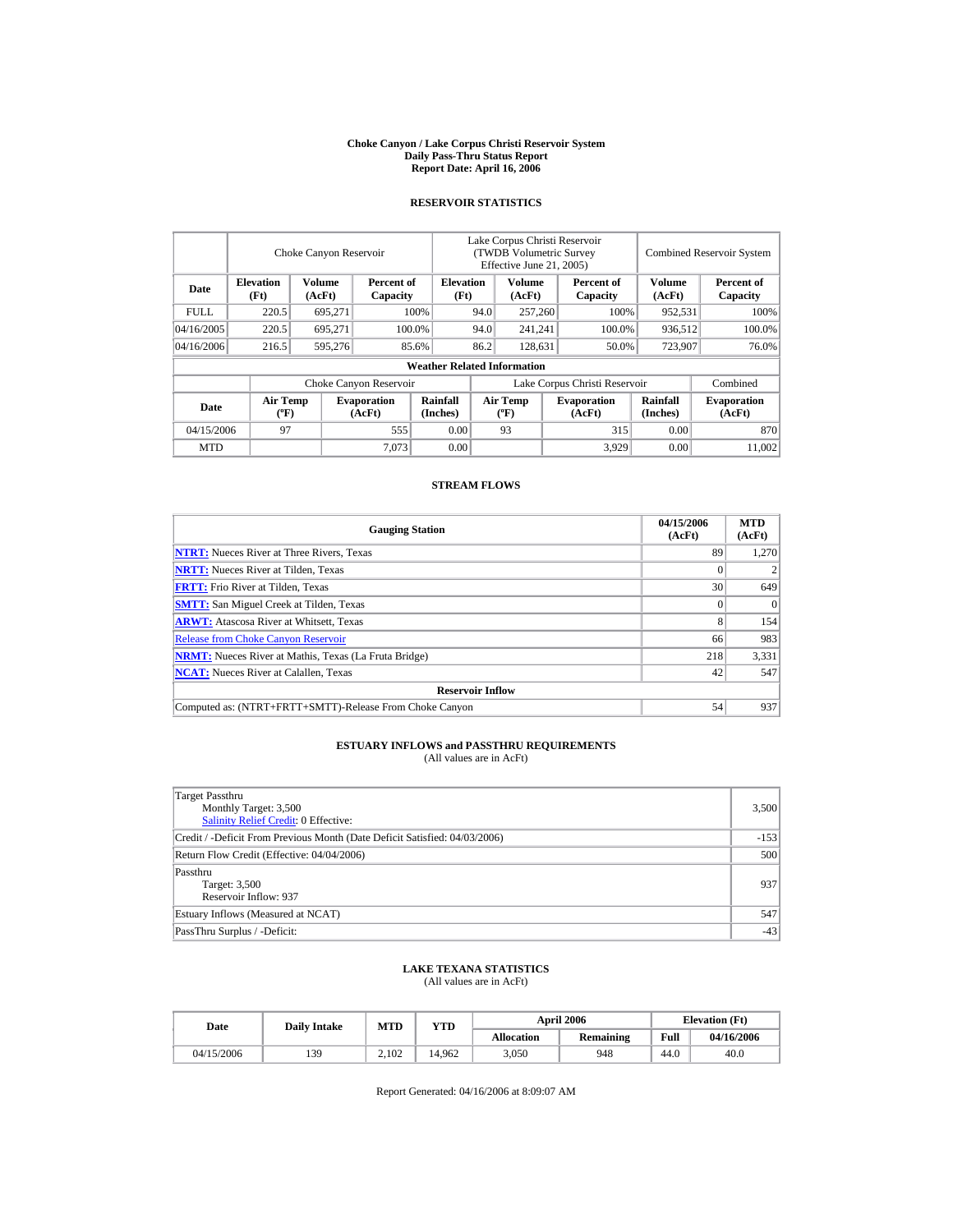#### **Choke Canyon / Lake Corpus Christi Reservoir System Daily Pass-Thru Status Report Report Date: April 17, 2006**

### **RESERVOIR STATISTICS**

|            | Choke Canyon Reservoir                      |                  |                              |                                    | Lake Corpus Christi Reservoir<br>(TWDB Volumetric Survey |                                             |  |                              |                             | <b>Combined Reservoir System</b> |  |
|------------|---------------------------------------------|------------------|------------------------------|------------------------------------|----------------------------------------------------------|---------------------------------------------|--|------------------------------|-----------------------------|----------------------------------|--|
|            |                                             |                  |                              |                                    | Effective June 21, 2005)                                 |                                             |  |                              |                             |                                  |  |
| Date       | <b>Elevation</b><br>(Ft)                    | Volume<br>(AcFt) | Percent of<br>Capacity       | <b>Elevation</b><br>(Ft)           |                                                          | Volume<br>(AcFt)                            |  | Percent of<br>Capacity       | Volume<br>(AcFt)            | Percent of<br>Capacity           |  |
| FULL.      | 220.5                                       | 695,271          |                              | 100%                               | 94.0                                                     | 257,260                                     |  | 100%                         | 952,531                     | 100%                             |  |
| 04/17/2005 | 220.5                                       | 695.271          |                              | 100.0%                             | 94.0                                                     | 241,241                                     |  | 100.0%                       | 936,512                     | 100.0%                           |  |
| 04/17/2006 | 216.5                                       | 595,037          |                              | 85.6%                              | 86.2                                                     | 128.631                                     |  | 50.0%                        | 723,668                     | 76.0%                            |  |
|            |                                             |                  |                              | <b>Weather Related Information</b> |                                                          |                                             |  |                              |                             |                                  |  |
|            |                                             |                  | Choke Canyon Reservoir       |                                    | Lake Corpus Christi Reservoir                            |                                             |  |                              |                             | Combined                         |  |
| Date       | <b>Air Temp</b><br>$({}^{\circ}\mathrm{F})$ |                  | <b>Evaporation</b><br>(AcFt) | Rainfall<br>(Inches)               |                                                          | <b>Air Temp</b><br>$({}^{\circ}\mathbf{F})$ |  | <b>Evaporation</b><br>(AcFt) | <b>Rainfall</b><br>(Inches) | <b>Evaporation</b><br>(AcFt)     |  |
| 04/16/2006 | 98                                          |                  | 528                          | 0.00                               |                                                          | 95                                          |  | 355                          | 0.00                        | 883                              |  |
| <b>MTD</b> |                                             |                  | 7.601                        | 0.00                               |                                                          |                                             |  | 4,284                        | 0.00                        | 11.885                           |  |

### **STREAM FLOWS**

| <b>Gauging Station</b>                                       | 04/16/2006<br>(AcFt) | <b>MTD</b><br>(AcFt) |  |  |  |  |  |
|--------------------------------------------------------------|----------------------|----------------------|--|--|--|--|--|
| <b>NTRT:</b> Nueces River at Three Rivers, Texas             | 87                   | 1,358                |  |  |  |  |  |
| <b>NRTT:</b> Nueces River at Tilden, Texas                   |                      |                      |  |  |  |  |  |
| <b>FRTT:</b> Frio River at Tilden, Texas                     | 32                   | 681                  |  |  |  |  |  |
| <b>SMTT:</b> San Miguel Creek at Tilden, Texas               |                      | $\Omega$             |  |  |  |  |  |
| <b>ARWT:</b> Atascosa River at Whitsett, Texas               | 8                    | 162                  |  |  |  |  |  |
| <b>Release from Choke Canyon Reservoir</b>                   | 66                   | 1.048                |  |  |  |  |  |
| <b>NRMT:</b> Nueces River at Mathis, Texas (La Fruta Bridge) | 218                  | 3,549                |  |  |  |  |  |
| <b>NCAT:</b> Nueces River at Calallen, Texas                 | 71                   | 619                  |  |  |  |  |  |
| <b>Reservoir Inflow</b>                                      |                      |                      |  |  |  |  |  |
| Computed as: (NTRT+FRTT+SMTT)-Release From Choke Canyon      | 54                   | 991                  |  |  |  |  |  |

# **ESTUARY INFLOWS and PASSTHRU REQUIREMENTS**<br>(All values are in AcFt)

| Target Passthru<br>Monthly Target: 3,500<br><b>Salinity Relief Credit: 0 Effective:</b> | 3,500  |
|-----------------------------------------------------------------------------------------|--------|
| Credit / -Deficit From Previous Month (Date Deficit Satisfied: 04/03/2006)              | $-153$ |
| Return Flow Credit (Effective: 04/04/2006)                                              | 500    |
| Passthru<br>Target: 3,500<br>Reservoir Inflow: 991                                      | 991    |
| Estuary Inflows (Measured at NCAT)                                                      | 619    |
| PassThru Surplus / -Deficit:                                                            | $-25$  |

## **LAKE TEXANA STATISTICS**

(All values are in AcFt)

| Date       | <b>Daily Intake</b> | <b>MTD</b> | <b>YTD</b> |            | <b>April 2006</b> | <b>Elevation</b> (Ft) |            |
|------------|---------------------|------------|------------|------------|-------------------|-----------------------|------------|
|            |                     |            |            | Allocation | <b>Remaining</b>  | Full                  | 04/17/2006 |
| 04/16/2006 | 140                 | 2.242      | 15.101     | 3,050      | 808               | 44.0                  | 40.0       |

Report Generated: 04/17/2006 at 8:22:36 AM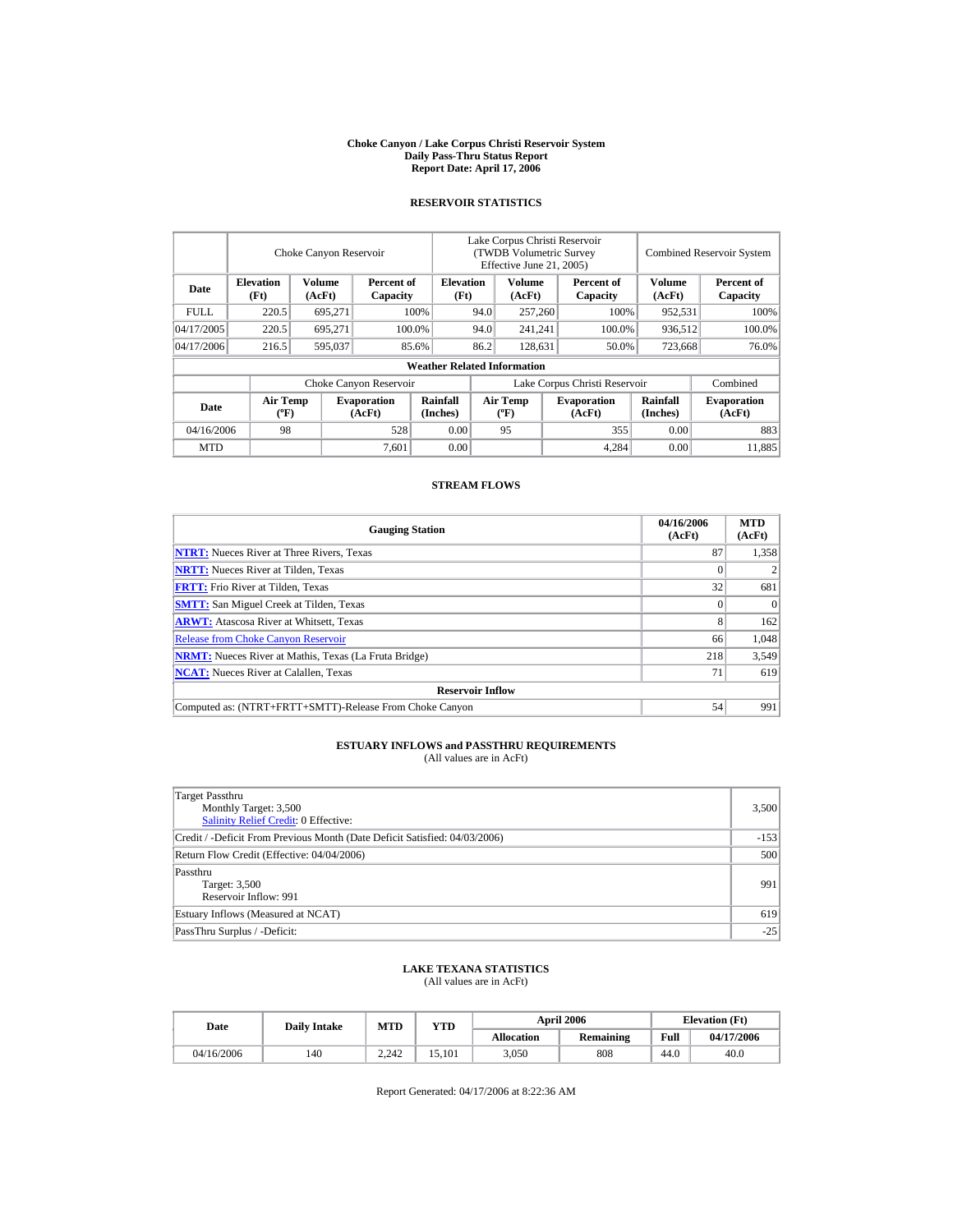#### **Choke Canyon / Lake Corpus Christi Reservoir System Daily Pass-Thru Status Report Report Date: April 18, 2006**

### **RESERVOIR STATISTICS**

|             |                                             |                  | Choke Canyon Reservoir       |                                    |                               | Lake Corpus Christi Reservoir<br><b>(TWDB Volumetric Survey)</b><br>Effective June 21, 2005) |  |                              |                             | <b>Combined Reservoir System</b> |  |  |
|-------------|---------------------------------------------|------------------|------------------------------|------------------------------------|-------------------------------|----------------------------------------------------------------------------------------------|--|------------------------------|-----------------------------|----------------------------------|--|--|
| Date        | <b>Elevation</b><br>(Ft)                    | Volume<br>(AcFt) | Percent of<br>Capacity       | <b>Elevation</b><br>(Ft)           |                               | Volume<br>(AcFt)                                                                             |  | Percent of<br>Capacity       | <b>Volume</b><br>(AcFt)     | Percent of<br>Capacity           |  |  |
| <b>FULL</b> | 220.5                                       | 695,271          |                              | 100%                               | 94.0                          | 257,260                                                                                      |  | 100%                         | 952,531                     | 100%                             |  |  |
| 04/18/2005  | 220.5                                       | 695.271          |                              | 100.0%                             | 94.0                          | 241,241                                                                                      |  | 100.0%                       | 936,512                     | 100.0%                           |  |  |
| 04/18/2006  | 216.5                                       | 594,798          |                              | 85.5%                              | 86.2                          | 128,361                                                                                      |  | 49.9%                        | 723,159                     | 75.9%                            |  |  |
|             |                                             |                  |                              | <b>Weather Related Information</b> |                               |                                                                                              |  |                              |                             |                                  |  |  |
|             |                                             |                  | Choke Canyon Reservoir       |                                    | Lake Corpus Christi Reservoir |                                                                                              |  |                              |                             | Combined                         |  |  |
| Date        | <b>Air Temp</b><br>$({}^{\circ}\mathrm{F})$ |                  | <b>Evaporation</b><br>(AcFt) | Rainfall<br>(Inches)               |                               | Air Temp<br>$({}^{\circ}\mathbf{F})$                                                         |  | <b>Evaporation</b><br>(AcFt) | <b>Rainfall</b><br>(Inches) | <b>Evaporation</b><br>(AcFt)     |  |  |
| 04/17/2006  | 100                                         |                  | 527                          | 0.00                               |                               | 97                                                                                           |  | 346                          | 0.00                        | 873                              |  |  |
| <b>MTD</b>  |                                             |                  | 8.128                        | 0.00                               |                               |                                                                                              |  | 4,630                        | 0.00                        | 12.758                           |  |  |

### **STREAM FLOWS**

| <b>Gauging Station</b>                                       | 04/17/2006<br>(AcFt) | <b>MTD</b><br>(AcFt) |
|--------------------------------------------------------------|----------------------|----------------------|
| <b>NTRT:</b> Nueces River at Three Rivers, Texas             | 87                   | 1,445                |
| <b>NRTT:</b> Nueces River at Tilden, Texas                   |                      |                      |
| <b>FRTT:</b> Frio River at Tilden, Texas                     | 30                   | 711                  |
| <b>SMTT:</b> San Miguel Creek at Tilden, Texas               |                      | $\Omega$             |
| <b>ARWT:</b> Atascosa River at Whitsett, Texas               | 8                    | 170                  |
| <b>Release from Choke Canyon Reservoir</b>                   | 66                   | 1.114                |
| <b>NRMT:</b> Nueces River at Mathis, Texas (La Fruta Bridge) | 218                  | 3,768                |
| <b>NCAT:</b> Nueces River at Calallen, Texas                 | 42                   | 660                  |
| <b>Reservoir Inflow</b>                                      |                      |                      |
| Computed as: (NTRT+FRTT+SMTT)-Release From Choke Canyon      | 52                   | 1.042                |

# **ESTUARY INFLOWS and PASSTHRU REQUIREMENTS**<br>(All values are in AcFt)

| Target Passthru<br>Monthly Target: 3,500<br><b>Salinity Relief Credit: 0 Effective:</b> | 3,500  |
|-----------------------------------------------------------------------------------------|--------|
| Credit / -Deficit From Previous Month (Date Deficit Satisfied: 04/03/2006)              | $-153$ |
| Return Flow Credit (Effective: 04/04/2006)                                              | 500    |
| Passthru<br>Target: 3,500<br>Reservoir Inflow: 1,042                                    | 1,042  |
| Estuary Inflows (Measured at NCAT)                                                      | 660    |
| PassThru Surplus / -Deficit:                                                            | $-35$  |

## **LAKE TEXANA STATISTICS**

(All values are in AcFt)

| Date       | <b>Daily Intake</b> | <b>MTD</b> | YTD    |                   | <b>April 2006</b> | <b>Elevation</b> (Ft) |            |
|------------|---------------------|------------|--------|-------------------|-------------------|-----------------------|------------|
|            |                     |            |        | <b>Allocation</b> | Remaining         | Full                  | 04/18/2006 |
| 04/17/2006 | 140                 | 2.382      | 15.241 | 3.050             | 668               | 44.0                  | 39.8       |

Report Generated: 04/18/2006 at 8:34:54 AM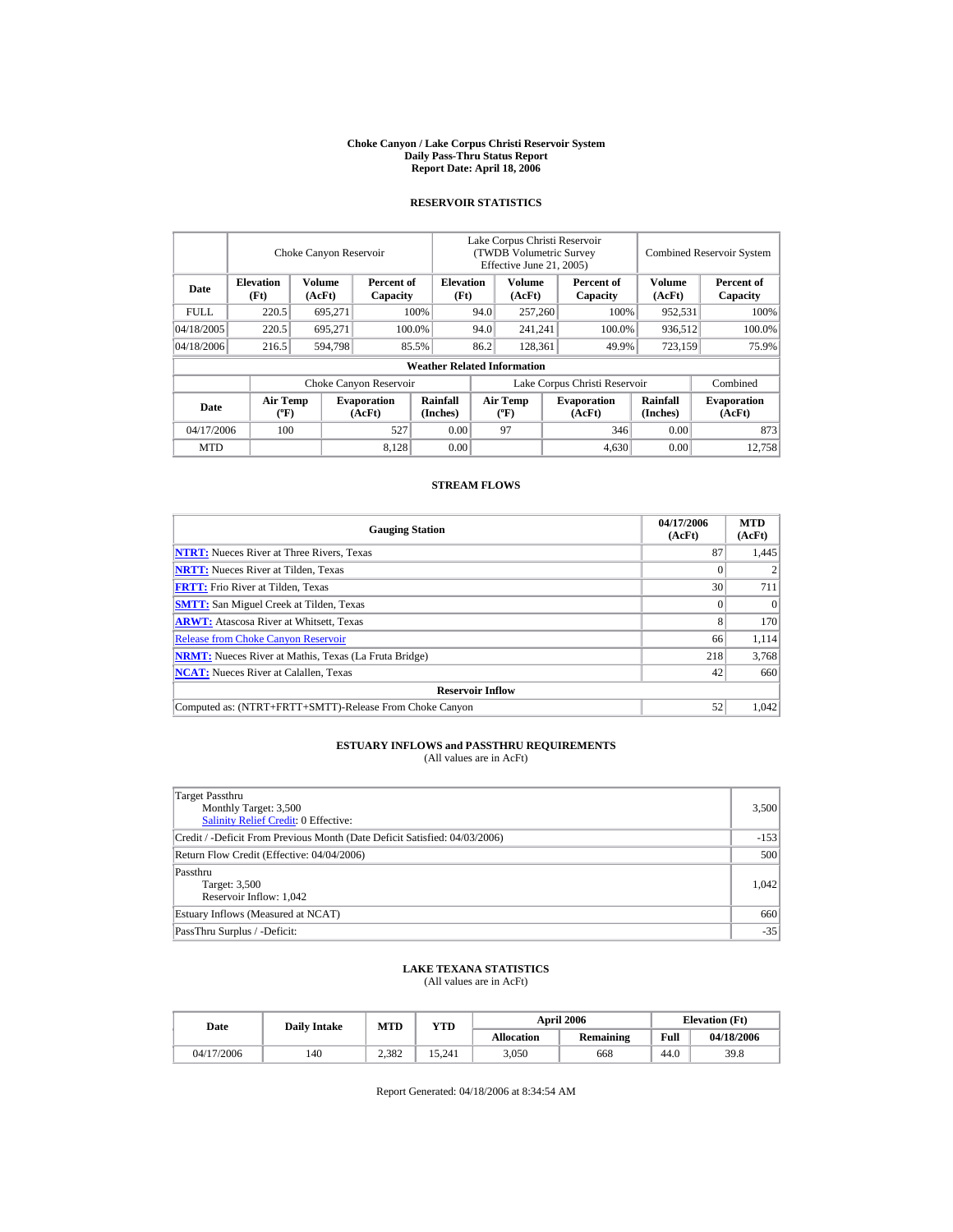#### **Choke Canyon / Lake Corpus Christi Reservoir System Daily Pass-Thru Status Report Report Date: April 19, 2006**

### **RESERVOIR STATISTICS**

|            | Choke Canyon Reservoir                      |                  |                              |                                    | Lake Corpus Christi Reservoir<br>(TWDB Volumetric Survey<br>Effective June 21, 2005) |                                             |  |                              | <b>Combined Reservoir System</b> |                              |  |
|------------|---------------------------------------------|------------------|------------------------------|------------------------------------|--------------------------------------------------------------------------------------|---------------------------------------------|--|------------------------------|----------------------------------|------------------------------|--|
| Date       | <b>Elevation</b><br>(Ft)                    | Volume<br>(AcFt) | Percent of<br>Capacity       | <b>Elevation</b><br>(Ft)           |                                                                                      | Volume<br>(AcFt)                            |  | Percent of<br>Capacity       | Volume<br>(AcFt)                 | Percent of<br>Capacity       |  |
| FULL.      | 220.5                                       | 695,271          |                              | 100%                               | 94.0                                                                                 | 257,260                                     |  | 100%                         | 952,531                          | 100%                         |  |
| 04/19/2005 | 220.5                                       | 695,012          |                              | 100.0%                             | 94.0                                                                                 | 241,241                                     |  | 100.0%                       | 936,253                          | 100.0%                       |  |
| 04/19/2006 | 216.4                                       | 594.321          |                              | 85.5%                              | 86.1                                                                                 | 127.957                                     |  | 49.7%                        | 722,278                          | 75.8%                        |  |
|            |                                             |                  |                              | <b>Weather Related Information</b> |                                                                                      |                                             |  |                              |                                  |                              |  |
|            |                                             |                  | Choke Canyon Reservoir       |                                    | Lake Corpus Christi Reservoir                                                        |                                             |  |                              |                                  | Combined                     |  |
| Date       | <b>Air Temp</b><br>$({}^{\circ}\mathrm{F})$ |                  | <b>Evaporation</b><br>(AcFt) | Rainfall<br>(Inches)               |                                                                                      | <b>Air Temp</b><br>$({}^{\circ}\mathbf{F})$ |  | <b>Evaporation</b><br>(AcFt) | <b>Rainfall</b><br>(Inches)      | <b>Evaporation</b><br>(AcFt) |  |
| 04/18/2006 | 96                                          |                  | 499                          | 0.00                               |                                                                                      | 92                                          |  | 173                          | 0.00                             | 672                          |  |
| <b>MTD</b> |                                             |                  | 8.627                        | 0.00                               |                                                                                      |                                             |  | 4,803                        | 0.00                             | 13.430                       |  |

### **STREAM FLOWS**

| <b>Gauging Station</b>                                       | 04/18/2006<br>(AcFt) | <b>MTD</b><br>(AcFt) |
|--------------------------------------------------------------|----------------------|----------------------|
| <b>NTRT:</b> Nueces River at Three Rivers, Texas             | 85                   | 1,530                |
| <b>NRTT:</b> Nueces River at Tilden, Texas                   |                      |                      |
| <b>FRTT:</b> Frio River at Tilden, Texas                     | 28                   | 738                  |
| <b>SMTT:</b> San Miguel Creek at Tilden, Texas               |                      | $\Omega$             |
| <b>ARWT:</b> Atascosa River at Whitsett, Texas               | 8                    | 177                  |
| <b>Release from Choke Canyon Reservoir</b>                   | 66                   | 1,179                |
| <b>NRMT:</b> Nueces River at Mathis, Texas (La Fruta Bridge) | 216                  | 3,984                |
| <b>NCAT:</b> Nueces River at Calallen, Texas                 |                      | 665                  |
| <b>Reservoir Inflow</b>                                      |                      |                      |
| Computed as: (NTRT+FRTT+SMTT)-Release From Choke Canyon      | 48                   | 1.090                |

# **ESTUARY INFLOWS and PASSTHRU REQUIREMENTS**<br>(All values are in AcFt)

| Target Passthru<br>Monthly Target: 3,500<br>Salinity Relief Credit: 0 Effective: | 3,500  |
|----------------------------------------------------------------------------------|--------|
| Credit / -Deficit From Previous Month (Date Deficit Satisfied: 04/03/2006)       | $-153$ |
| Return Flow Credit (Effective: 04/04/2006)                                       | 500    |
| Passthru<br>Target: 3,500<br>Reservoir Inflow: 1,090                             | 1,090  |
| Estuary Inflows (Measured at NCAT)                                               | 665    |
| PassThru Surplus / -Deficit:                                                     | $-78$  |

### **LAKE TEXANA STATISTICS**

(All values are in AcFt)

| Date       | <b>Daily Intake</b> | <b>MTD</b>      | <b>VTD</b> |            | <b>April 2006</b> | <b>Elevation</b> (Ft) |            |
|------------|---------------------|-----------------|------------|------------|-------------------|-----------------------|------------|
|            |                     |                 |            | Allocation | <b>Remaining</b>  | Full                  | 04/19/2006 |
| 04/18/2006 | 140                 | า ราา<br>ے کہ د | 15.381     | 3,050      | 528               | 44.0                  | 39.8       |

Report Generated: 04/19/2006 at 8:23:06 AM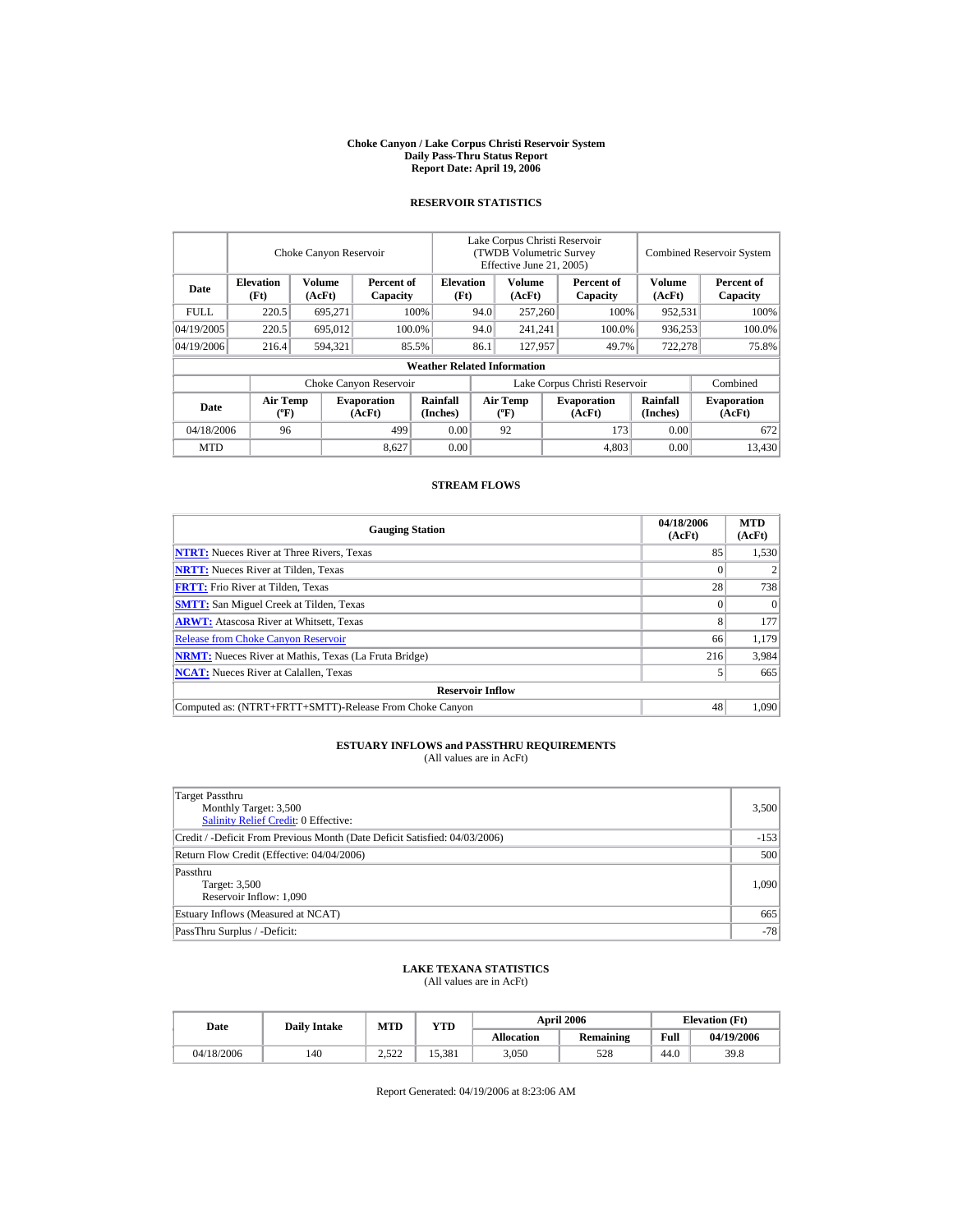#### **Choke Canyon / Lake Corpus Christi Reservoir System Daily Pass-Thru Status Report Report Date: April 20, 2006**

### **RESERVOIR STATISTICS**

|             |                                             | Choke Canyon Reservoir |                              |                                    | Lake Corpus Christi Reservoir<br><b>(TWDB Volumetric Survey)</b><br>Effective June 21, 2005) |                                      |  |                              |                             | <b>Combined Reservoir System</b> |
|-------------|---------------------------------------------|------------------------|------------------------------|------------------------------------|----------------------------------------------------------------------------------------------|--------------------------------------|--|------------------------------|-----------------------------|----------------------------------|
| Date        | <b>Elevation</b><br>(Ft)                    | Volume<br>(AcFt)       | Percent of<br>Capacity       | <b>Elevation</b><br>(Ft)           |                                                                                              | Volume<br>(AcFt)                     |  | Percent of<br>Capacity       | <b>Volume</b><br>(AcFt)     | Percent of<br>Capacity           |
| <b>FULL</b> | 220.5                                       | 695,271                |                              | 100%                               | 94.0                                                                                         | 257,260                              |  | 100%                         | 952,531                     | 100%                             |
| 04/20/2005  | 220.5                                       | 695,012                |                              | 100.0%                             | 94.0                                                                                         | 241,241                              |  | 100.0%                       | 936,253                     | 100.0%                           |
| 04/20/2006  | 216.4                                       | 594,321                |                              | 85.5%                              | 86.1                                                                                         | 127,821                              |  | 49.7%                        | 722,142                     | 75.8%                            |
|             |                                             |                        |                              | <b>Weather Related Information</b> |                                                                                              |                                      |  |                              |                             |                                  |
|             |                                             |                        | Choke Canyon Reservoir       |                                    | Lake Corpus Christi Reservoir                                                                |                                      |  |                              |                             | Combined                         |
| Date        | <b>Air Temp</b><br>$({}^{\circ}\mathrm{F})$ |                        | <b>Evaporation</b><br>(AcFt) | Rainfall<br>(Inches)               |                                                                                              | Air Temp<br>$({}^{\circ}\mathbf{F})$ |  | <b>Evaporation</b><br>(AcFt) | <b>Rainfall</b><br>(Inches) | <b>Evaporation</b><br>(AcFt)     |
| 04/19/2006  | 96                                          |                        | 555                          | 0.00                               |                                                                                              | 92                                   |  | 236                          | 0.00                        | 791                              |
| <b>MTD</b>  |                                             |                        | 9,182                        | 0.00                               |                                                                                              |                                      |  | 5,039                        | 0.00                        | 14.221                           |

### **STREAM FLOWS**

| <b>Gauging Station</b>                                       | 04/19/2006<br>(AcFt) | <b>MTD</b><br>(AcFt) |  |  |  |  |
|--------------------------------------------------------------|----------------------|----------------------|--|--|--|--|
| <b>NTRT:</b> Nueces River at Three Rivers, Texas             | 85                   | 1.616                |  |  |  |  |
| <b>NRTT:</b> Nueces River at Tilden, Texas                   |                      |                      |  |  |  |  |
| <b>FRTT:</b> Frio River at Tilden, Texas                     | 24                   | 762                  |  |  |  |  |
| <b>SMTT:</b> San Miguel Creek at Tilden, Texas               |                      | $\Omega$             |  |  |  |  |
| <b>ARWT:</b> Atascosa River at Whitsett, Texas               |                      | 184                  |  |  |  |  |
| <b>Release from Choke Canyon Reservoir</b>                   | 66                   | 1.245                |  |  |  |  |
| <b>NRMT:</b> Nueces River at Mathis, Texas (La Fruta Bridge) | 226                  | 4,210                |  |  |  |  |
| <b>NCAT:</b> Nueces River at Calallen, Texas                 |                      | 667                  |  |  |  |  |
| <b>Reservoir Inflow</b>                                      |                      |                      |  |  |  |  |
| Computed as: (NTRT+FRTT+SMTT)-Release From Choke Canyon      | 44                   | 1.133                |  |  |  |  |

# **ESTUARY INFLOWS and PASSTHRU REQUIREMENTS**<br>(All values are in AcFt)

| Target Passthru<br>Monthly Target: 3,500<br>Salinity Relief Credit: 0 Effective: | 3,500  |
|----------------------------------------------------------------------------------|--------|
| Credit / -Deficit From Previous Month (Date Deficit Satisfied: 04/03/2006)       | $-153$ |
| Return Flow Credit (Effective: 04/04/2006)                                       | 500    |
| Passthru<br>Target: 3,500<br>Reservoir Inflow: 1,133                             | 1,133  |
| Estuary Inflows (Measured at NCAT)                                               | 667    |
| PassThru Surplus / -Deficit:                                                     | $-120$ |

## **LAKE TEXANA STATISTICS**

(All values are in AcFt)

| Date       | <b>Daily Intake</b> | <b>MTD</b> | YTD    |                   | <b>April 2006</b> | <b>Elevation</b> (Ft) |            |
|------------|---------------------|------------|--------|-------------------|-------------------|-----------------------|------------|
|            |                     |            |        | <b>Allocation</b> | Remaining         | Full                  | 04/20/2006 |
| 04/19/2006 | 140                 | 2.662      | 15.522 | 3.050             | 388               | 44.0                  | 39.8       |

Report Generated: 04/20/2006 at 8:22:36 AM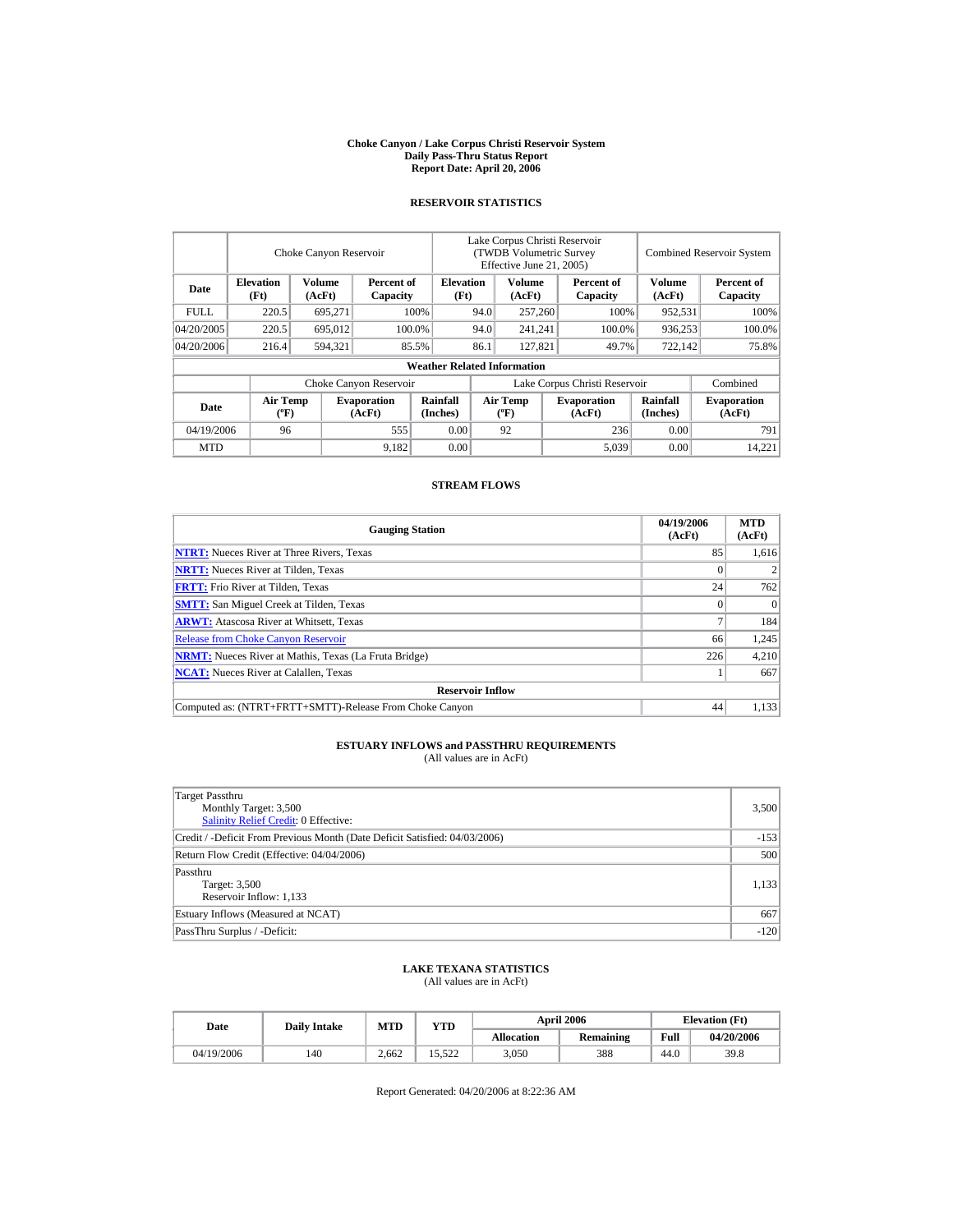#### **Choke Canyon / Lake Corpus Christi Reservoir System Daily Pass-Thru Status Report Report Date: April 21, 2006**

### **RESERVOIR STATISTICS**

|             |                                             | Choke Canyon Reservoir |                              |                                    | Lake Corpus Christi Reservoir<br><b>(TWDB Volumetric Survey)</b><br>Effective June 21, 2005) |                                      |  |                              | <b>Combined Reservoir System</b> |                              |
|-------------|---------------------------------------------|------------------------|------------------------------|------------------------------------|----------------------------------------------------------------------------------------------|--------------------------------------|--|------------------------------|----------------------------------|------------------------------|
| Date        | <b>Elevation</b><br>(Ft)                    | Volume<br>(AcFt)       | Percent of<br>Capacity       | <b>Elevation</b><br>(Ft)           |                                                                                              | Volume<br>(AcFt)                     |  | Percent of<br>Capacity       | <b>Volume</b><br>(AcFt)          | Percent of<br>Capacity       |
| <b>FULL</b> | 220.5                                       | 695,271                |                              | 100%                               | 94.0                                                                                         | 257,260                              |  | 100%                         | 952,531                          | 100%                         |
| 04/21/2005  | 220.5                                       | 695.271                |                              | 100.0%                             | 94.0                                                                                         | 241,241                              |  | 100.0%                       | 936,512                          | 100.0%                       |
| 04/21/2006  | 216.4                                       | 593,843                |                              | 85.4%                              | 86.1                                                                                         | 127,282                              |  | 49.5%                        | 721,125                          | 75.7%                        |
|             |                                             |                        |                              | <b>Weather Related Information</b> |                                                                                              |                                      |  |                              |                                  |                              |
|             |                                             |                        | Choke Canyon Reservoir       |                                    | Lake Corpus Christi Reservoir                                                                |                                      |  |                              |                                  | Combined                     |
| Date        | <b>Air Temp</b><br>$({}^{\circ}\mathrm{F})$ |                        | <b>Evaporation</b><br>(AcFt) | Rainfall<br>(Inches)               |                                                                                              | Air Temp<br>$({}^{\circ}\mathbf{F})$ |  | <b>Evaporation</b><br>(AcFt) | <b>Rainfall</b><br>(Inches)      | <b>Evaporation</b><br>(AcFt) |
| 04/20/2006  | 96                                          |                        | 347                          | 0.00                               |                                                                                              | 85                                   |  | 180                          | 0.00                             | 527                          |
| <b>MTD</b>  |                                             |                        | 9,529                        | 0.00                               |                                                                                              |                                      |  | 5,219                        | 0.00                             | 14.748                       |

### **STREAM FLOWS**

| <b>Gauging Station</b>                                       | 04/20/2006<br>(AcFt) | <b>MTD</b><br>(AcFt) |
|--------------------------------------------------------------|----------------------|----------------------|
| <b>NTRT:</b> Nueces River at Three Rivers, Texas             | 87                   | 1,703                |
| <b>NRTT:</b> Nueces River at Tilden, Texas                   | $_{0}$               |                      |
| <b>FRTT:</b> Frio River at Tilden, Texas                     | 22                   | 784                  |
| <b>SMTT:</b> San Miguel Creek at Tilden, Texas               | $^{(1)}$             | $\Omega$             |
| <b>ARWT:</b> Atascosa River at Whitsett, Texas               |                      | 192                  |
| <b>Release from Choke Canyon Reservoir</b>                   | 66                   | 1.310                |
| <b>NRMT:</b> Nueces River at Mathis, Texas (La Fruta Bridge) | 230                  | 4,440                |
| <b>NCAT:</b> Nueces River at Calallen, Texas                 | 0                    | 667                  |
| <b>Reservoir Inflow</b>                                      |                      |                      |
| Computed as: (NTRT+FRTT+SMTT)-Release From Choke Canyon      | 44                   | 1.177                |

# **ESTUARY INFLOWS and PASSTHRU REQUIREMENTS**<br>(All values are in AcFt)

| Target Passthru<br>Monthly Target: 3,500<br>Salinity Relief Credit: 0 Effective: | 3,500  |
|----------------------------------------------------------------------------------|--------|
| Credit / -Deficit From Previous Month (Date Deficit Satisfied: 04/03/2006)       | $-153$ |
| Return Flow Credit (Effective: 04/04/2006)                                       | 500    |
| Passthru<br>Target: 3,500<br>Reservoir Inflow: 1,177                             | 1,177  |
| Estuary Inflows (Measured at NCAT)                                               | 667    |
| PassThru Surplus / -Deficit:                                                     | $-163$ |

## **LAKE TEXANA STATISTICS**

(All values are in AcFt)

| Date       | <b>Daily Intake</b> | <b>MTD</b> | YTD    |                   | <b>April 2006</b> | <b>Elevation</b> (Ft) |            |
|------------|---------------------|------------|--------|-------------------|-------------------|-----------------------|------------|
|            |                     |            |        | <b>Allocation</b> | Remaining         | Full                  | 04/21/2006 |
| 04/20/2006 | 140                 | 2.802      | 15.662 | 3.050             | 248               | 44.0                  | 39.8       |

Report Generated: 04/21/2006 at 8:17:55 AM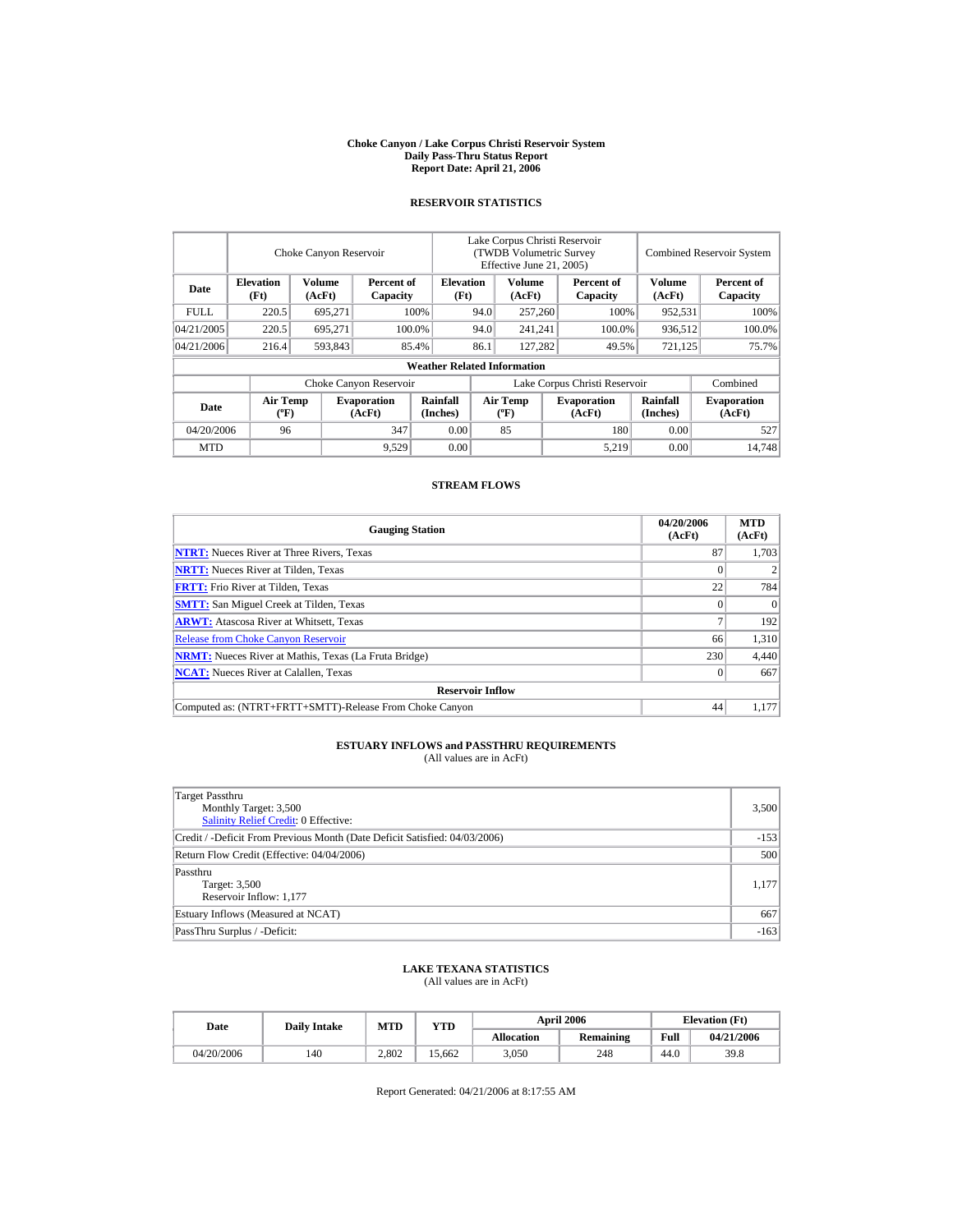#### **Choke Canyon / Lake Corpus Christi Reservoir System Daily Pass-Thru Status Report Report Date: April 22, 2006**

### **RESERVOIR STATISTICS**

|             |                                             | Choke Canyon Reservoir |                              |                                    | Lake Corpus Christi Reservoir<br><b>(TWDB Volumetric Survey)</b><br>Effective June 21, 2005) |                                      |  |                              |                             | <b>Combined Reservoir System</b> |
|-------------|---------------------------------------------|------------------------|------------------------------|------------------------------------|----------------------------------------------------------------------------------------------|--------------------------------------|--|------------------------------|-----------------------------|----------------------------------|
| Date        | <b>Elevation</b><br>(Ft)                    | Volume<br>(AcFt)       | Percent of<br>Capacity       | <b>Elevation</b><br>(Ft)           |                                                                                              | Volume<br>(AcFt)                     |  | Percent of<br>Capacity       | <b>Volume</b><br>(AcFt)     | Percent of<br>Capacity           |
| <b>FULL</b> | 220.5                                       | 695,271                |                              | 100%                               | 94.0                                                                                         | 257,260                              |  | 100%                         | 952,531                     | 100%                             |
| 04/22/2005  | 220.5                                       | 695.271                |                              | 100.0%                             | 94.0                                                                                         | 241,241                              |  | 100.0%                       | 936,512                     | 100.0%                           |
| 04/22/2006  | 216.4                                       | 593,605                |                              | 85.4%                              | 86.1                                                                                         | 127,148                              |  | 49.4%                        | 720,753                     | 75.7%                            |
|             |                                             |                        |                              | <b>Weather Related Information</b> |                                                                                              |                                      |  |                              |                             |                                  |
|             |                                             |                        | Choke Canyon Reservoir       |                                    | Lake Corpus Christi Reservoir                                                                |                                      |  |                              |                             | Combined                         |
| Date        | <b>Air Temp</b><br>$({}^{\circ}\mathrm{F})$ |                        | <b>Evaporation</b><br>(AcFt) | Rainfall<br>(Inches)               |                                                                                              | Air Temp<br>$({}^{\circ}\mathbf{F})$ |  | <b>Evaporation</b><br>(AcFt) | <b>Rainfall</b><br>(Inches) | <b>Evaporation</b><br>(AcFt)     |
| 04/21/2006  | 90                                          |                        | 333                          | 0.00                               |                                                                                              | 84                                   |  | 141                          | 0.00                        | 474                              |
| <b>MTD</b>  |                                             |                        | 9,862                        | 0.00                               |                                                                                              |                                      |  | 5,360                        | 0.00                        | 15.222                           |

### **STREAM FLOWS**

| <b>Gauging Station</b>                                       | 04/21/2006<br>(AcFt) | <b>MTD</b><br>(AcFt) |
|--------------------------------------------------------------|----------------------|----------------------|
| <b>NTRT:</b> Nueces River at Three Rivers, Texas             | 85                   | 1.788                |
| <b>NRTT:</b> Nueces River at Tilden, Texas                   |                      |                      |
| <b>FRTT:</b> Frio River at Tilden, Texas                     | 22                   | 806                  |
| <b>SMTT:</b> San Miguel Creek at Tilden, Texas               |                      | $\Omega$             |
| <b>ARWT:</b> Atascosa River at Whitsett, Texas               |                      | 198                  |
| <b>Release from Choke Canyon Reservoir</b>                   | 66                   | 1.376                |
| <b>NRMT:</b> Nueces River at Mathis, Texas (La Fruta Bridge) | 224                  | 4,665                |
| <b>NCAT:</b> Nueces River at Calallen, Texas                 | $\Omega$             | 667                  |
| <b>Reservoir Inflow</b>                                      |                      |                      |
| Computed as: (NTRT+FRTT+SMTT)-Release From Choke Canyon      | 42                   | 1.219                |

# **ESTUARY INFLOWS and PASSTHRU REQUIREMENTS**<br>(All values are in AcFt)

| Target Passthru<br>Monthly Target: 3,500<br><b>Salinity Relief Credit: 0 Effective:</b> | 3,500  |
|-----------------------------------------------------------------------------------------|--------|
| Credit / -Deficit From Previous Month (Date Deficit Satisfied: 04/03/2006)              | $-153$ |
| Return Flow Credit (Effective: 04/04/2006)                                              | 500    |
| Passthru<br>Target: 3,500<br>Reservoir Inflow: 1,219                                    | 1,219  |
| Estuary Inflows (Measured at NCAT)                                                      | 667    |
| PassThru Surplus / -Deficit:                                                            | $-205$ |

## **LAKE TEXANA STATISTICS**

(All values are in AcFt)

| Date       | <b>Daily Intake</b> | <b>MTD</b> | YTD    |                   | <b>April 2006</b> | <b>Elevation</b> (Ft) |            |
|------------|---------------------|------------|--------|-------------------|-------------------|-----------------------|------------|
|            |                     |            |        | <b>Allocation</b> | Remaining         | Full                  | 04/22/2006 |
| 04/21/2006 | 140                 | 2.942      | 15.801 | 3.050             | 108               | 44.0                  | 39.9       |

Report Generated: 04/22/2006 at 8:02:50 AM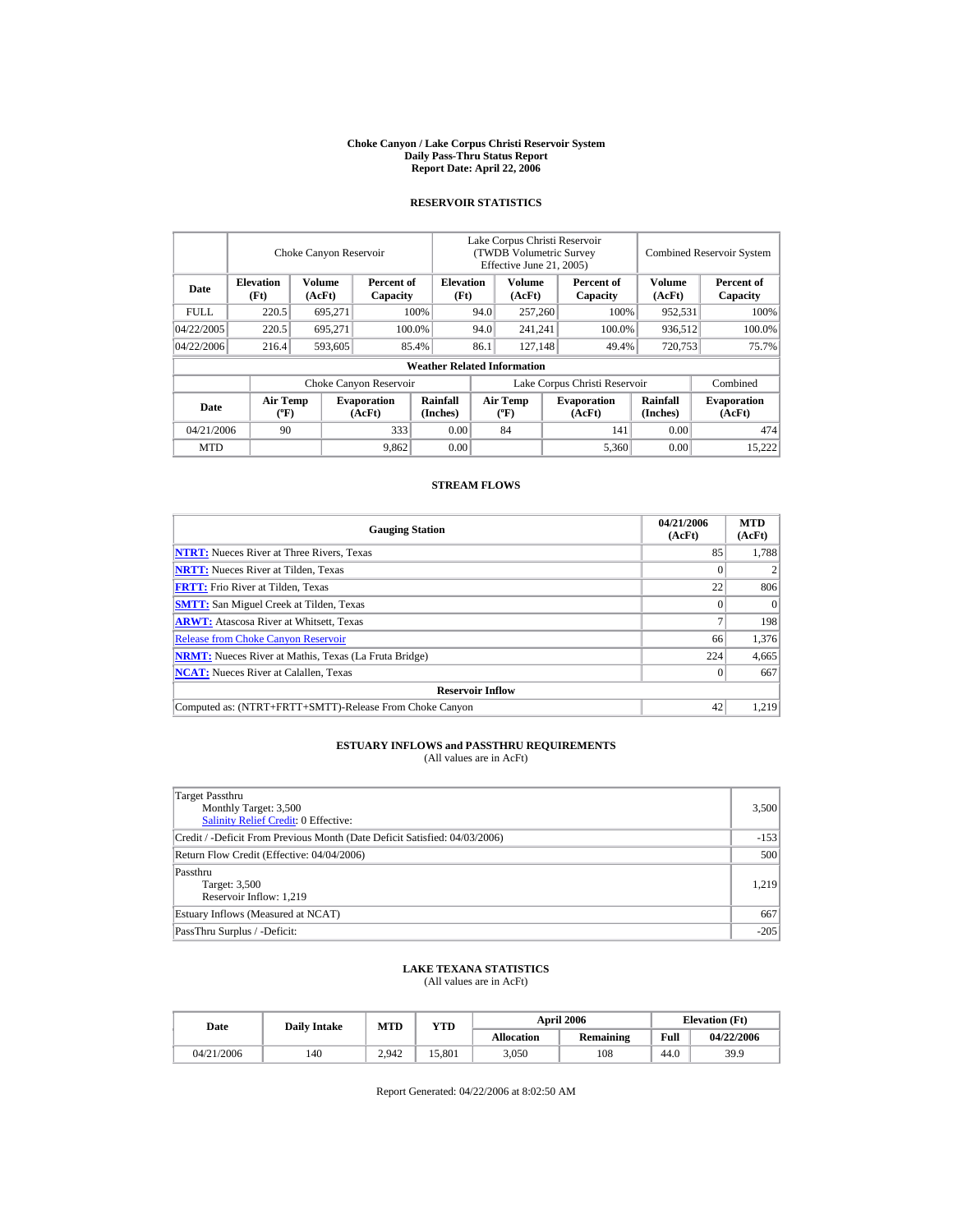#### **Choke Canyon / Lake Corpus Christi Reservoir System Daily Pass-Thru Status Report Report Date: April 23, 2006**

### **RESERVOIR STATISTICS**

|             |                                             | Choke Canyon Reservoir |                              |                                    | Lake Corpus Christi Reservoir<br>(TWDB Volumetric Survey<br>Effective June 21, 2005) |                                      |  |                              |                             | <b>Combined Reservoir System</b> |  |  |
|-------------|---------------------------------------------|------------------------|------------------------------|------------------------------------|--------------------------------------------------------------------------------------|--------------------------------------|--|------------------------------|-----------------------------|----------------------------------|--|--|
| Date        | <b>Elevation</b><br>(Ft)                    | Volume<br>(AcFt)       | Percent of<br>Capacity       | <b>Elevation</b><br>(Ft)           |                                                                                      | Volume<br>(AcFt)                     |  | Percent of<br>Capacity       | <b>Volume</b><br>(AcFt)     | Percent of<br>Capacity           |  |  |
| <b>FULL</b> | 220.5                                       | 695,271                |                              | 100%                               | 94.0                                                                                 | 257,260                              |  | 100%                         | 952,531                     | 100%                             |  |  |
| 04/23/2005  | 220.5                                       | 695.271                |                              | 100.0%                             | 94.0                                                                                 | 241,241                              |  | 100.0%                       | 936,512                     | 100.0%                           |  |  |
| 04/23/2006  | 216.4                                       | 592,893                |                              | 85.3%                              | 86.0                                                                                 | 126,611                              |  | 49.2%                        | 719,504                     | 75.5%                            |  |  |
|             |                                             |                        |                              | <b>Weather Related Information</b> |                                                                                      |                                      |  |                              |                             |                                  |  |  |
|             |                                             |                        | Choke Canyon Reservoir       |                                    | Lake Corpus Christi Reservoir                                                        |                                      |  |                              | Combined                    |                                  |  |  |
| Date        | <b>Air Temp</b><br>$({}^{\circ}\mathrm{F})$ |                        | <b>Evaporation</b><br>(AcFt) | Rainfall<br>(Inches)               |                                                                                      | Air Temp<br>$({}^{\circ}\mathbf{F})$ |  | <b>Evaporation</b><br>(AcFt) | <b>Rainfall</b><br>(Inches) | <b>Evaporation</b><br>(AcFt)     |  |  |
| 04/22/2006  | 93                                          |                        | 416                          | 0.00                               |                                                                                      | 90                                   |  | 266                          | 0.00                        | 682                              |  |  |
| <b>MTD</b>  |                                             |                        | 10.278                       | 0.00                               |                                                                                      |                                      |  | 5,626                        | 0.00                        | 15.904                           |  |  |

### **STREAM FLOWS**

| <b>Gauging Station</b>                                       | 04/22/2006<br>(AcFt) | <b>MTD</b><br>(AcFt) |
|--------------------------------------------------------------|----------------------|----------------------|
| <b>NTRT:</b> Nueces River at Three Rivers, Texas             | 83                   | 1.872                |
| <b>NRTT:</b> Nueces River at Tilden, Texas                   |                      |                      |
| <b>FRTT:</b> Frio River at Tilden, Texas                     | 22                   | 828                  |
| <b>SMTT:</b> San Miguel Creek at Tilden, Texas               |                      | $\Omega$             |
| <b>ARWT:</b> Atascosa River at Whitsett, Texas               |                      | 204                  |
| <b>Release from Choke Canyon Reservoir</b>                   | 66                   | 1,441                |
| <b>NRMT:</b> Nueces River at Mathis, Texas (La Fruta Bridge) | 256                  | 4,921                |
| <b>NCAT:</b> Nueces River at Calallen, Texas                 | $\Omega$             | 667                  |
| <b>Reservoir Inflow</b>                                      |                      |                      |
| Computed as: (NTRT+FRTT+SMTT)-Release From Choke Canyon      | 40                   | 1.258                |

# **ESTUARY INFLOWS and PASSTHRU REQUIREMENTS**<br>(All values are in AcFt)

| Target Passthru<br>Monthly Target: 3,500<br><b>Salinity Relief Credit: 0 Effective:</b> | 3,500  |
|-----------------------------------------------------------------------------------------|--------|
| Credit / -Deficit From Previous Month (Date Deficit Satisfied: 04/03/2006)              | $-153$ |
| Return Flow Credit (Effective: 04/04/2006)                                              | 500    |
| Passthru<br>Target: 3,500<br>Reservoir Inflow: 1,258                                    | 1,258  |
| Estuary Inflows (Measured at NCAT)                                                      | 667    |
| PassThru Surplus / -Deficit:                                                            | $-245$ |

### **LAKE TEXANA STATISTICS**

(All values are in AcFt)

| Date       |     | MTD<br><b>Daily Intake</b> |        |                   | <b>April 2006</b> | <b>Elevation</b> (Ft) |            |
|------------|-----|----------------------------|--------|-------------------|-------------------|-----------------------|------------|
|            |     |                            | VTD    | <b>Allocation</b> | Remaining         | Full                  | 04/23/2006 |
| 04/22/2006 | 139 | 3.081                      | 15.940 | 3,050             | -21               | 44.0                  | 39.9       |

Report Generated: 04/23/2006 at 8:46:25 AM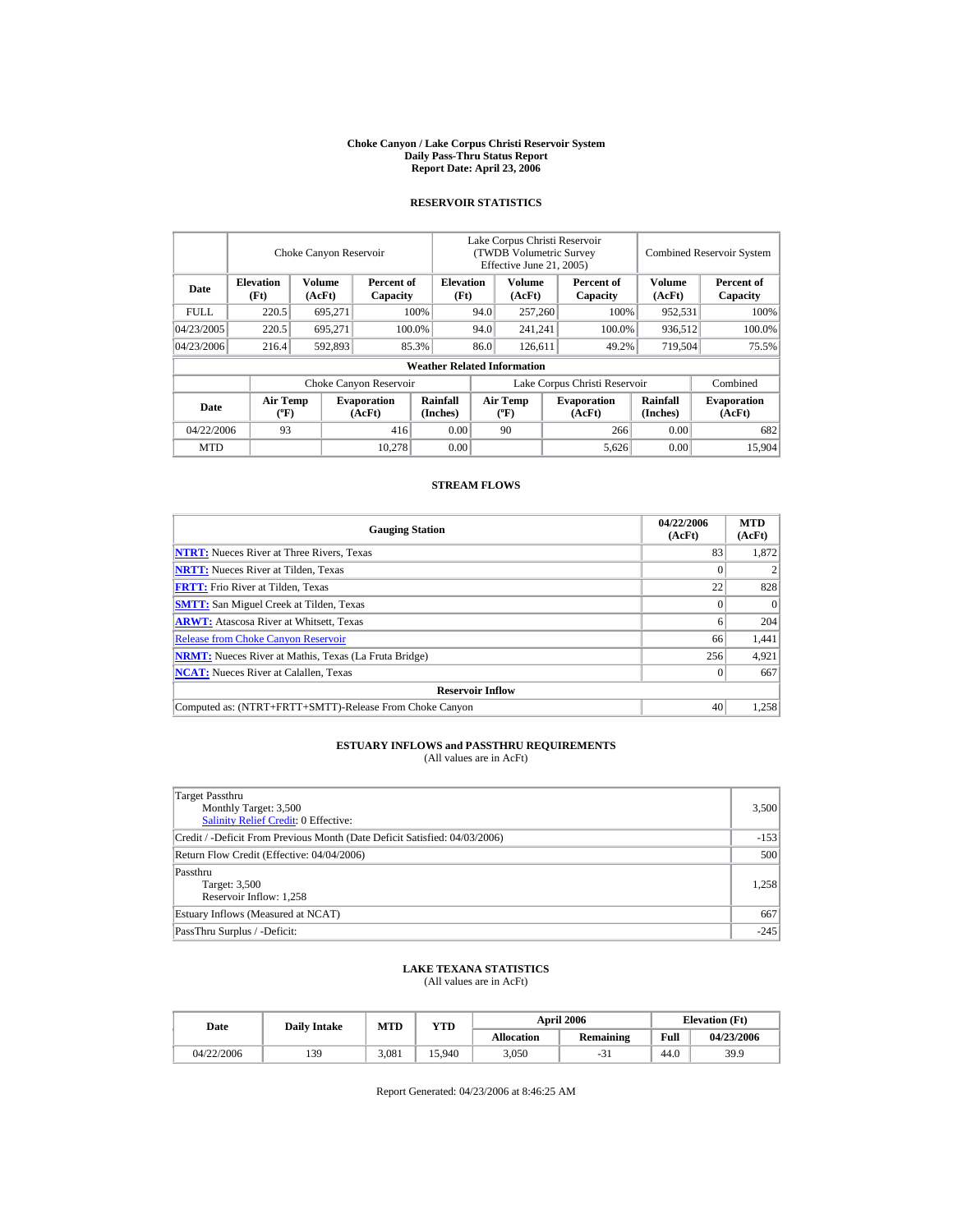#### **Choke Canyon / Lake Corpus Christi Reservoir System Daily Pass-Thru Status Report Report Date: April 24, 2006**

### **RESERVOIR STATISTICS**

|            | Choke Canyon Reservoir                      |                  |                              |                                    | Lake Corpus Christi Reservoir<br>(TWDB Volumetric Survey<br>Effective June 21, 2005) |                                             |  |                              | <b>Combined Reservoir System</b> |                              |  |
|------------|---------------------------------------------|------------------|------------------------------|------------------------------------|--------------------------------------------------------------------------------------|---------------------------------------------|--|------------------------------|----------------------------------|------------------------------|--|
| Date       | <b>Elevation</b><br>(Ft)                    | Volume<br>(AcFt) | Percent of<br>Capacity       | <b>Elevation</b><br>(Ft)           |                                                                                      | Volume<br>(AcFt)                            |  | Percent of<br>Capacity       | Volume<br>(AcFt)                 | Percent of<br>Capacity       |  |
| FULL.      | 220.5                                       | 695,271          |                              | 100%                               | 94.0                                                                                 | 257,260                                     |  | 100%                         | 952,531                          | 100%                         |  |
| 04/24/2005 | 220.5                                       | 695,271          |                              | 100.0%                             | 94.0                                                                                 | 241,241                                     |  | 100.0%                       | 936,512                          | 100.0%                       |  |
| 04/24/2006 | 216.4                                       | 592,657          |                              | 85.2%                              | 86.0                                                                                 | 125,942                                     |  | 49.0%                        | 718,599                          | 75.4%                        |  |
|            |                                             |                  |                              | <b>Weather Related Information</b> |                                                                                      |                                             |  |                              |                                  |                              |  |
|            |                                             |                  | Choke Canyon Reservoir       |                                    | Lake Corpus Christi Reservoir                                                        |                                             |  |                              |                                  | Combined                     |  |
| Date       | <b>Air Temp</b><br>$({}^{\circ}\mathrm{F})$ |                  | <b>Evaporation</b><br>(AcFt) | Rainfall<br>(Inches)               |                                                                                      | <b>Air Temp</b><br>$({}^{\circ}\mathbf{F})$ |  | <b>Evaporation</b><br>(AcFt) | <b>Rainfall</b><br>(Inches)      | <b>Evaporation</b><br>(AcFt) |  |
| 04/23/2006 | 91                                          |                  | 388                          | 0.00                               |                                                                                      | 89                                          |  | 195                          | 0.00                             | 583                          |  |
| <b>MTD</b> |                                             |                  | 10.666                       | 0.00                               |                                                                                      |                                             |  | 5,821                        | 0.00                             | 16.487                       |  |

### **STREAM FLOWS**

| <b>Gauging Station</b>                                       | 04/23/2006<br>(AcFt) | <b>MTD</b><br>(AcFt) |
|--------------------------------------------------------------|----------------------|----------------------|
| <b>NTRT:</b> Nueces River at Three Rivers, Texas             | 85                   | 1,957                |
| <b>NRTT:</b> Nueces River at Tilden, Texas                   |                      |                      |
| <b>FRTT:</b> Frio River at Tilden, Texas                     | 19                   | 847                  |
| <b>SMTT:</b> San Miguel Creek at Tilden, Texas               |                      | $\Omega$             |
| <b>ARWT:</b> Atascosa River at Whitsett, Texas               |                      | 211                  |
| <b>Release from Choke Canyon Reservoir</b>                   | 66                   | 1,507                |
| <b>NRMT:</b> Nueces River at Mathis, Texas (La Fruta Bridge) | 240                  | 5,161                |
| <b>NCAT:</b> Nueces River at Calallen, Texas                 | 20                   | 687                  |
| <b>Reservoir Inflow</b>                                      |                      |                      |
| Computed as: (NTRT+FRTT+SMTT)-Release From Choke Canyon      | 39                   | 1.298                |

# **ESTUARY INFLOWS and PASSTHRU REQUIREMENTS**<br>(All values are in AcFt)

| Target Passthru<br>Monthly Target: 3,500<br><b>Salinity Relief Credit: 0 Effective:</b> | 3,500  |
|-----------------------------------------------------------------------------------------|--------|
| Credit / -Deficit From Previous Month (Date Deficit Satisfied: 04/03/2006)              | $-153$ |
| Return Flow Credit (Effective: 04/04/2006)                                              | 500    |
| Passthru<br>Target: 3,500<br>Reservoir Inflow: 1,298                                    | 1,298  |
| Estuary Inflows (Measured at NCAT)                                                      | 687    |
| PassThru Surplus / -Deficit:                                                            | $-264$ |

## **LAKE TEXANA STATISTICS**

(All values are in AcFt)

| Date |            | <b>Daily Intake</b> | MTD   | YTD    |                   | <b>April 2006</b> | <b>Elevation</b> (Ft) |            |
|------|------------|---------------------|-------|--------|-------------------|-------------------|-----------------------|------------|
|      |            |                     |       |        | <b>Allocation</b> | <b>Remaining</b>  | Full                  | 04/24/2006 |
|      | 04/23/2006 | 139                 | 3.220 | 16.079 | 3.050             | $-170$            | 44.0                  | 39.9       |

Report Generated: 04/24/2006 at 8:50:22 AM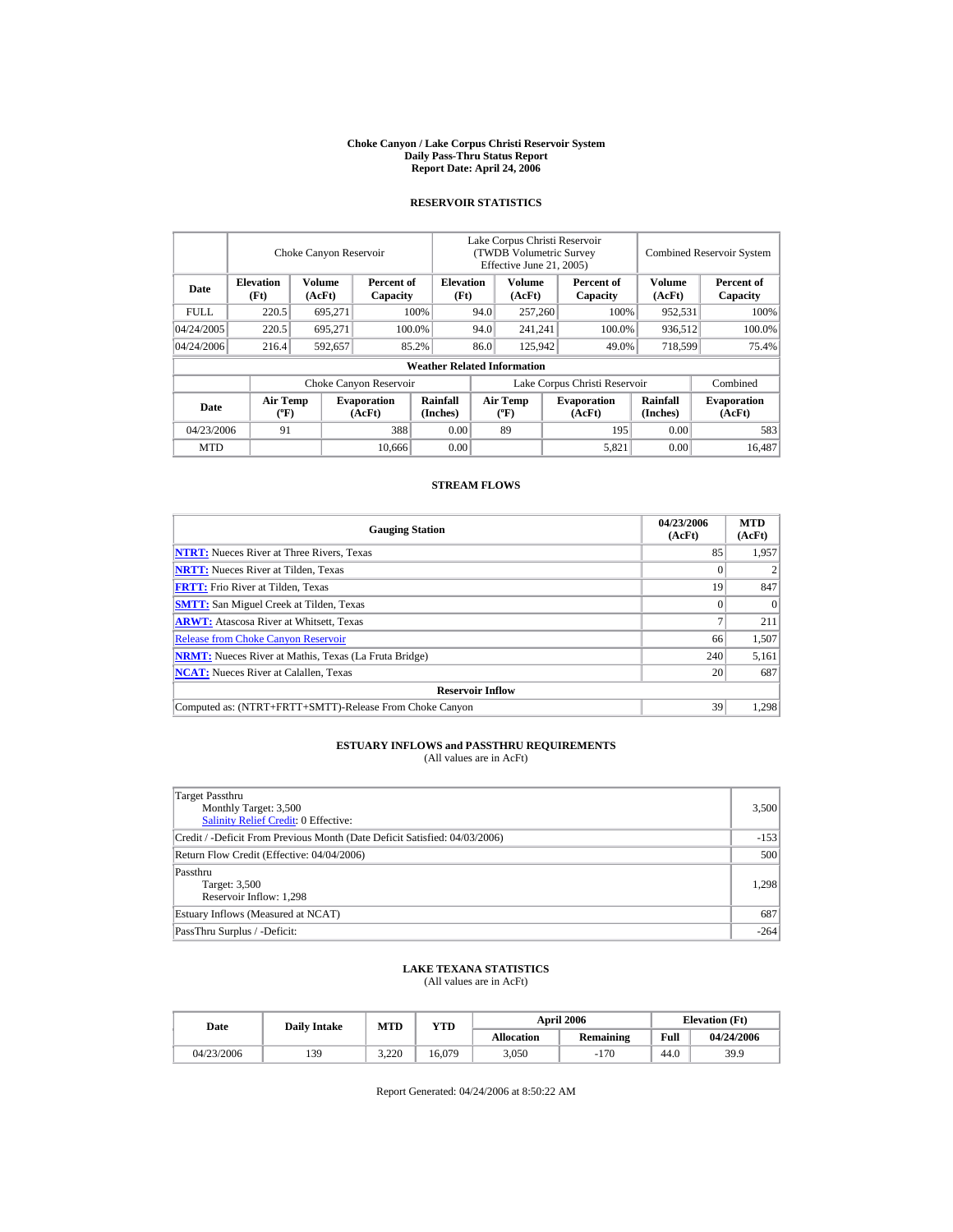#### **Choke Canyon / Lake Corpus Christi Reservoir System Daily Pass-Thru Status Report Report Date: April 25, 2006**

### **RESERVOIR STATISTICS**

|            | Choke Canyon Reservoir                      |                  |                              |                                    | Lake Corpus Christi Reservoir<br>(TWDB Volumetric Survey<br>Effective June 21, 2005) |                                  |  |                              | <b>Combined Reservoir System</b> |                              |  |
|------------|---------------------------------------------|------------------|------------------------------|------------------------------------|--------------------------------------------------------------------------------------|----------------------------------|--|------------------------------|----------------------------------|------------------------------|--|
| Date       | <b>Elevation</b><br>(Ft)                    | Volume<br>(AcFt) | Percent of<br>Capacity       | <b>Elevation</b><br>(Ft)           |                                                                                      | Volume<br>(AcFt)                 |  | Percent of<br>Capacity       | Volume<br>(AcFt)                 | Percent of<br>Capacity       |  |
| FULL.      | 220.5                                       | 695,271          |                              | 100%                               | 94.0                                                                                 | 257,260                          |  | 100%                         | 952,531                          | 100%                         |  |
| 04/25/2005 | 220.5                                       | 695,271          |                              | 100.0%                             | 94.0                                                                                 | 241,241                          |  | 100.0%                       | 936,512                          | 100.0%                       |  |
| 04/25/2006 | 216.4                                       | 592,184          |                              | 85.2%                              | 86.0                                                                                 | 125,808                          |  | 48.9%                        | 717.992                          | 75.4%                        |  |
|            |                                             |                  |                              | <b>Weather Related Information</b> |                                                                                      |                                  |  |                              |                                  |                              |  |
|            |                                             |                  | Choke Canyon Reservoir       |                                    | Lake Corpus Christi Reservoir                                                        |                                  |  |                              |                                  | Combined                     |  |
| Date       | <b>Air Temp</b><br>$({}^{\circ}\mathrm{F})$ |                  | <b>Evaporation</b><br>(AcFt) | Rainfall<br>(Inches)               |                                                                                      | <b>Air Temp</b><br>$(^{\circ}F)$ |  | <b>Evaporation</b><br>(AcFt) | <b>Rainfall</b><br>(Inches)      | <b>Evaporation</b><br>(AcFt) |  |
| 04/24/2006 | 88                                          |                  | 360                          | 0.00                               |                                                                                      | 87                               |  | 171                          | 0.00                             | 531                          |  |
| <b>MTD</b> |                                             |                  | 11.026                       | 0.00                               |                                                                                      |                                  |  | 5,992                        | 0.00                             | 17.018                       |  |

### **STREAM FLOWS**

| <b>Gauging Station</b>                                       | 04/24/2006<br>(AcFt) | <b>MTD</b><br>(AcFt) |
|--------------------------------------------------------------|----------------------|----------------------|
| <b>NTRT:</b> Nueces River at Three Rivers, Texas             | 83                   | 2,041                |
| <b>NRTT:</b> Nueces River at Tilden, Texas                   |                      |                      |
| <b>FRTT:</b> Frio River at Tilden, Texas                     | 18                   | 865                  |
| <b>SMTT:</b> San Miguel Creek at Tilden, Texas               |                      | $\Omega$             |
| <b>ARWT:</b> Atascosa River at Whitsett, Texas               |                      | 218                  |
| <b>Release from Choke Canyon Reservoir</b>                   | 66                   | 1.572                |
| <b>NRMT:</b> Nueces River at Mathis, Texas (La Fruta Bridge) | 240                  | 5,401                |
| <b>NCAT:</b> Nueces River at Calallen, Texas                 | 19                   | 706                  |
| <b>Reservoir Inflow</b>                                      |                      |                      |
| Computed as: (NTRT+FRTT+SMTT)-Release From Choke Canyon      | 36                   | 1.333                |

# **ESTUARY INFLOWS and PASSTHRU REQUIREMENTS**<br>(All values are in AcFt)

| Target Passthru<br>Monthly Target: 3,500<br><b>Salinity Relief Credit: 0 Effective:</b> | 3,500  |
|-----------------------------------------------------------------------------------------|--------|
| Credit / -Deficit From Previous Month (Date Deficit Satisfied: 04/03/2006)              | $-153$ |
| Return Flow Credit (Effective: 04/04/2006)                                              | 500    |
| Passthru<br>Target: 3,500<br>Reservoir Inflow: 1,333                                    | 1,333  |
| Estuary Inflows (Measured at NCAT)                                                      | 706    |
| PassThru Surplus / -Deficit:                                                            | $-281$ |

## **LAKE TEXANA STATISTICS**

(All values are in AcFt)

| Date       | <b>Daily Intake</b> | <b>MTD</b> | YTD    |                   | <b>April 2006</b> | <b>Elevation</b> (Ft) |            |
|------------|---------------------|------------|--------|-------------------|-------------------|-----------------------|------------|
|            |                     |            |        | <b>Allocation</b> | <b>Remaining</b>  | Full                  | 04/25/2006 |
| 04/24/2006 | 140                 | 3.360      | 16.219 | 3.050             | $-310$            | 44.0                  | 39.9       |

Report Generated: 04/25/2006 at 8:42:21 AM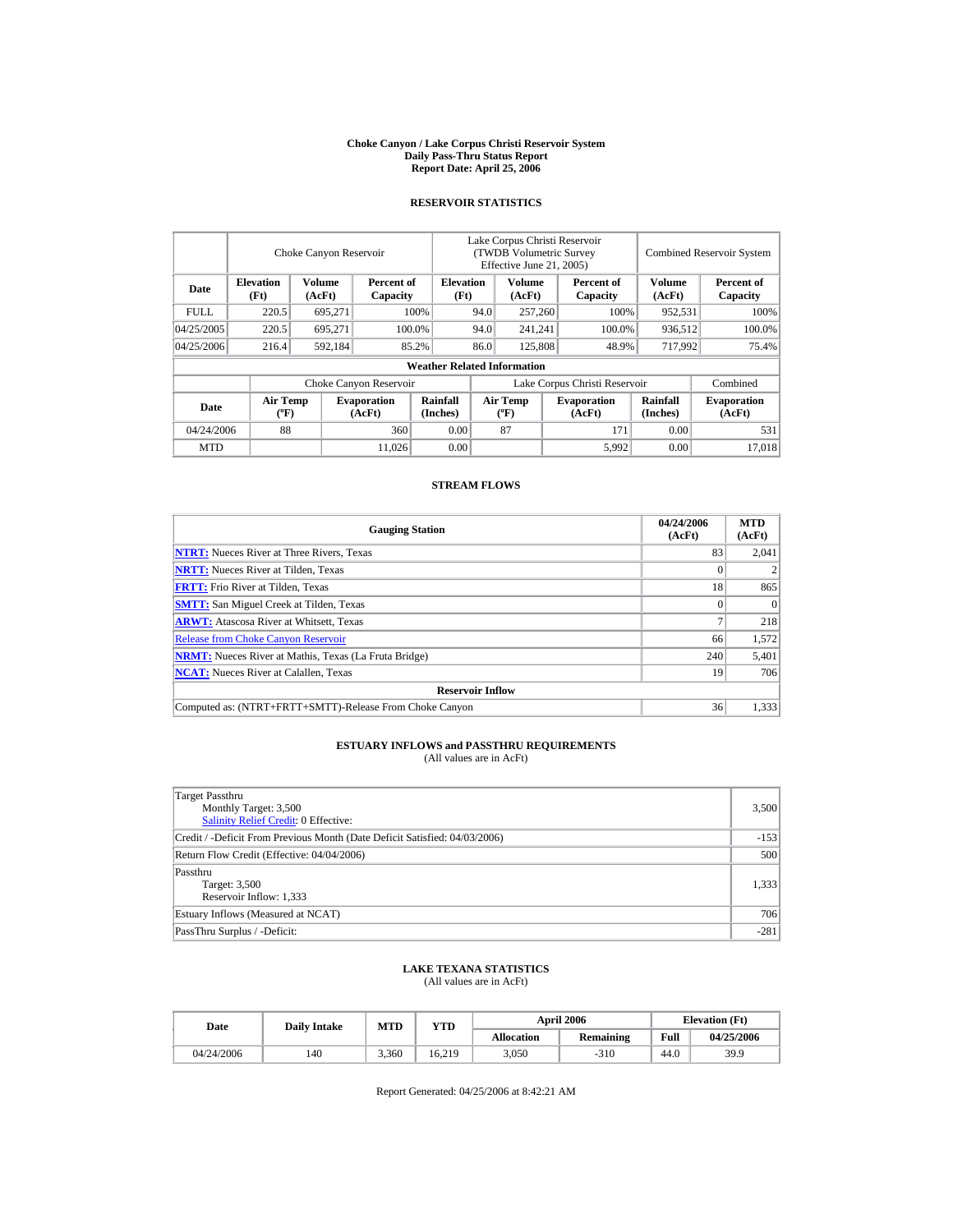#### **Choke Canyon / Lake Corpus Christi Reservoir System Daily Pass-Thru Status Report Report Date: April 26, 2006**

### **RESERVOIR STATISTICS**

|             | Choke Canyon Reservoir                      |                  |                              |                                    | Lake Corpus Christi Reservoir<br>(TWDB Volumetric Survey<br>Effective June 21, 2005) |                                  |  |                              | <b>Combined Reservoir System</b> |                              |  |
|-------------|---------------------------------------------|------------------|------------------------------|------------------------------------|--------------------------------------------------------------------------------------|----------------------------------|--|------------------------------|----------------------------------|------------------------------|--|
| Date        | <b>Elevation</b><br>(Ft)                    | Volume<br>(AcFt) | Percent of<br>Capacity       | <b>Elevation</b><br>(Ft)           |                                                                                      | Volume<br>(AcFt)                 |  | Percent of<br>Capacity       | Volume<br>(AcFt)                 | Percent of<br>Capacity       |  |
| <b>FULL</b> | 220.5                                       | 695,271          |                              | 100%                               | 94.0                                                                                 | 257,260                          |  | 100%                         | 952,531                          | 100%                         |  |
| 04/26/2005  | 220.5                                       | 695,271          |                              | 100.0%                             | 94.0                                                                                 | 241,241                          |  | 100.0%                       | 936,512                          | 100.0%                       |  |
| 04/26/2006  | 216.4                                       | 592,420          |                              | 85.2%                              | 86.0                                                                                 | 126,343                          |  | 49.1%                        | 718,763                          | 75.5%                        |  |
|             |                                             |                  |                              | <b>Weather Related Information</b> |                                                                                      |                                  |  |                              |                                  |                              |  |
|             |                                             |                  | Choke Canyon Reservoir       |                                    | Lake Corpus Christi Reservoir                                                        |                                  |  |                              |                                  | Combined                     |  |
| Date        | <b>Air Temp</b><br>$({}^{\circ}\mathrm{F})$ |                  | <b>Evaporation</b><br>(AcFt) | Rainfall<br>(Inches)               |                                                                                      | <b>Air Temp</b><br>$(^{\circ}F)$ |  | <b>Evaporation</b><br>(AcFt) | <b>Rainfall</b><br>(Inches)      | <b>Evaporation</b><br>(AcFt) |  |
| 04/25/2006  | 95                                          |                  | 526                          | 0.56                               |                                                                                      | 93                               |  | 250                          | 0.05                             | 776                          |  |
| <b>MTD</b>  |                                             |                  | 11.552                       | 0.56                               |                                                                                      |                                  |  | 6,242                        | 0.05                             | 17.794                       |  |

### **STREAM FLOWS**

| <b>Gauging Station</b>                                       | 04/25/2006<br>(AcFt) | <b>MTD</b><br>(AcFt) |
|--------------------------------------------------------------|----------------------|----------------------|
| <b>NTRT:</b> Nueces River at Three Rivers, Texas             | 64                   | 2.104                |
| <b>NRTT:</b> Nueces River at Tilden, Texas                   | $\theta$             |                      |
| <b>FRTT:</b> Frio River at Tilden, Texas                     | 18                   | 883                  |
| <b>SMTT:</b> San Miguel Creek at Tilden, Texas               | $\Omega$             | $\Omega$             |
| <b>ARWT:</b> Atascosa River at Whitsett, Texas               | 8                    | 225                  |
| <b>Release from Choke Canyon Reservoir</b>                   | 66                   | 1,638                |
| <b>NRMT:</b> Nueces River at Mathis, Texas (La Fruta Bridge) | 240                  | 5,641                |
| <b>NCAT:</b> Nueces River at Calallen. Texas                 | $\overline{0}$       | 706                  |
| <b>Reservoir Inflow</b>                                      |                      |                      |
| Computed as: NRTT+FRTT+SMTT+ARWT                             | 26                   | 1,359                |

# **ESTUARY INFLOWS and PASSTHRU REQUIREMENTS**<br>(All values are in AcFt)

| Target Passthru<br>Monthly Target: 3,500<br><b>Salinity Relief Credit: 0 Effective:</b> | 3,500  |
|-----------------------------------------------------------------------------------------|--------|
| Credit / -Deficit From Previous Month (Date Deficit Satisfied: 04/03/2006)              | $-153$ |
| Return Flow Credit (Effective: 04/04/2006)                                              | 500    |
| Passthru<br>Target: 3,500<br>Reservoir Inflow: 1,359                                    | 1,359  |
| Estuary Inflows (Measured at NCAT)                                                      | 706    |
| PassThru Surplus / -Deficit:                                                            | $-306$ |

## **LAKE TEXANA STATISTICS**

(All values are in AcFt)

| Date       | <b>Daily Intake</b> | <b>MTD</b> | <b>VTD</b> |            | <b>April 2006</b> | <b>Elevation</b> (Ft) |            |
|------------|---------------------|------------|------------|------------|-------------------|-----------------------|------------|
|            |                     |            |            | Allocation | <b>Remaining</b>  | Full                  | 04/26/2006 |
| 04/25/2006 | 138                 | 3.498      | 16.357     | 3,050      | $-448$            | 44.0                  | 39.9       |

Report Generated: 04/26/2006 at 8:29:02 AM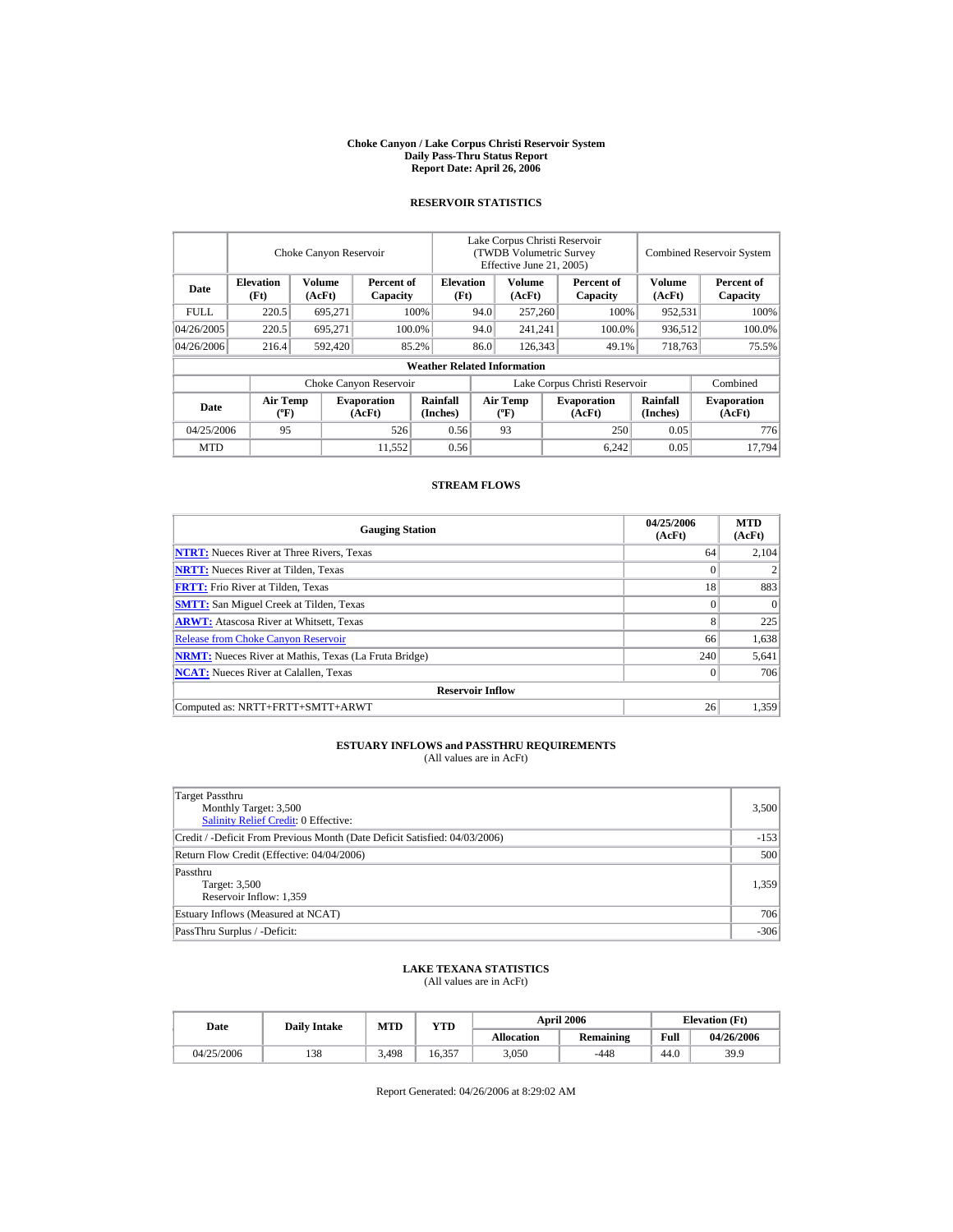#### **Choke Canyon / Lake Corpus Christi Reservoir System Daily Pass-Thru Status Report Report Date: April 27, 2006**

### **RESERVOIR STATISTICS**

|             |                                             | Choke Canyon Reservoir |                              |                                    | Lake Corpus Christi Reservoir<br>(TWDB Volumetric Survey<br>Effective June 21, 2005) |                           |  |                              |                             | <b>Combined Reservoir System</b> |
|-------------|---------------------------------------------|------------------------|------------------------------|------------------------------------|--------------------------------------------------------------------------------------|---------------------------|--|------------------------------|-----------------------------|----------------------------------|
| Date        | <b>Elevation</b><br>(Ft)                    | Volume<br>(AcFt)       | Percent of<br>Capacity       | <b>Elevation</b><br>(Ft)           |                                                                                      | Volume<br>(AcFt)          |  | Percent of<br>Capacity       | <b>Volume</b><br>(AcFt)     | Percent of<br>Capacity           |
| <b>FULL</b> | 220.5                                       | 695,271                |                              | 100%                               | 94.0                                                                                 | 257,260                   |  | 100%                         | 952,531                     | 100%                             |
| 04/27/2005  | 220.5                                       | 695.271                |                              | 100.0%                             | 94.0                                                                                 | 240,856                   |  | 99.8%                        | 936,127                     | 100.0%                           |
| 04/27/2006  | 216.4                                       | 593,130                |                              | 85.3%                              | 85.9                                                                                 | 124,741                   |  | 48.5%                        | 717,871                     | 75.4%                            |
|             |                                             |                        |                              | <b>Weather Related Information</b> |                                                                                      |                           |  |                              |                             |                                  |
|             |                                             |                        | Choke Canyon Reservoir       |                                    | Lake Corpus Christi Reservoir                                                        |                           |  |                              |                             | Combined                         |
| Date        | <b>Air Temp</b><br>$({}^{\circ}\mathrm{F})$ |                        | <b>Evaporation</b><br>(AcFt) | Rainfall<br>(Inches)               |                                                                                      | Air Temp<br>$(^{\circ}F)$ |  | <b>Evaporation</b><br>(AcFt) | <b>Rainfall</b><br>(Inches) | <b>Evaporation</b><br>(AcFt)     |
| 04/26/2006  | 82                                          |                        | 402                          | 0.00                               |                                                                                      | 86                        |  | 232                          | 0.00                        | 634                              |
| <b>MTD</b>  |                                             |                        | 11.954                       | 0.56                               |                                                                                      |                           |  | 6.474                        | 0.05                        | 18.428                           |

### **STREAM FLOWS**

| <b>Gauging Station</b>                                       | 04/26/2006<br>(AcFt) | <b>MTD</b><br>(AcFt) |  |  |  |  |  |
|--------------------------------------------------------------|----------------------|----------------------|--|--|--|--|--|
| <b>NTRT:</b> Nueces River at Three Rivers, Texas             | 66                   | 2,170                |  |  |  |  |  |
| <b>NRTT:</b> Nueces River at Tilden, Texas                   |                      |                      |  |  |  |  |  |
| <b>FRTT:</b> Frio River at Tilden, Texas                     | 18                   | 901                  |  |  |  |  |  |
| <b>SMTT:</b> San Miguel Creek at Tilden, Texas               |                      | $\Omega$             |  |  |  |  |  |
| <b>ARWT:</b> Atascosa River at Whitsett, Texas               | 8                    | 233                  |  |  |  |  |  |
| <b>Release from Choke Canyon Reservoir</b>                   | 66                   | 1.703                |  |  |  |  |  |
| <b>NRMT:</b> Nueces River at Mathis, Texas (La Fruta Bridge) | 240                  | 5,882                |  |  |  |  |  |
| <b>NCAT:</b> Nueces River at Calallen, Texas                 |                      | 706                  |  |  |  |  |  |
| <b>Reservoir Inflow</b>                                      |                      |                      |  |  |  |  |  |
| Computed as: (NTRT+FRTT+SMTT)-Release From Choke Canyon      | 18                   | 1.377                |  |  |  |  |  |

# **ESTUARY INFLOWS and PASSTHRU REQUIREMENTS**<br>(All values are in AcFt)

| Target Passthru<br>Monthly Target: 3,500<br><b>Salinity Relief Credit: 0 Effective:</b> | 3,500  |
|-----------------------------------------------------------------------------------------|--------|
| Credit / -Deficit From Previous Month (Date Deficit Satisfied: 04/03/2006)              | $-153$ |
| Return Flow Credit (Effective: 04/04/2006)                                              | 500    |
| Passthru<br>Target: 3,500<br>Reservoir Inflow: 1,377                                    | 1,377  |
| Estuary Inflows (Measured at NCAT)                                                      | 706    |
| PassThru Surplus / -Deficit:                                                            | $-324$ |

## **LAKE TEXANA STATISTICS**

(All values are in AcFt)

| Date       | <b>Daily Intake</b> | <b>MTD</b> | YTD    |                   | <b>April 2006</b> | <b>Elevation</b> (Ft) |            |
|------------|---------------------|------------|--------|-------------------|-------------------|-----------------------|------------|
|            |                     |            |        | <b>Allocation</b> | <b>Remaining</b>  | Full                  | 04/27/2006 |
| 04/26/2006 | 141                 | 3.638      | 16.497 | 3.050             | $-588$            | 44.0                  | 39.9       |

Report Generated: 04/27/2006 at 8:20:10 AM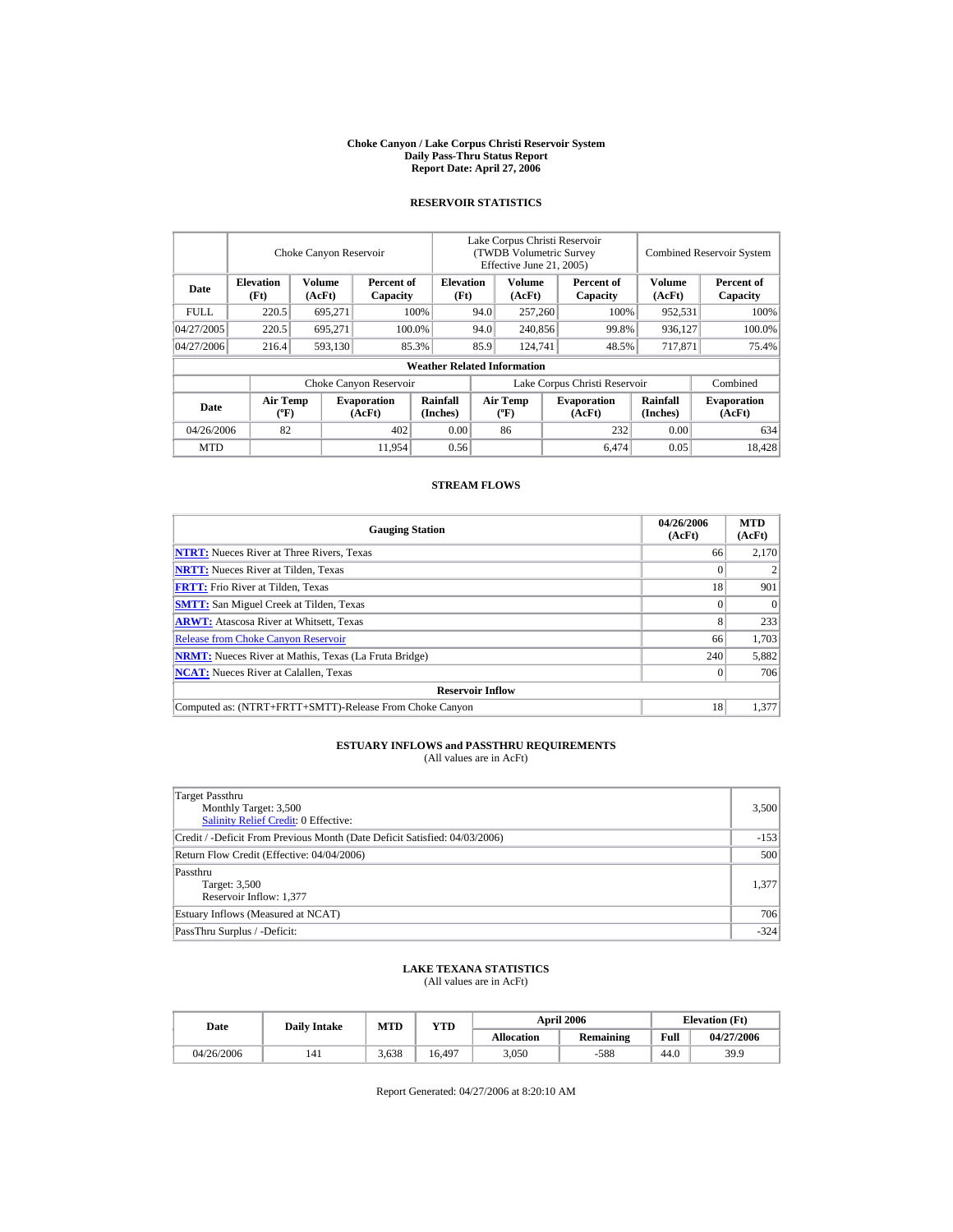#### **Choke Canyon / Lake Corpus Christi Reservoir System Daily Pass-Thru Status Report Report Date: April 28, 2006**

### **RESERVOIR STATISTICS**

|             |                                             | Choke Canyon Reservoir |                              |                                    | Lake Corpus Christi Reservoir<br><b>(TWDB Volumetric Survey)</b><br>Effective June 21, 2005) |                                  |  |                              | <b>Combined Reservoir System</b> |                              |
|-------------|---------------------------------------------|------------------------|------------------------------|------------------------------------|----------------------------------------------------------------------------------------------|----------------------------------|--|------------------------------|----------------------------------|------------------------------|
| Date        | <b>Elevation</b><br>(Ft)                    | Volume<br>(AcFt)       | Percent of<br>Capacity       | <b>Elevation</b><br>(Ft)           |                                                                                              | Volume<br>(AcFt)                 |  | Percent of<br>Capacity       | <b>Volume</b><br>(AcFt)          | Percent of<br>Capacity       |
| <b>FULL</b> | 220.5                                       | 695,271                |                              | 100%                               | 94.0                                                                                         | 257,260                          |  | 100%                         | 952,531                          | 100%                         |
| 04/28/2005  | 220.5                                       | 695,012                |                              | 100.0%                             | 93.9                                                                                         | 239,510                          |  | 99.3%                        | 934,522                          | 99.8%                        |
| 04/28/2006  | 216.4                                       | 593,130                |                              | 85.3%                              | 85.9                                                                                         | 124,343                          |  | 48.3%                        | 717,473                          | 75.3%                        |
|             |                                             |                        |                              | <b>Weather Related Information</b> |                                                                                              |                                  |  |                              |                                  |                              |
|             |                                             |                        | Choke Canyon Reservoir       |                                    | Lake Corpus Christi Reservoir                                                                |                                  |  |                              |                                  | Combined                     |
| Date        | <b>Air Temp</b><br>$({}^{\circ}\mathrm{F})$ |                        | <b>Evaporation</b><br>(AcFt) | Rainfall<br>(Inches)               |                                                                                              | <b>Air Temp</b><br>$(^{\circ}F)$ |  | <b>Evaporation</b><br>(AcFt) | <b>Rainfall</b><br>(Inches)      | <b>Evaporation</b><br>(AcFt) |
| 04/27/2006  | 83                                          |                        | 236                          | 0.00                               |                                                                                              | 79                               |  | 101                          | 0.00                             | 337                          |
| <b>MTD</b>  |                                             |                        | 12.190                       | 0.56                               |                                                                                              |                                  |  | 6,575                        | 0.05                             | 18.765                       |

### **STREAM FLOWS**

| <b>Gauging Station</b>                                       | 04/27/2006<br>(AcFt) | <b>MTD</b><br>(AcFt) |
|--------------------------------------------------------------|----------------------|----------------------|
| <b>NTRT:</b> Nueces River at Three Rivers, Texas             | 69                   | 2,239                |
| <b>NRTT:</b> Nueces River at Tilden, Texas                   |                      |                      |
| <b>FRTT:</b> Frio River at Tilden, Texas                     | 20                   | 920                  |
| <b>SMTT:</b> San Miguel Creek at Tilden, Texas               |                      | $\Omega$             |
| <b>ARWT:</b> Atascosa River at Whitsett, Texas               |                      | 239                  |
| <b>Release from Choke Canyon Reservoir</b>                   | 66                   | 1.769                |
| <b>NRMT:</b> Nueces River at Mathis, Texas (La Fruta Bridge) | 240                  | 6,122                |
| <b>NCAT:</b> Nueces River at Calallen, Texas                 |                      | 706                  |
| <b>Reservoir Inflow</b>                                      |                      |                      |
| Computed as: (NTRT+FRTT+SMTT)-Release From Choke Canyon      | 24                   | 1.400                |

# **ESTUARY INFLOWS and PASSTHRU REQUIREMENTS**<br>(All values are in AcFt)

| Target Passthru<br>Monthly Target: 3,500<br><b>Salinity Relief Credit: 0 Effective:</b> | 3,500  |
|-----------------------------------------------------------------------------------------|--------|
| Credit / -Deficit From Previous Month (Date Deficit Satisfied: 04/03/2006)              | $-153$ |
| Return Flow Credit (Effective: 04/04/2006)                                              | 500    |
| Passthru<br>Target: 3,500<br>Reservoir Inflow: 1,400                                    | 1,400  |
| Estuary Inflows (Measured at NCAT)                                                      | 706    |
| PassThru Surplus / -Deficit:                                                            | $-348$ |

## **LAKE TEXANA STATISTICS**

(All values are in AcFt)

| Date       | <b>Daily Intake</b> | MTD   | YTD    |                   | <b>April 2006</b> | <b>Elevation</b> (Ft) |            |
|------------|---------------------|-------|--------|-------------------|-------------------|-----------------------|------------|
|            |                     |       |        | <b>Allocation</b> | <b>Remaining</b>  | Full                  | 04/28/2006 |
| 04/27/2006 | 141                 | 3 779 | 16.639 | 3,050             | $-729$            | 44.0                  | 39.9       |

Report Generated: 04/28/2006 at 8:21:23 AM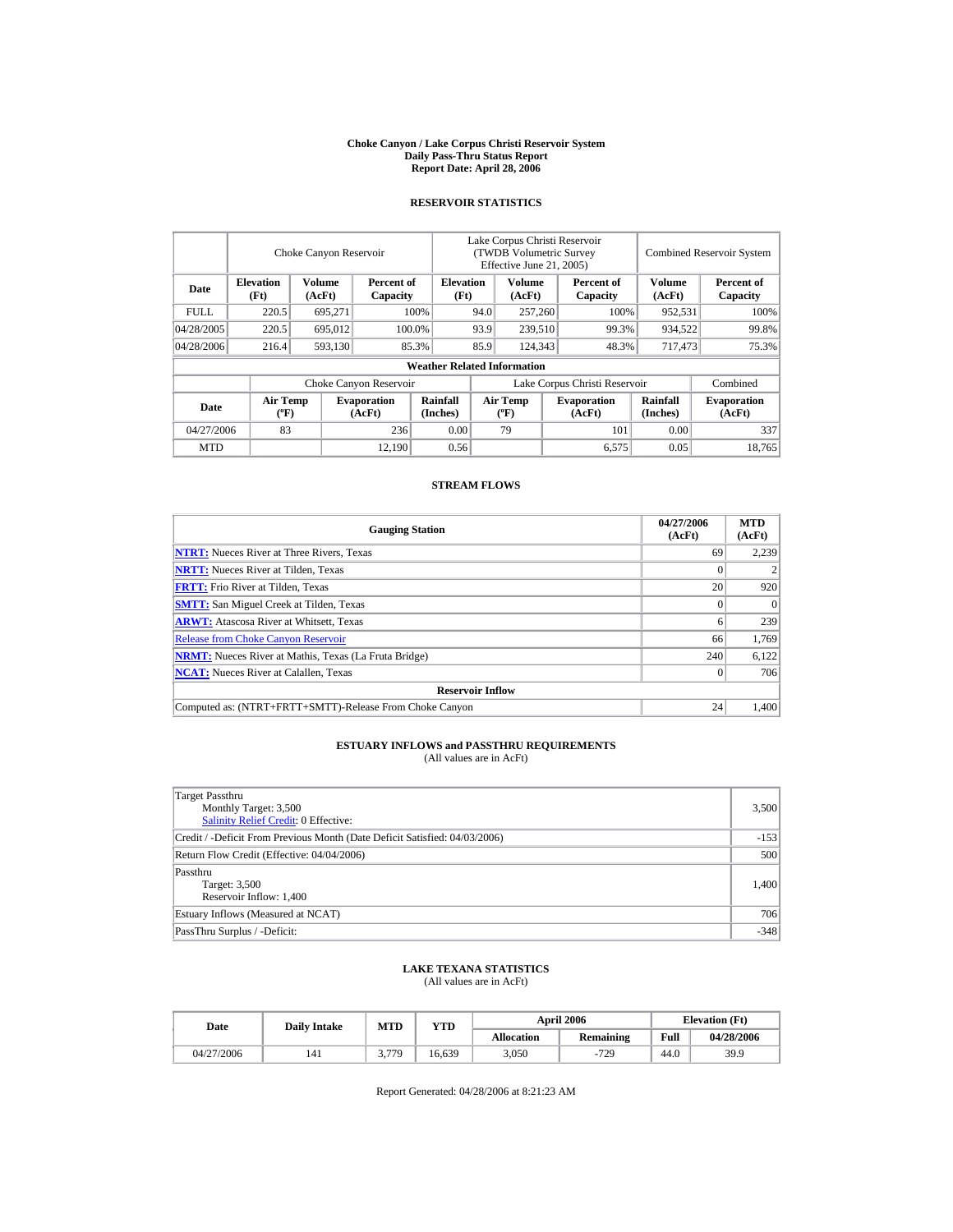#### **Choke Canyon / Lake Corpus Christi Reservoir System Daily Pass-Thru Status Report Report Date: April 29, 2006**

### **RESERVOIR STATISTICS**

|             |                                             | Choke Canyon Reservoir |                              |                                    | Lake Corpus Christi Reservoir<br>(TWDB Volumetric Survey<br>Effective June 21, 2005) |                                  |  |                              | <b>Combined Reservoir System</b> |                              |
|-------------|---------------------------------------------|------------------------|------------------------------|------------------------------------|--------------------------------------------------------------------------------------|----------------------------------|--|------------------------------|----------------------------------|------------------------------|
| Date        | <b>Elevation</b><br>(Ft)                    | Volume<br>(AcFt)       | Percent of<br>Capacity       | <b>Elevation</b><br>(Ft)           |                                                                                      | Volume<br>(AcFt)                 |  | Percent of<br>Capacity       | <b>Volume</b><br>(AcFt)          | Percent of<br>Capacity       |
| <b>FULL</b> | 220.5                                       | 695,271                |                              | 100%                               | 94.0                                                                                 | 257,260                          |  | 100%                         | 952,531                          | 100%                         |
| 04/29/2005  | 220.5                                       | 695,012                |                              | 100.0%                             | 94.0                                                                                 | 240,279                          |  | 99.6%                        | 935,291                          | 99.9%                        |
| 04/29/2006  | 216.4                                       | 593,366                |                              | 85.3%                              | 85.9                                                                                 | 125,008                          |  | 48.6%                        | 718,374                          | 75.4%                        |
|             |                                             |                        |                              | <b>Weather Related Information</b> |                                                                                      |                                  |  |                              |                                  |                              |
|             |                                             |                        | Choke Canyon Reservoir       |                                    | Lake Corpus Christi Reservoir                                                        |                                  |  |                              |                                  | Combined                     |
| Date        | <b>Air Temp</b><br>$({}^{\circ}\mathrm{F})$ |                        | <b>Evaporation</b><br>(AcFt) | Rainfall<br>(Inches)               |                                                                                      | <b>Air Temp</b><br>$(^{\circ}F)$ |  | <b>Evaporation</b><br>(AcFt) | <b>Rainfall</b><br>(Inches)      | <b>Evaporation</b><br>(AcFt) |
| 04/28/2006  | 89                                          |                        | 444                          | 0.02                               |                                                                                      | 90                               |  | 295                          | 0.00                             | 739                          |
| <b>MTD</b>  |                                             |                        | 12,634                       | 0.58                               |                                                                                      |                                  |  | 6,870                        | 0.05                             | 19.504                       |

### **STREAM FLOWS**

| <b>Gauging Station</b>                                       | 04/28/2006<br>(AcFt) | <b>MTD</b><br>(AcFt) |
|--------------------------------------------------------------|----------------------|----------------------|
| <b>NTRT:</b> Nueces River at Three Rivers, Texas             | 66                   | 2,305                |
| <b>NRTT:</b> Nueces River at Tilden, Texas                   |                      |                      |
| <b>FRTT:</b> Frio River at Tilden, Texas                     | 17                   | 938                  |
| <b>SMTT:</b> San Miguel Creek at Tilden, Texas               |                      | $\Omega$             |
| <b>ARWT:</b> Atascosa River at Whitsett, Texas               |                      | 245                  |
| <b>Release from Choke Canyon Reservoir</b>                   | 66                   | 1.834                |
| <b>NRMT:</b> Nueces River at Mathis, Texas (La Fruta Bridge) | 240                  | 6,362                |
| <b>NCAT:</b> Nueces River at Calallen, Texas                 | 18                   | 724                  |
| <b>Reservoir Inflow</b>                                      |                      |                      |
| Computed as: (NTRT+FRTT+SMTT)-Release From Choke Canyon      | 17                   | 1.418                |

# **ESTUARY INFLOWS and PASSTHRU REQUIREMENTS**<br>(All values are in AcFt)

| Target Passthru<br>Monthly Target: 3,500<br>Salinity Relief Credit: 0 Effective: | 3,500  |
|----------------------------------------------------------------------------------|--------|
| Credit / -Deficit From Previous Month (Date Deficit Satisfied: 04/03/2006)       | $-153$ |
| Return Flow Credit (Effective: 04/04/2006)                                       | 500    |
| Passthru<br>Target: 3,500<br>Reservoir Inflow: 1,418                             | 1,418  |
| Estuary Inflows (Measured at NCAT)                                               | 724    |
| PassThru Surplus / -Deficit:                                                     | $-347$ |

## **LAKE TEXANA STATISTICS**

(All values are in AcFt)

| Date       | <b>Daily Intake</b> | <b>MTD</b><br>YTD |        |                   | <b>April 2006</b> | <b>Elevation</b> (Ft) |            |
|------------|---------------------|-------------------|--------|-------------------|-------------------|-----------------------|------------|
|            |                     |                   |        | <b>Allocation</b> | <b>Remaining</b>  | Full                  | 04/29/2006 |
| 04/28/2006 | 126                 | 3.906             | 16.765 | 3.050             | $-856$            | 44.0                  | 39.8       |

Report Generated: 04/29/2006 at 8:18:35 AM